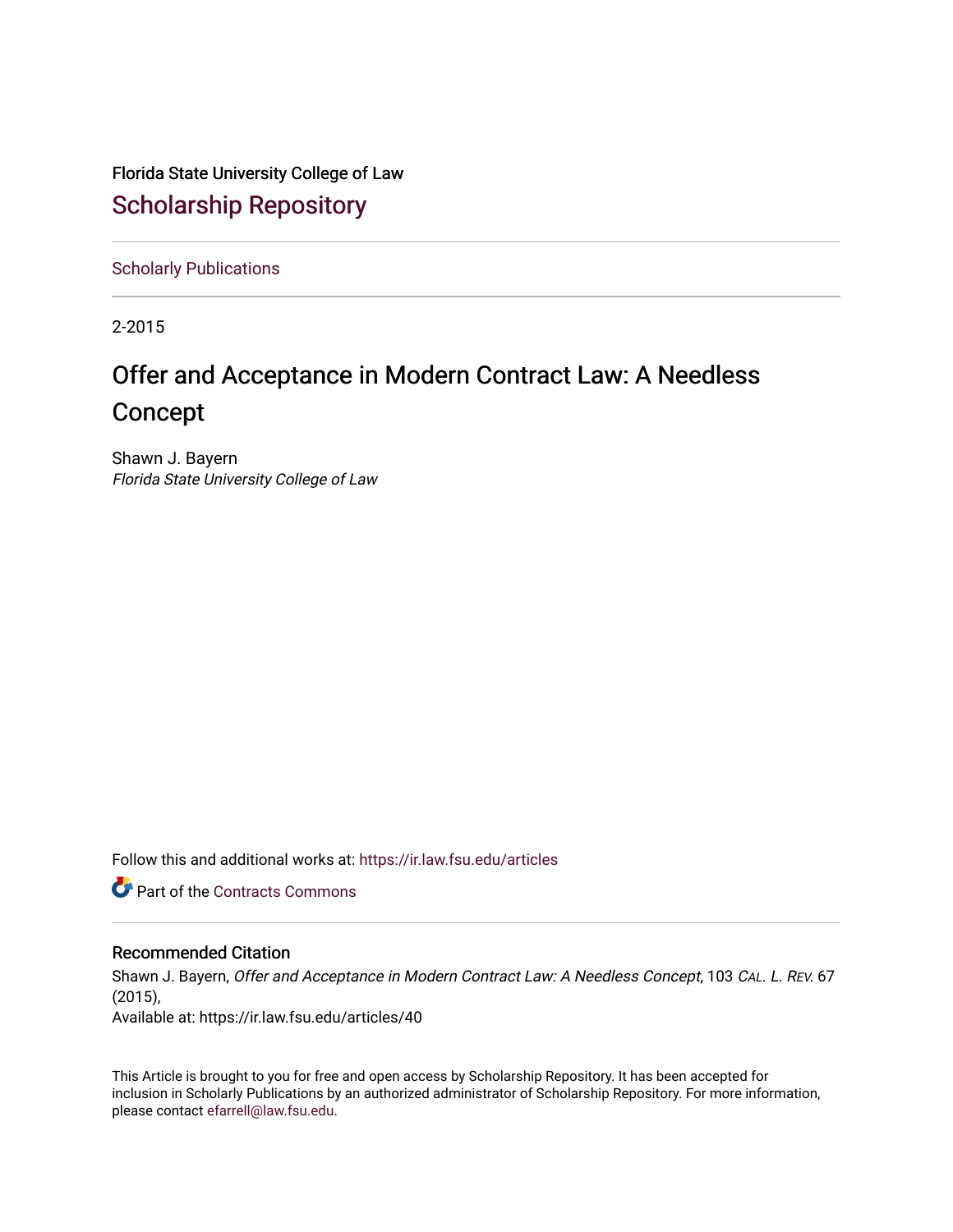# Offer and Acceptance in Modern Contract Law: A Needless Concept

# Shawn J. Bayern[\\*](#page-1-0)

*The fundamental law of contract formation has retained the formalistic character of classical contract law. The offer-andacceptance paradigm fits poorly with modern contracting practice, and it obscures and complicates contract doctrine. More importantly, extending it threatens to produce undesirable results. Instead of the offer-and-acceptance paradigm, this Essay proposes that contract formation be analyzed using the same general interpretive inquiry that governs other questions concerning the intent of contracting parties.*

*Analyzing the processes of contract formation in this manner points the way toward a further-reaching reconsideration of the purposes of contract-formation law in the first place. In particular, this Essay proposes a reevaluation of the rule that parties cannot unilaterally rescind a contract immediately after the law deems it to be formed. Such a rule, too, is largely formalistic. In its place, the Essay offers a rule of contract formation that is more closely tied to the moral and instrumental purposes of contract remedies.*

<span id="page-1-0"></span>Copyright © 2015 California Law Review, Inc. California Law Review, Inc. (CLR) is a California nonprofit corporation. CLR and the authors are solely responsible for the content of their publications.

Larry & Joyce Beltz Professor, Florida State University College of Law. This Essay has benefitted from discussions with Hugh Beale, Curtis Bridgeman, Steven Burton, Melvin Eisenberg, Mark Gergen, Christopher Leslie, Hector MacQueen, Mark Seidenfeld, and Mark Spottswood. I also thank participants at the Obligations VI conference in Ontario and the Transatlantic Perspectives conference in Edinburgh for insightful, internationally comparative feedback, and those at a Berkeley Law workshop on Melvin Eisenberg's work for enlightening discussion. Not all offered criticism has been accepted.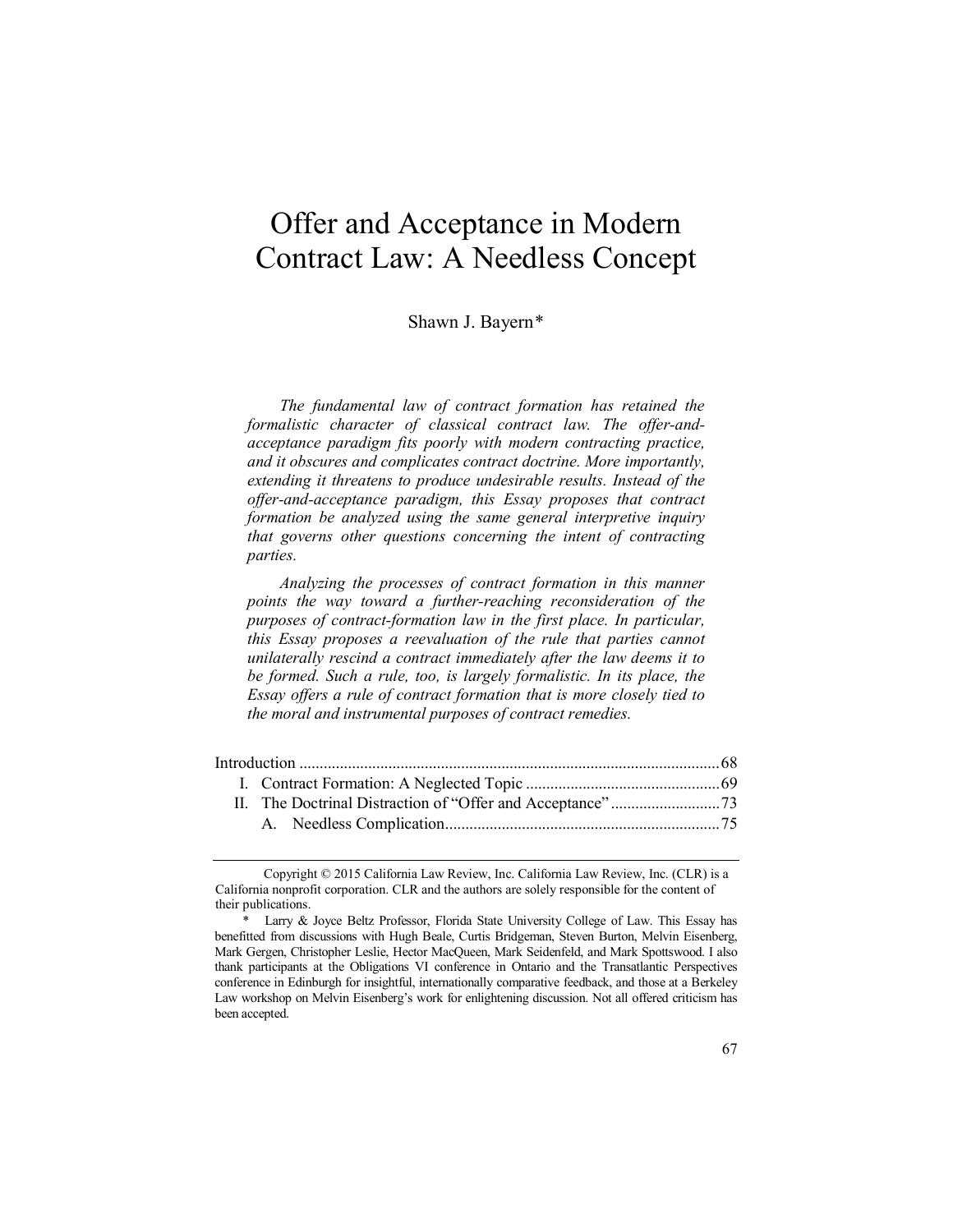68 *CALIFORNIA LAW REVIEW* [Vol. 103:67

|    | a. A Failure to Generalize: Implied-in-Fact Contracts       |  |
|----|-------------------------------------------------------------|--|
|    |                                                             |  |
|    |                                                             |  |
|    |                                                             |  |
|    |                                                             |  |
|    |                                                             |  |
| B. | Acceptance and Irreversibility: Tying Contract Formation to |  |
|    |                                                             |  |
|    | 1. Insufficient Justifications for Enforcement: Immediate   |  |
|    | Irreversibility and the Functions of Contract Enforcement93 |  |
|    |                                                             |  |
|    |                                                             |  |
|    |                                                             |  |

#### INTRODUCTION

The notion that contracts require an offer and an acceptance is one of the last remaining bastions of classical contract law. On reflection, it is striking how poorly the offer-and-acceptance paradigm fits large areas of contracting practice; it is simply untrue that all or even most contracts are formed by means of a salient or even recognizable offer followed by a similarly salient acceptance. Instead, contracts are formed in different ways as suit the different circumstances of contracting parties. For example, the parties might contemporaneously sign a common document, shake hands, use a series of increasingly certain verbal cues to indicate that they believe themselves to be bound, or allow a third party or computer technology to match them firmly with one another. Moreover, even in cases that may fit factually into the classical offer-and-acceptance paradigm, the model tends to obscure the substantive and interpretive questions that underlie contract formation.

The problem is not necessarily debilitating. Perhaps surprisingly, doing away with the paradigm and terminology of "offer" and "acceptance" would not, on its own, amount to a radical change to modern contract law. Nonetheless, the offer-and-acceptance paradigm has a sufficiently significant effect on contract law that it is helpful to highlight its weaknesses. Most directly, exposing its problems may discourage courts and commentators from extending the model beyond the cases to which it is most directly applicable; stretching the paradigm invites at best awkwardness and at worst poor decisions. Similarly, brushing away the offer-and-acceptance paradigm can highlight useful modes of contract formation that have not received sufficient attention or study.

Perhaps more importantly, moving past the offer-and-acceptance paradigm reveals the relatively poor functional basis for what is taken to be a core principle of contract law—namely, that immediately subsequent to an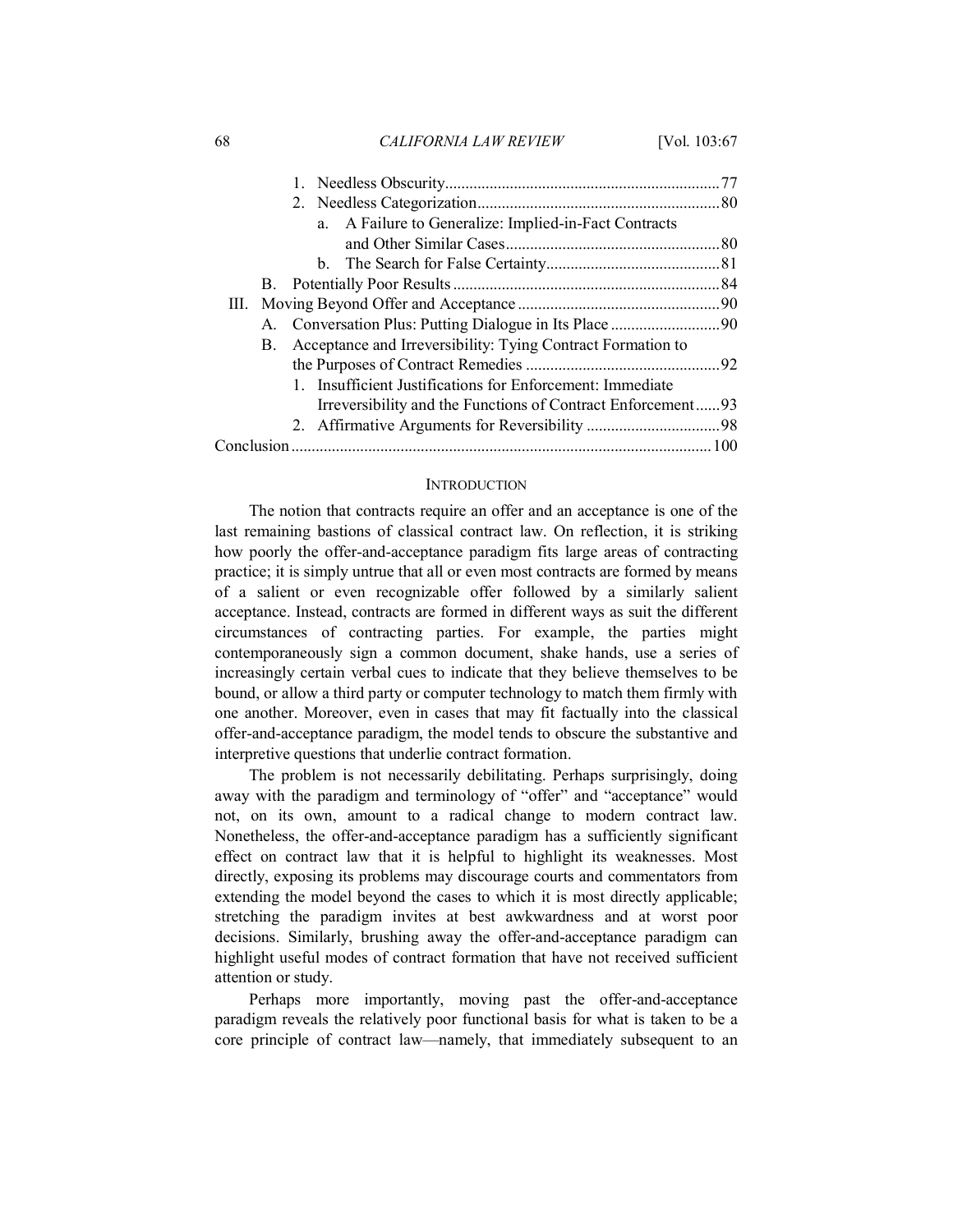acceptance that concludes a contract, a promise is established and expectation damages are available. This rule of irreversibility may be loosely justified on grounds of administrability, but overall it has a poor fit with both commercial practice and with the functional, substantive goals of contract law. The classical, formalistic model of contract formation should be replaced with a rule that depends more directly on the timing and possibility of performance preparations, promisee reliance, and financial speculation by one party at the expense of the other. Such a rule would comport better with morality, efficiency, and the basic underlying rationales for contract enforcement.

This Essay first, in Part I, considers the relatively scant literature on contract formation. Compared with other areas of contract law, fundamental formation doctrine has received relatively little study, and this may be why the area has progressed less beyond the classical, formalistic rules. Part II addresses doctrinal problems with the notion of offer and acceptance, essentially mounting an internal legal critique of the doctrine. The chief argument in Part II is that in view of doctrinal coherence and simplicity as well as broad congruence with contracting practice, the offer-and-acceptance doctrine should be replaced with a more direct substantive evaluation of parties' expectations. In Part III, the Essay develops a more robust theory of contract formation that takes into account both the instrumental role of damages and the noninstrumental concerns associated with enforcing promises that are retracted shortly after they are made.

# I.

# CONTRACT FORMATION: A NEGLECTED TOPIC

Relatively few significant articles over the last several decades have evaluated the fundamental doctrine of contract formation—the offer-andacceptance paradigm itself. Many commentators have devoted attention to a variety of important, specific formation-related problems, such as questions of precontractual liability, $\frac{1}{1}$  $\frac{1}{1}$  $\frac{1}{1}$  the battle of the forms, $\frac{2}{1}$  $\frac{2}{1}$  $\frac{2}{1}$  form contracts and related problems of assent,<sup>[3](#page-3-2)</sup> and the special problems of software contracts and other

<span id="page-3-0"></span><sup>1.</sup> *See, e.g.*, E. Allan Farnsworth, *Precontractual Liability and Preliminary Agreements: Fair Dealing and Failed Negotiations*, 87 COLUM. L. REV. 217 (1987); Juliet P. Kostritsky, *Bargaining with Uncertainty, Moral Hazard, and Sunk Costs: A Default Rule for Precontractual Negotiations*, 44 HASTINGS L.J. 621 (1993).

<span id="page-3-1"></span><sup>2.</sup> *See, e.g.*, Douglas G. Baird & Robert Weisberg, *Rules, Standards, and the Battle of the Forms: A Reassessment of §2-207*, 68 VA. L. REV. 1217 (1982); Victor P. Goldberg, *The "Battle of the Forms": Fairness, Efficiency, and the Best-Shot Rule*, 76 OR. L. REV. 155 (1997); Daniel Keating, *Exploring the Battle of the Forms in Action*, 98 MICH. L. REV. 2678 (2000); John E. Murray, Jr., *The Chaos of the "Battle of the Forms": Solutions*, 39 VAND. L. REV. 1307 (1986).

<span id="page-3-2"></span><sup>3.</sup> *See, e.g.*, Shmuel I. Becher, *Behavioral Science and Consumer Standard Form Contracts*, 68 LA. L. REV. 117 (2007); David Gilo & Ariel Porat, *The Hidden Roles of Boilerplate and Standard-Form Contracts: Strategic Imposition of Transaction Costs, Segmentation of Consumers, and Anticompetitive Effects*, 104 MICH. L. REV. 983 (2006); Robert A. Hillman, *Rolling Contracts*, 71 FORDHAM L. REV. 743 (2002);Russell Korobkin, *Bounded Rationality, Standard Form Contracts, and*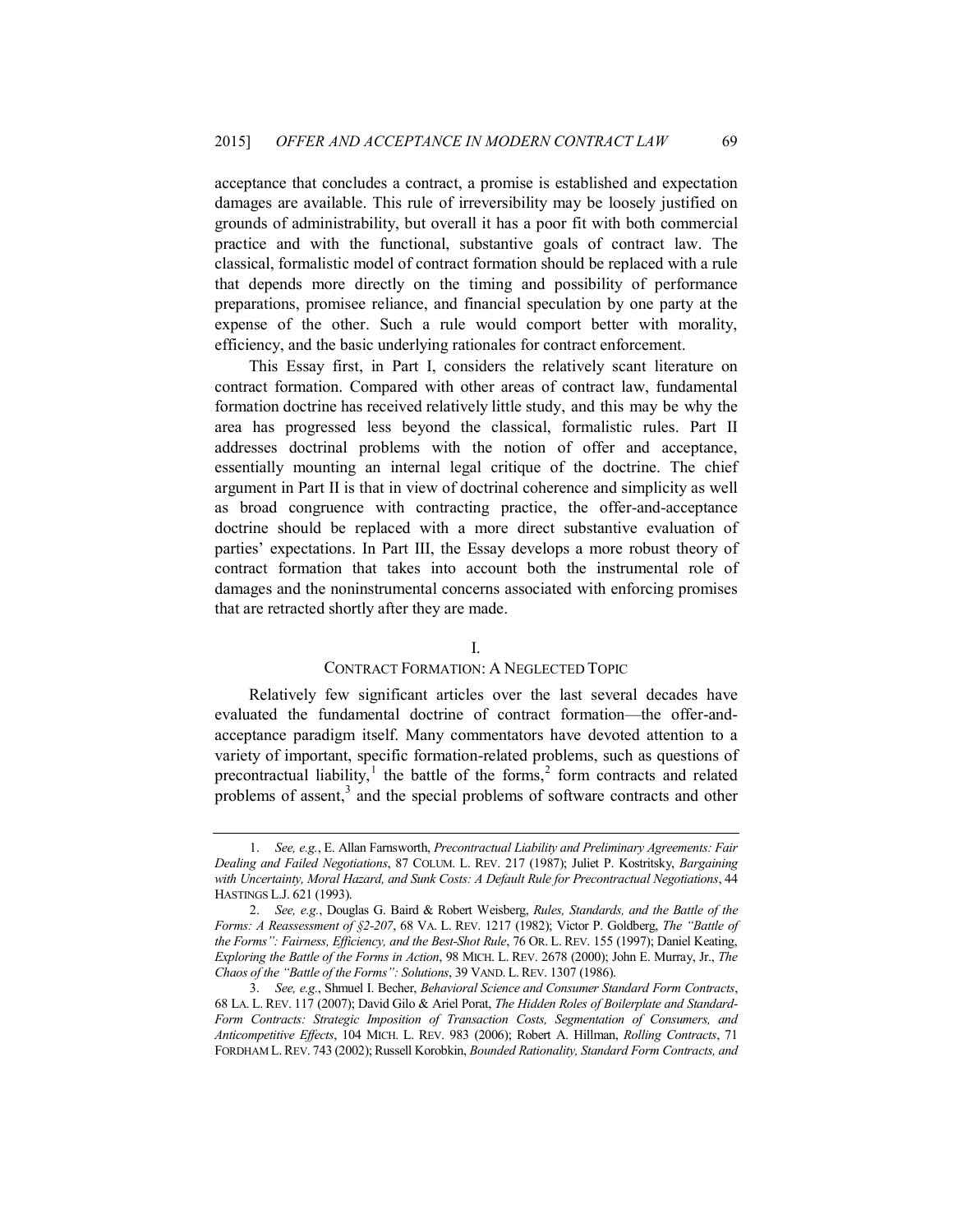online contracts.[4](#page-4-0) My concern is more fundamental than these particular problems—it is with the foundational doctrine of offer and acceptance itself.<sup>[5](#page-4-1)</sup>

In the last twenty years or so, there have been some interesting contributions to foundational contract-formation doctrine from legal-economic scholars. In 1990, Avery Katz analyzed contract formation in terms of game theory.[6](#page-4-2) His analysis was largely descriptive and informative, showing the effects of various bargaining rules on the decisions of rational (and imperfectly rational) parties.<sup>[7](#page-4-3)</sup> For example, Professor Katz identified several sorts of transaction costs that legal rules governing bargaining might create, including costs of communication and, probably more notably, costs of "strategic behavior."[8](#page-4-4) Thus, for example, parties might bluff, adopt hard lines in bargaining, and do other things that have the potential to destroy or enhance value. As a whole, Katz sought to provide clearer ways to consider formation doctrine and to understand its incentive effects.

<span id="page-4-2"></span>Ian R. Macneil and Stewart Macaulay's relational view of contracting addresses broader concerns but does recognize the potential "fuzziness" of formal acceptance that I discuss in Parts II and III. For example, Macneil has written:

The context of "I accept employment on your terms" is a recognition of the inevitable tentativeness of consent to a relation, the inevitable mutuality of future superseding events, and all the rest of the elements which, in a relation, cause even the clearest expression of adhesive consent to suffer from essential fuzziness.

Ian R. Macneil, *The Many Futures of Contracts*, 47 S. CAL. L. REV. 691, 771 (1974); *see also* Stewart Macaulay*, Non-Contractual Relations in Business: A Preliminary Study*, 28 AM. SOC. REV. 55, 55 (suggesting that businesspeople often do not "plan exchange relationships completely"). Though my approach to contract law is sympathetic with many features of the relational theorists' arguments, the principles I develop do not generally turn directly on the status of a prior relationship. My inquiry is, in some sense, broader and more fundamental, and it aims to analyze contract doctrine directly and generally. *Cf.* Melvin A. Eisenberg, *Why There Is No Law of Relational Contracts*, 94 NW. U. L. REV. 805, 821 (2000) (praising relational contract theory in several respects but noting that it has not developed a "law of relational contracts" because there is "no significant difference between contracts as a class and relational contracts" and, accordingly, "relational contracts must be governed by the general principles of contract law, whatever those should be.").

<span id="page-4-3"></span>6. *See* Avery Katz, *The Strategic Structure of Offer and Acceptance: Game Theory and the Law of Contract Formation*, 89 MICH. L. REV. 215 (1990).

7. Katz agrees with me about the relative paucity of analytical study of offer-and-acceptance rules, at least as of 1990 and with regard to economic commentary:

[T]he mechanical rules of contract formation so beloved to hornbook authors and bar examiners, and the related body of legal doctrine that helps imply the content of the contract from the history of the bargaining, largely have escaped attention from those legal scholars influenced by economics. The preponderance of the literature treats such rules as largely conventional, and accordingly irrelevant for purposes of policy analysis.

<span id="page-4-4"></span>*Id.* at 218 (footnote omitted).

8. *See id.* at 226.

*Unconscionability*, 70 U. CHI. L. REV. 1203 (2003); John E. Murray, Jr., *The Dubious Status of the Rolling Contract Formation Theory*, 50 DUQ. L. REV. 35 (2012).

<span id="page-4-0"></span><sup>4.</sup> *See, e.g.*, Juliet M. Moringiello, *Signals, Assent and Internet Contracting*, 57 RUTGERS L. REV. 1307 (2005); David A. Szwak, *Uniform Computer Information Transactions Act [U.C.I.T.A.]: The Consumer's Perspective*, 63 LA. L. REV. 27 (2002).

<span id="page-4-1"></span><sup>5.</sup> Even Grant Gilmore's wide-ranging book criticizing classical contract law does not offer a specific critique of foundational offer-and-acceptance doctrine. *See generally* GRANT GILMORE, THE DEATH OF CONTRACT (Ronald K.L. Collins ed., 2d ed. 1995).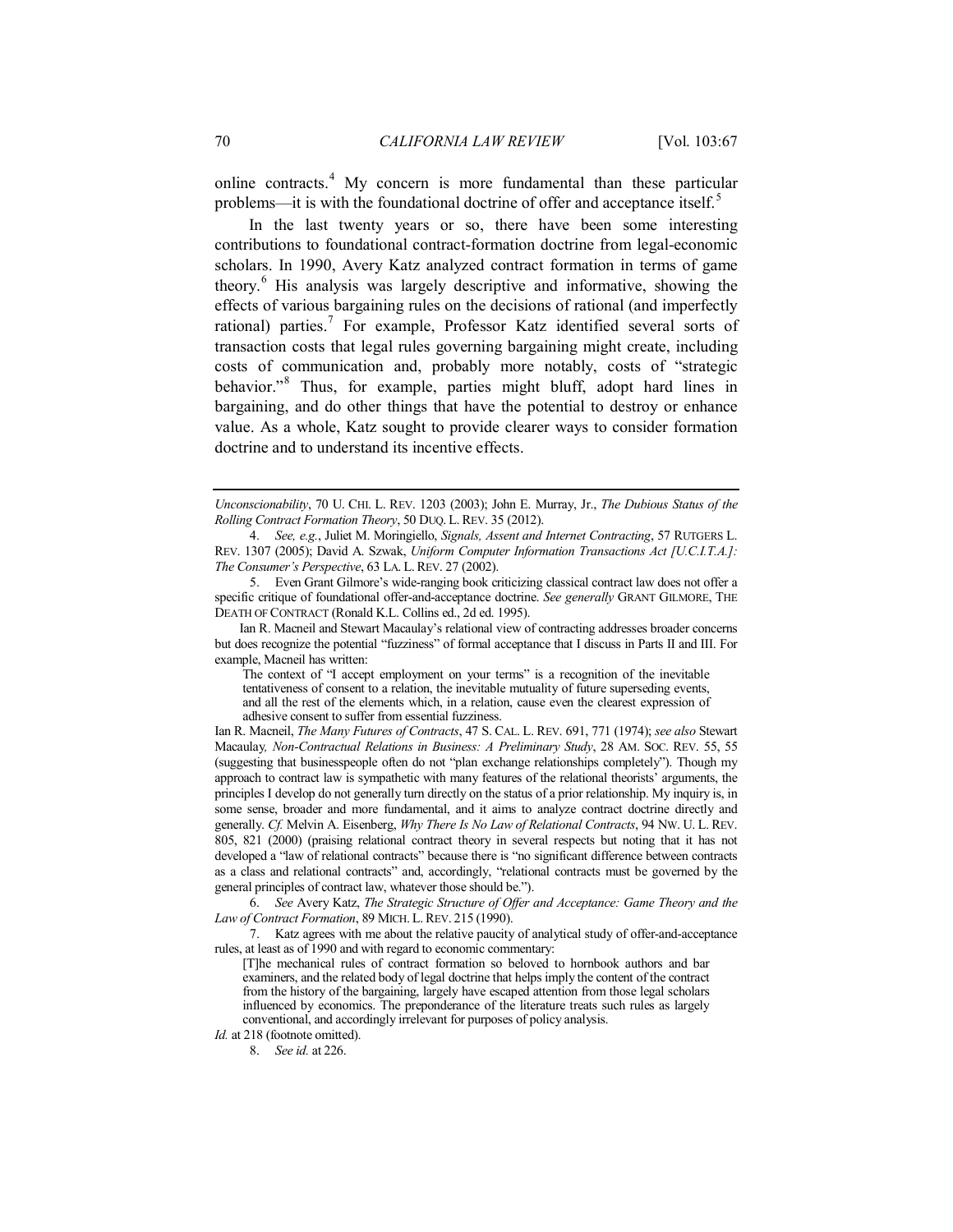In an interesting and helpful article a few years later, Richard Craswell analyzed contract formation and related it to the notion of efficient reliance in light of possible breach.<sup>[9](#page-5-0)</sup> To understand Craswell's article, it is important to understand the (hotly contested) economic notion that contract law should recognize that promisees cannot always expect performance and thus should not always rely on promises.<sup>[10](#page-5-1)</sup> Consider the following example:

<span id="page-5-3"></span><span id="page-5-2"></span>Yvonne owns a restaurant for economists called the Waffle Shop. Business is going well, and Yvonne contracts with Xavier to build a new facility to be ready for occupancy by September 1. Many things could prevent Xavier from completing on time—bad weather, a plumbers' strike, overscrupulous or unscrupulous city inspectors, and so on. To serve the new customers who will patronize the new facility, Yvonne must order more food, and she must order it before September 1. Greater expenditures on food will increase her profits from the restaurant, since she will then be able to serve more customers in the period following September 1.

Under the standard calculation of expectation damages, a promisee will increase expenditures in reliance on a contract up to the point where the expected gain from an incremental increase in such expenditures equals the cost of the incremental increase. Now, even if the promisor fully internalizes all the costs of breach that are borne by the promisee, there is some chance that the promisor (Xavier, in the hypothetical) will breach—for example, if the costs of performing unexpectedly turn out to be prohibitive. In choosing the socially optimal amount of reliance on the contract, the promisee (Yvonne, in the hypothetical) should take this chance of non-performance into account. However, the standard expectation measure does not give the promisee an incentive to choose the socially optimal level of reliance. In particular, when calculating the expected gain from an increase in reliance expenditures, the promisee will not discount that expected gain by the probability that the promisor will breach. From the promisee's point of view, it is as if the promisor had insured the promisee that the contract would be performed. The promisee thus acts as if performance is certain, and chooses a level of reliance on the promise consistent with that assumption. The level of reliance so chosen will be higher than the level that would be chosen if the

<span id="page-5-0"></span><sup>9.</sup> *See* Richard Craswell, *Offer, Acceptance, and Efficient Reliance*, 48 STAN. L. REV. 481 (1996).

<span id="page-5-1"></span><sup>10.</sup> *See* Steven Shavell, *Damage Measures for Breach of Contract*, 11 BELL J. ECON. 466 (1980) (modeling the relationship between remedial regimes and overreliance); Steven Shavell, *The Design of Contracts and Remedies for Breach*, 99 Q.J. ECON. 121, 124 (1984); *but see* Shawn J. Bayern & Melvin A. Eisenberg, *The Expectation Measure and Its Discontents*, 2013 MICH. ST. L. REV. 1, 6–13 (2013); Melvin A. Eisenberg & Brett H. McDonnell, *Expectation Damages and the Theory of Overreliance*, 54 HASTINGS L.J. 1335, 1373–74 (2003) (critiquing the notion that overreliance should affect contract law and concluding instead that "[w]hen institutional considerations are taken into account . . . the theory has virtually no consequences.").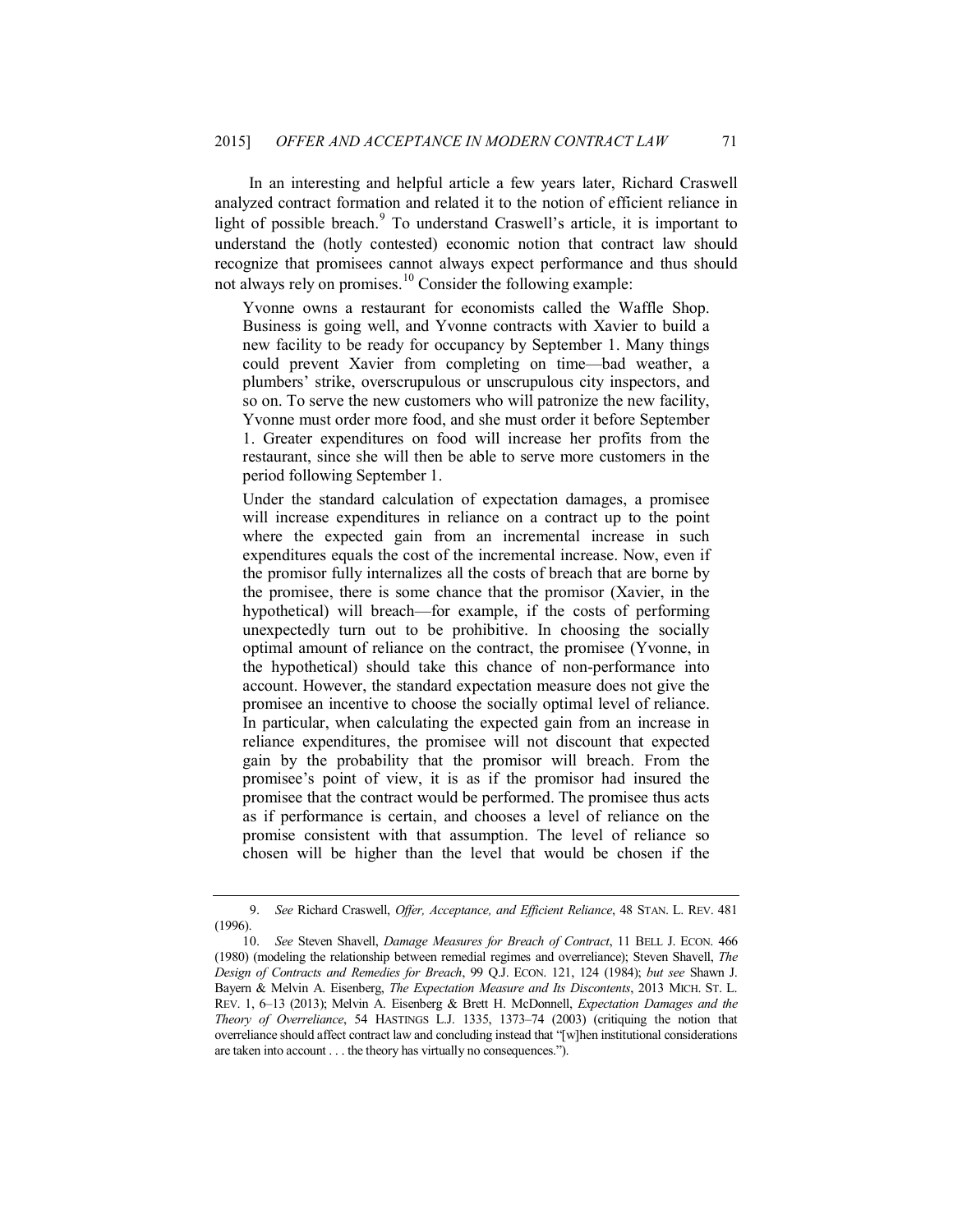promisee assumed that the promisor had a positive probability of breach. Choosing the higher level is inefficient. Accordingly, the expectation measure is flawed. $11$ 

In view of this potential drawback of expectation damages, Professor Craswell's article on the offer-and-acceptance paradigm argued that it is at least possible that rules of contract formation can promote efficient reliance. In particular, he concluded descriptively that courts tend to find that enforceable contracts have been formed (via rules of offer and acceptance) when they judge that the promisee's reliance would have been efficient.<sup>[12](#page-6-1)</sup> Normatively, however, he concluded that it would be difficult to fashion specific rules of contract formation to encourage efficient reliance on promises, largely because efficient reliance needs to be determined case by case.<sup>[13](#page-6-2)</sup>

<span id="page-6-7"></span>For my purposes, the most helpful modern article on contract formation is by leading contract-law scholar Melvin Eisenberg. In 1994, Professor Eisenberg introduced the notion of *expression rules* as a way to analyze, doctrinally and normatively, contract law's rules of contract formation.<sup>[14](#page-6-3)</sup> The fundamental insight of Professor Eisenberg's article is that many specific rules of offer and acceptance are really just crude substitutes for the general rules of contract interpretation—that is, bright-line rules about how to interpret certain types of expressions that parties make to one another.

For example, contract law has a rule that ordinary advertisements do not constitute offers.<sup>[15](#page-6-4)</sup> If there were no such rule, then in evaluating whether a particular advertisement is an offer for the purposes of contract law, we would simply ask whether a reasonable person reading it would interpret it as an offer. Essentially, we would apply ordinary interpretive rules to determine the legal effects of an advertisement, just as we do to analyze most other potential offers. Indeed, Eisenberg provides a persuasive account that most people would, under most circumstances and contrary to the technical rule of contract law, believe that advertisements are offers.<sup>[16](#page-6-5)</sup> It is not clear, as a result, why the historical rule about advertisements is desirable.<sup>[17](#page-6-6)</sup> At the very least, if the rule is justifiable, it is probably justifiable *despite* contracting parties' expectations, not because of them.

As another example, Eisenberg considers the rule that an offer made during a conversation (in person or over a telephone call) lapses at the end of

<span id="page-6-0"></span><sup>11.</sup> Melvin A. Eisenberg & Brett H. McDonnell, *Expectation Damages and the Theory of Overreliance*, 54 HASTINGS L.J. 1335, 1337–38 (2003) (paraphrasing and analyzing ROBERT COOTER &THOMAS ULEN, LAW AND ECONOMICS 248–57 (3d ed. 2000)).

<sup>12.</sup> Craswell, *supra* not[e 9,](#page-5-2) at 508–31.

<sup>13.</sup> *Id.* at 544–53.

<span id="page-6-6"></span><span id="page-6-5"></span><span id="page-6-4"></span><span id="page-6-3"></span><span id="page-6-2"></span><span id="page-6-1"></span><sup>14.</sup> Melvin Aron Eisenberg, *Expression Rules in Contract Law and Problems of Offer and Acceptance*, 82 CALIF. L. REV. 1127 (1994).

<sup>15.</sup> *Id.* at 1166–72.

<sup>16.</sup> *See id.*

<sup>17.</sup> *Id.* at 1171–72.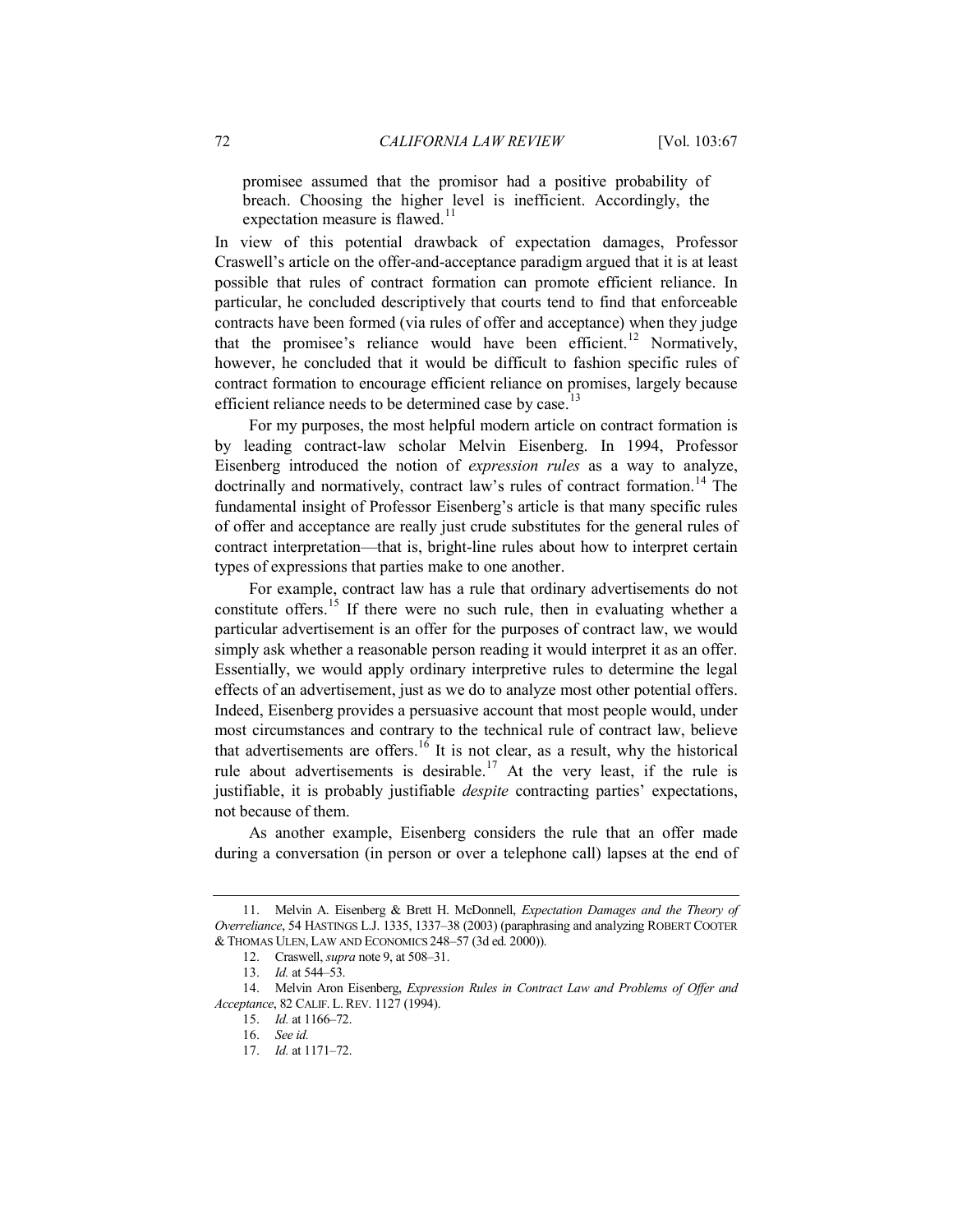the conversation.<sup>[18](#page-7-0)</sup> Parties might or might not expect the operation of this rule, but the rule is again easier to justify—in terms of the morality and efficiency associated with promises—if they do. If not, the rule potentially undermines both the opportunity for efficient deals and the morality of promises.<sup>[19](#page-7-1)</sup> That is, if parties expect a deal that is cut off by the bright-line rule that offers lapse at the end of conversations, then the law refuses to recognize a deal that they wanted and under which at least one of them has promissory obligations.

Eisenberg's general thesis is that, with few exceptions, most of the expression rules in contract-formation doctrine are unjustified and that the law should move (and is moving) away from such rules and toward general principles of interpretation: "For the most part, therefore, expression rules that are justified at all should be cast as either weak presumptions or as maxims. If we look past the black-letter rules to the case law, that is just the direction in which contract law is moving."<sup>[20](#page-7-2)</sup> As we will see in Part III, a central thesis of this Essay is essentially to expand Eisenberg's argument in the following way: general interpretive principles should replace not just individual expression rules (operating within the offer-and-acceptance paradigm) but the whole notion of offer and acceptance. Just as individual rules governing whether advertisements are offers may be judged by how well they vindicate the expectations of commercial parties, applying the same analysis to the offerand-acceptance doctrine shows that it does no better, in practice or in theory, than a general interpretive inquiry—that is, the ordinary legal construction of the parties' intent.

# II.

#### THE DOCTRINAL DISTRACTION OF "OFFER AND ACCEPTANCE"

This Part contends that the threshold question of contract formation that is addressed by the doctrine of offer and acceptance should be replaced by a simpler, more straightforward inquiry: Does one of the parties to a potential contract reasonably believe there is a contract? This is the preliminary result achieved when the offer-and-acceptance doctrine works properly, and indeed it is the ordinary result. For example, if Buyer makes an offer to Seller to purchase a parcel of real property for \$250,000 and Seller responds in a potentially ambiguous manner, contract law will ordinarily evaluate Seller's use of language from the perspective of a reasonable person in Buyer's position; it will ask, in other words, whether Buyer reasonably believes that Seller accepted Buyer's offer.<sup>[21](#page-7-3)</sup> That is fundamentally the same general question I am proposing.

<sup>18.</sup> *See id.* at 1153–56.

<sup>19.</sup> *See id.*

<sup>20.</sup> *Id.* at 1180.

<span id="page-7-3"></span><span id="page-7-2"></span><span id="page-7-1"></span><span id="page-7-0"></span><sup>21.</sup> *See* RESTATEMENT (SECOND) OF CONTRACTS § 57 (1981) ("Where notification is essential to acceptance by promise, the offeror is not bound by an acceptance in equivocal terms unless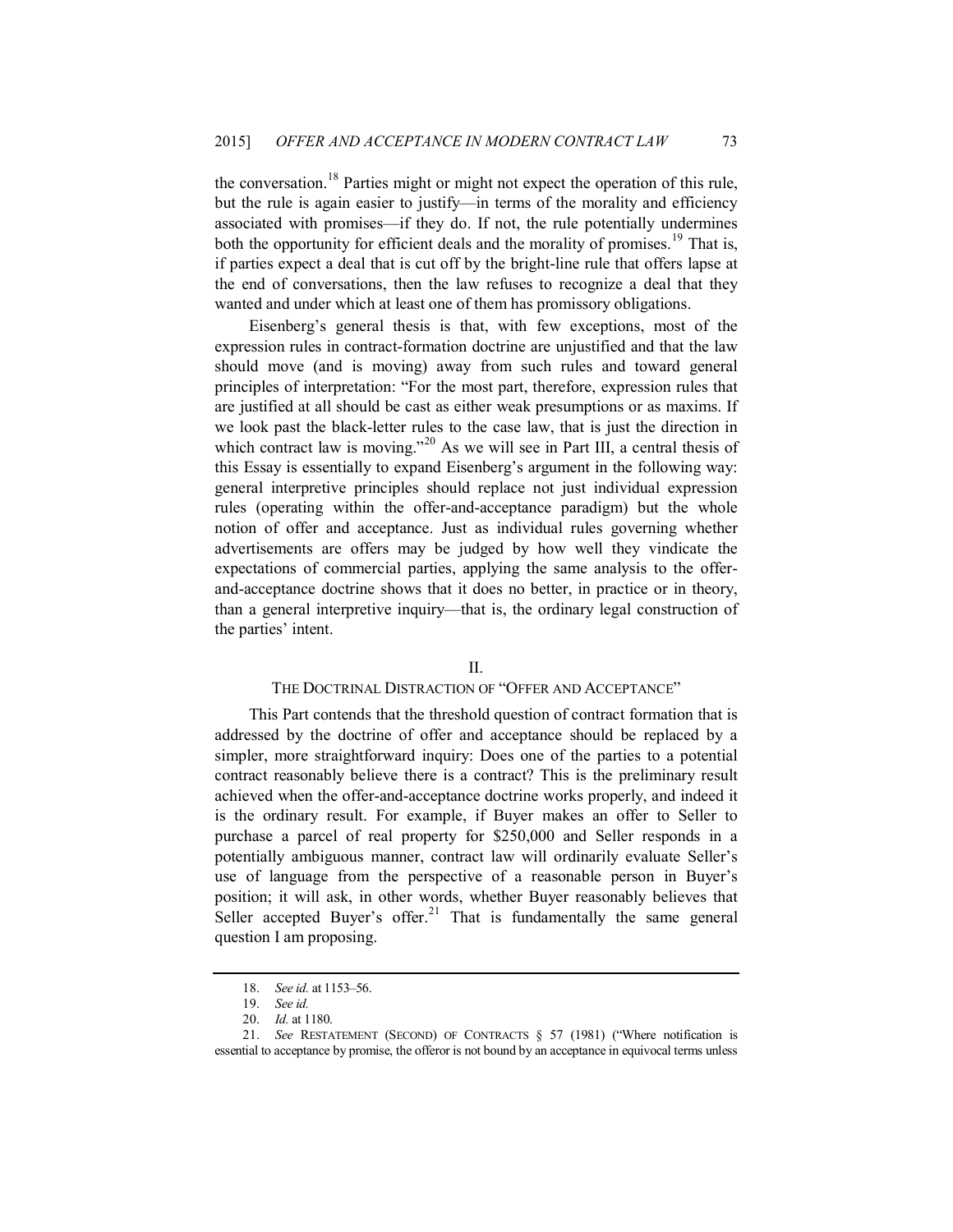Distinguishing between subjective and reasonable objective belief may be useful here, although the interplay between subjectivity and objectivity in contract law is complicated. Where both parties subjectively believe there is a contract, that shared belief is ordinarily sufficient, at least under modern American contract law, for there to be a contract.<sup>[22](#page-8-0)</sup> Where neither party believes there is a contract, the prominence of subjective intent is similar: there is no contract.<sup>[23](#page-8-1)</sup> The difference between the "subjective" interpretations that the parties actually hold and the "objectively reasonable" interpretations that those in the parties' positions might hold arises only when the parties' subjective understandings are different. In that case, the more reasonable meaning prevails (except where one of the parties knew or should have known of the misunderstanding). $^{24}$  $^{24}$  $^{24}$ 

To clarify this Part's thesis in view of the distinctive roles of subjectivity and objectivity in modern American contract law, then, it is that the following principles should replace the offer-and-acceptance doctrine: (1) if both parties believe there is a contract, there should be a contract; (2) if one of the parties believes there is a contract, and that belief is more reasonable than the other party's belief that there is no contract, there should be a contract. (This is just an elaboration of the simpler principle I stated at the outset.)<sup>[25](#page-8-3)</sup>

<span id="page-8-1"></span>23. *See* RESTATEMENT (SECOND) OF CONTRACTS § 201(1) (1981); 6 PETER LINZER, CORBIN ON CONTRACTS § 25.1 (Joseph M. Perillo ed., 2010) ("No contract should ever be interpreted and enforced with a meaning that neither party gave it.").

<span id="page-8-2"></span>24. *See* RESTATEMENT (SECOND) OF CONTRACTS § 201(2) (1981) ("[T]he meaning attached by [the first party prevails when] (a) that party did not know of any different meaning attached by the other, and the other knew the meaning attached by the first party; or (b) that party had no reason to know of any different meaning attached by the other, and the other had reason to know the meaning attached by the first party."). Note that the Restatement technically appears to draw a dichotomy between reasonable and unreasonable interpretive beliefs, rather than to conceive reasonableness on a spectrum and to favor the better of two potentially reasonable interpretations. *Cf.* Melvin Aron Eisenberg, *The Role of Fault in Contract Law: Unconscionability, Unexpected Circumstances, Interpretation, Mistake, and Nonperformance*, 107 MICH. L. REV. 1413, 1422–24 (2009) (generalizing from the Restatement in a similar way to find an interpretive principle based on the parties' fault).

<span id="page-8-3"></span>25. Another elaboration may be worthwhile. To say that the test should be whether at least one of the parties thinks there is a *contract* (or both subjectively do) is potentially vague; it may help to add that the reasonable belief (or shared subjective belief) is about particular enforceable contract *terms*. In my view, the appropriate question for courts to ask is almost never "Is there a contract?" but rather "What enforceable terms, if any, are there between the parties?"

Accordingly, the beliefs of the contracting parties that I have in mind in the text are those concerning the existence of (usually specifiable) enforceable terms, not merely the existence *vel non* of a contract in the abstract. As it turns out, almost nothing in contract law depends on the precise establishment or timing of the formation of "a contract" rather than of particular duties under it; though

he reasonably understands it as an acceptance."); *cf. id.* § 24 ("An offer is the manifestation of willingness to enter into a bargain, so made as to justify another person in understanding that his assent to that bargain is invited and will conclude it.").

<span id="page-8-0"></span><sup>22.</sup> *See id.* § 201(1) ("Where the parties have attached the same meaning to a promise or agreement or a term thereof, it is interpreted in accordance with that meaning."); Eisenberg, *supra* note [14,](#page-6-7) at 1134 ("*Restatement Second* stands the classical school's position on its head by giving primacy to mutually held subjective interpretation, and resorting to an objective or reasonable meaning only in the absence of a mut[u]ally held subjective meaning.").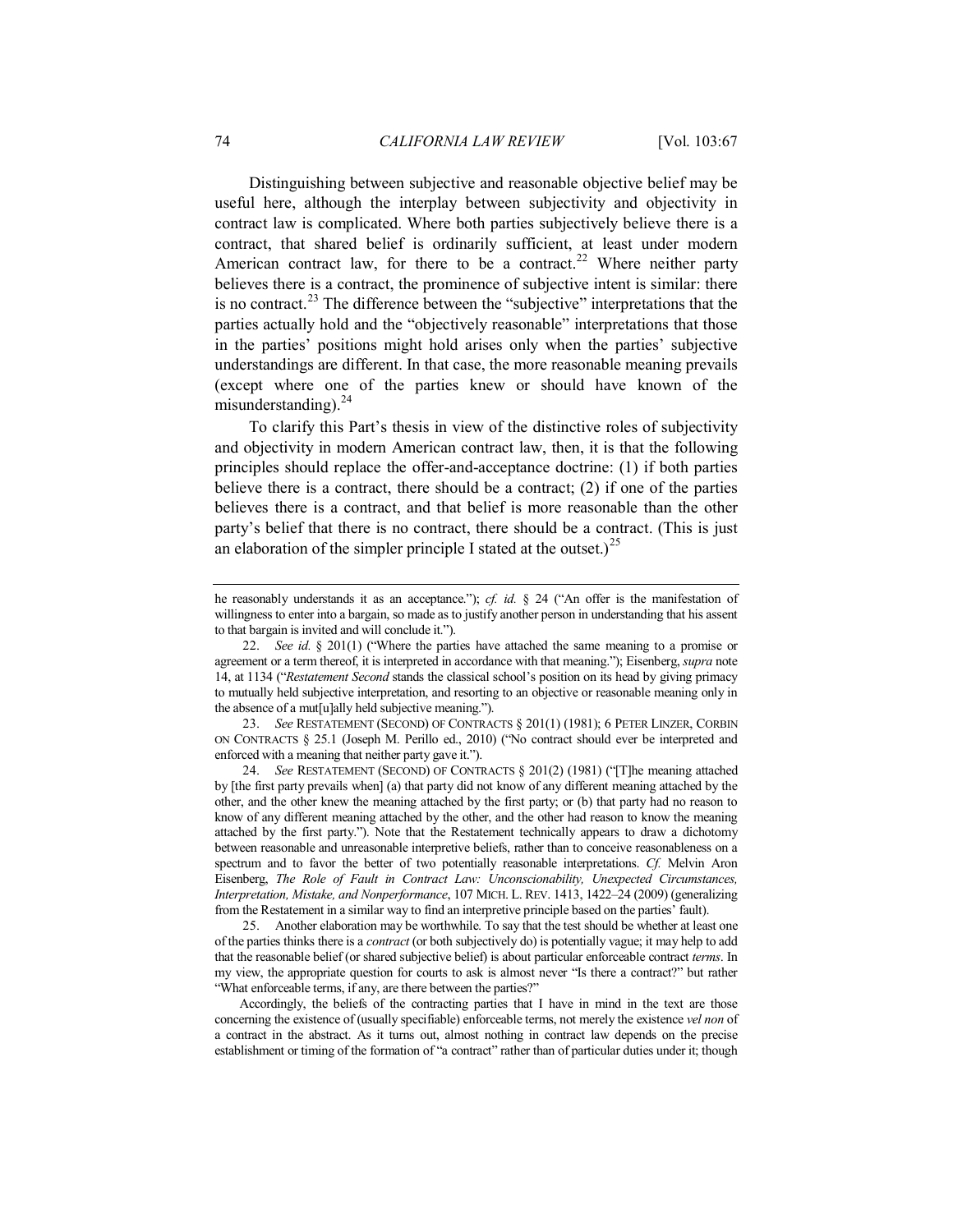Instead of applying these general principles of interpretation, the current fundamental law of "offer and acceptance" (and again, by *fundamental* I refer to the core presence of the doctrine, not to the many ancillary rules about when and whether an offer can be revoked, precisely when various communications are legally effective, precontractual liability, and so forth) serves as a workable but potentially awkward placeholder. The existing fundamental rules present two closely related dangers discussed below: (A) needless complication and (B) potentially poor results as the basic offer-and-acceptance paradigm is stretched.

## *A. Needless Complication*

The simple mismatch between courts' descriptions of the doctrine and frequent contracting practice demonstrates the needless complication of the current doctrine. Courts often declare that contracts require offer and acceptance, $26$  but contracting practice itself suggests otherwise, or at least suggests that the definitions of *offer* and *acceptance* are often very thinly stretched.

For example, a common way to conclude a contract is for two parties to sign a document together. If the signatures are literally simultaneous (or their processes overlap temporally), there is no sequence of final communications; there is simply a joint act creating a contract. The same applies to shaking hands, which is perhaps an even more conventional way of indicating an agreement. In these cases, there is no discrete, identifiable sequence of offer and acceptance.

Even in the case where one party signs a contract just before another (so that there is technically a sequence of events leading up to contract formation), to call the first signature an offer and the second an acceptance may be distracting and even untenable. If nothing else, such terminology stretches the ordinary definitions of the terms and seems to serve little function. Perhaps in

that matter is beyond the scope of this Essay, it is worth pointing out that even largely formal endeavors, like computations of the intervals associated with statutes of limitations, depend on the timing of breach (of particular duties) rather than of formation.

<span id="page-9-0"></span><sup>26.</sup> *See, e.g.*, Int'l Bus. Machs. Corp. v. Johnson, 629 F. Supp. 2d 321, 330 (S.D.N.Y. 2009) ("The formation of a valid, express contract under New York law requires an offer, acceptance, consideration, mutual assent, and intent to be bound."); Dantz v. Apple Ohio LLC, 277 F. Supp. 2d 794, 801 (N.D. Ohio 2003) ("What is required to validate the arbitration agreement and make it contractual is an offer and acceptance, supported by consideration."); *In re* Estate of Kampen, 135 Cal. Rptr. 3d 410, 425 (Ct. App. 2011) ("It is elementary that a contract requires an offer and acceptance . . . ."); R.C. Constr. Co. v. Nat'l Office Sys., 622 So. 2d 1253, 1255 (Miss. 1993) ("It is basic contract law that a contract requires an offer and acceptance."); May v. Anderson, 119 P.3d 1254, 1257 (Nev. 2005) ("Basic contract principles require, for an enforceable contract, an offer and acceptance, meeting of the minds, and consideration"); Cargill, Inc. v. Kavanaugh, 228 N.W.2d 133, 138 (N.D. 1975) ("Basically, Hornbook law (i.e., Simpson on Contracts) tells us that a contract requires an offer, and acceptance of that offer, and mutual acceptance and understanding of the offeror and offeree as to the terms of the legally enforceable obligation thus incurred.").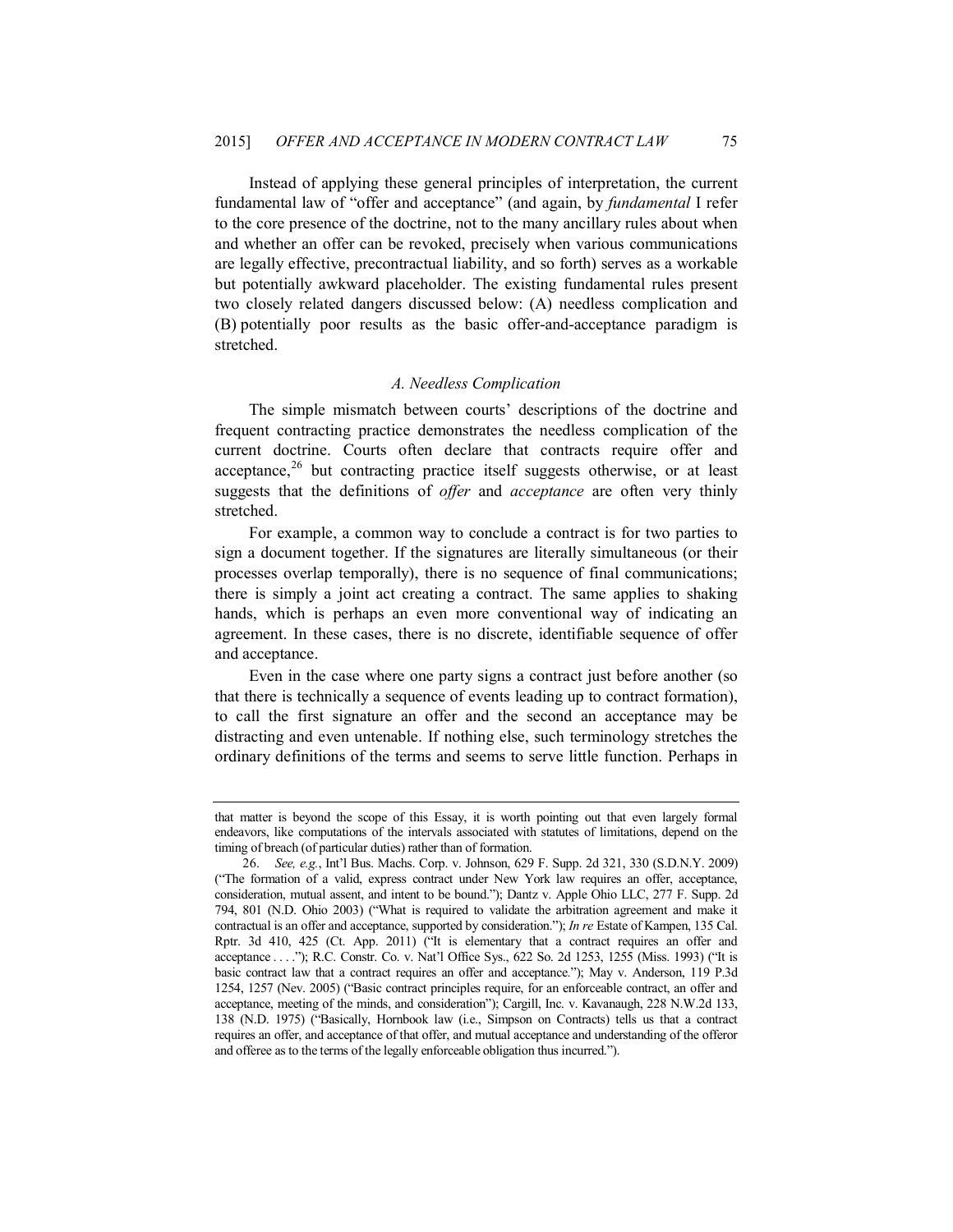some cases the act of signing a document is meant to convey an offer ("I have committed; now it is your turn to do so"), but this is not necessarily true. In the typical case of jointly signed agreements, the parties have worked out the details through an ongoing process in which they gradually reached an understanding, in no particular sequence, and understand that they will finalize the deal by signing a document jointly. That is, the second-to-last step in forming a contract might not have any role in inviting the final one. And, to say that the offer-and-acceptance paradigm is serviceable because courts and commentators can always identify some second-to-last act (called an offer) and some final act (called an acceptance) that bring a contract into existence<sup>[27](#page-10-0)</sup> seems to miss the point that many such acts are not offers or acceptances except in a very stylized sense. More subtly (and admittedly fancifully), when contracts are concluded at a distance, it may be not only practically impossible to say which act was the second-to-last and which was the last, but also theoretically indeterminate under the theory of special relativity.<sup>[28](#page-10-1)</sup>

More practically speaking, contract doctrine at best spins its wheels needlessly in trying to classify various actions as offers or acceptances when it should be asking a more direct interpretive question concerning the parties' intent. This problem manifests itself in two ways: (1) the doctrine obscures the underlying substantive questions of modern contract law, and (2) it adopts needless categories that, as I have already suggested, fit poorly with practical contracting practice.

<span id="page-10-0"></span><sup>27.</sup> *See, e.g.*, Jay M. Feinman & Stephen R. Brill, *Is an Advertisement an Offer? Why It Is, and Why It Matters*, 58 HASTINGS L.J. 61, 64 (2006) (referring in passing to a classical theory of contract law that equates an offer with "the penultimate step in the creation of a legal relationship").

<span id="page-10-1"></span><sup>28.</sup> The theory of special relativity teaches us, counterintuitively, that simultaneity in the absence of causation is relative; that is, determining the sequence of events depends on an arbitrary selection among many possible reference points. If two events (*A* and *B*) occur in different places and are not causally related, it is consistent with the universe to say, from various perspectives, that *A* occurred first, that *B* occurred first, or that *A* and *B* were simultaneous. *See* ALBERT EINSTEIN, RELATIVITY: THE SPECIAL AND GENERAL THEORY (1920); D. F. Comstock, *The Principle of Relativity*, 31 SCI. 767, 769 (1910) ("Neither the standpoint of the 'moving' observer nor our standpoint is wrong. The two merely represent two different sides of reality."). So when an offer does not in fact invite the particular acceptance at issue (and thus serve as what business people typically mean by "offer"), it may be theoretically impossible to say in an absolute or objective sense which of the parties' acts, concluded at some distance from one another, occurred first. I don't suppose this theoretical limitation is particularly important from a practical perspective when contracts are concluded on Earth or its vicinity (any more than, for example, I think that Gödel's incompleteness theorem poses practical challenges for interpreting contracts, though some may think that). *See generally* Mike Townsend, *Implications of Foundational Crises in Mathematics: A Case Study in Interdisciplinary Legal Research*, 71 WASH. L. REV. 51 (1996) (discussing generally the overreaching of mathematical theory, including Gödel's theorem, in areas beyond its domain). But it is at least interesting that a conceptualist model of contract law that wishes to declare every contract formed through a sequence of events, of which one is an offer and one is an acceptance, can theoretically run into a physical boundary that makes it impossible to say which is which. In other words, while physical theory probably does not matter directly in setting general rules for how contracts are formed, it may still be worthwhile to recognize that the conceptual simplicity sought by classical contract law may not even be consistent, in all cases, with the real universe.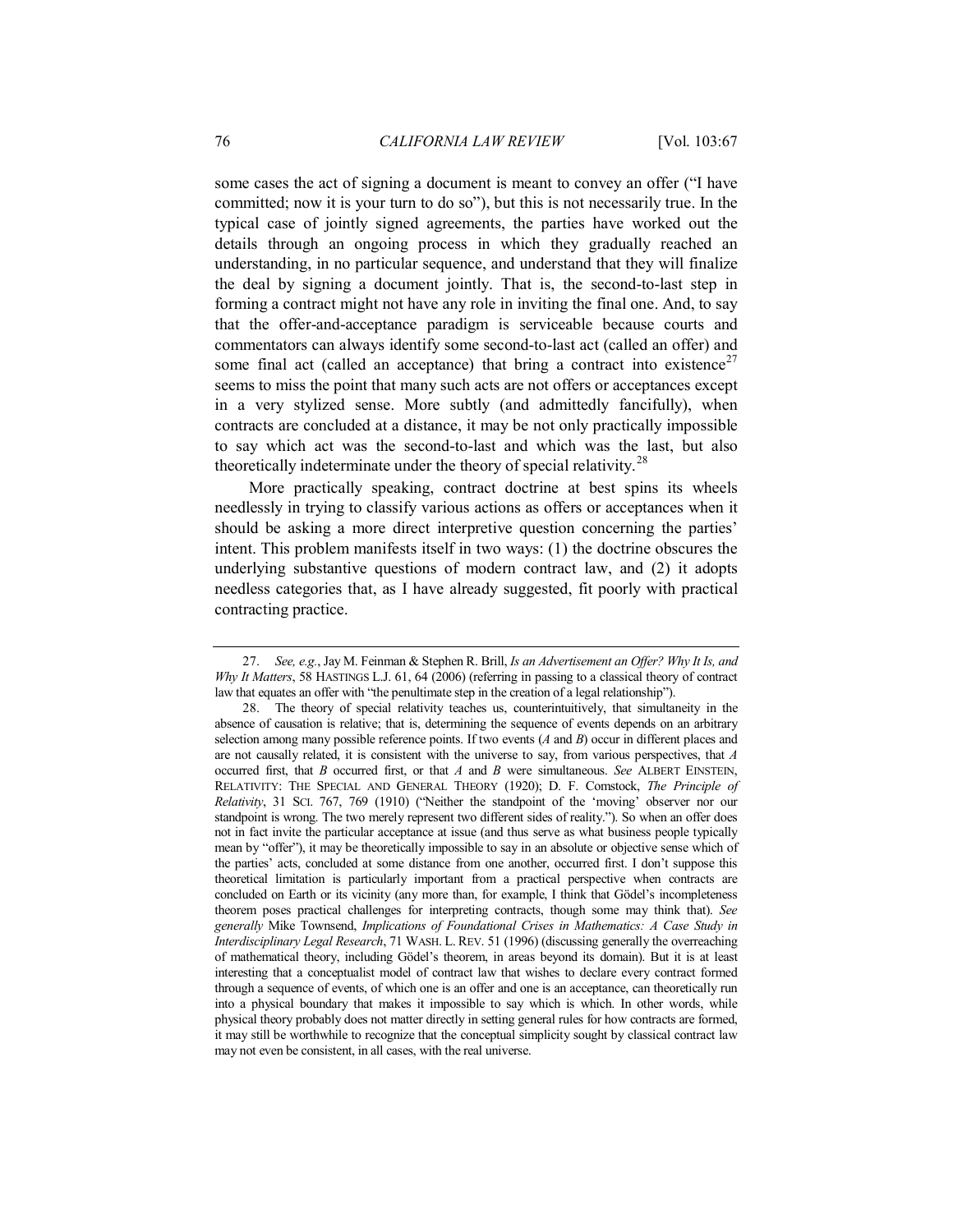## *1. Needless Obscurity*

As an example of the first problem, consider *International Filter Co. v. Conroe Gin, Ice & Light Co.*[29](#page-11-0) International Filter, which made water filters, sent its representative (the appropriately named Mr. Waterman) to negotiate with buyers. Mr. Waterman sent a document to a potential buyer that read as follows:

Gentlemen: We propose to furnish, f.o.b. Chicago, one No. two Junior (steel tank) International water softener and filter to purify water of the character shown by sample to be submitted. \* \* \*

Price: Twelve hundred thirty (\$1,230.00) dollars. \* \* \*

This proposal is made in duplicate and becomes a contract when accepted by the purchaser and approved by an executive officer of the International Filter Company, at its office in Chicago. Any modification can only be made by duly approved supplementary agreement signed by both parties.

This proposal is submitted for prompt acceptance, and unless so accepted is subject to change without notice.

Respectfully submitted,

International Filter Co.,

W.W. Waterman.<sup>[30](#page-11-1)</sup>

This document elicited a response, in the form of a letter, by the buyer:

Accepted Feb. 10, 1920. Conroe Gin, Ice, and Light Co.,

By Henry Thompson, Mgr. $31$ 

Subsequently, at the Chicago office of International Filter, an officer described as "its President and Vice-President" wrote on the letter "O.K." with the date and his name, and thereafter International Filter wrote a letter to the buyer confirming the order.<sup>[32](#page-11-3)</sup> The buyer later sought to cancel the order against International Filter's wishes, and thus a contract dispute arose.<sup>[33](#page-11-4)</sup> In particular, the buyer alleged that no contract had been formed, in part because the internal notation of an acceptance by an officer of International Filter was not legally an acceptance.<sup>[34](#page-11-5)</sup>

The court held that under traditional contract-law principles, the original document signed by Waterman was not an offer because the buyer could not accept it; it was just what is sometimes called an "invitation to deal."<sup>[35](#page-11-6)</sup> The response by the buyer indicating that the buyer had "[a]ccepted" the terms of a

<sup>29.</sup> 277 S.W. 631 (Tex. Comm'n App. 1925).

<span id="page-11-2"></span><span id="page-11-1"></span><span id="page-11-0"></span><sup>30.</sup> *Id.* at 631.

<sup>31.</sup> *Id.*

<span id="page-11-3"></span><sup>32.</sup> *Id.* at 631–32.

<span id="page-11-6"></span><span id="page-11-5"></span><span id="page-11-4"></span><sup>33.</sup> *Id.* at 632.

<sup>34.</sup> *Id.*

<sup>35.</sup> *Id.*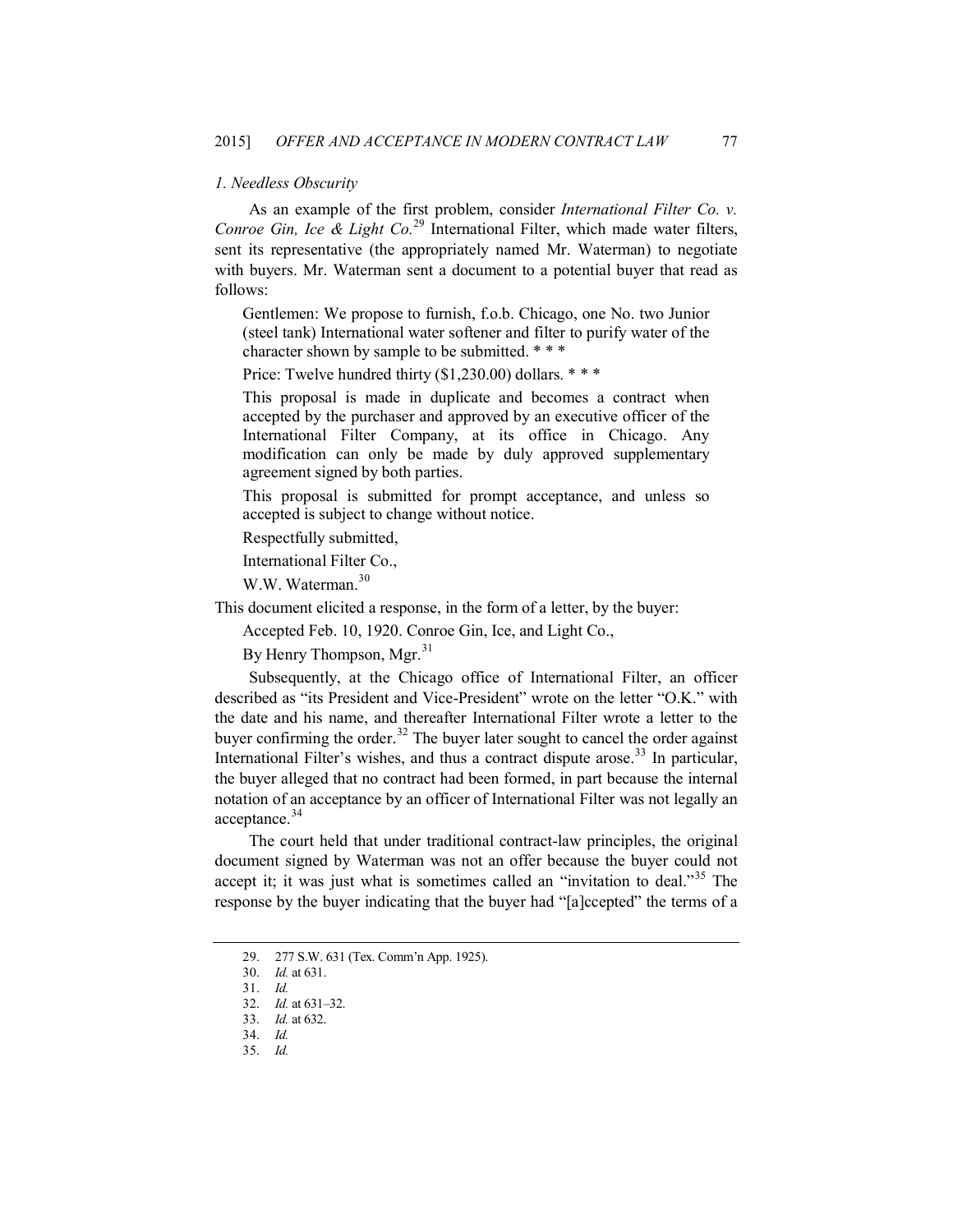deal was correspondingly just itself an offer, and the acceptance and thus formation of a contract occurred when International Filter's officer wrote "O.K." on the document.[36](#page-12-0)

The court's determination that there was a binding contract seems correct, at least on the facts it reported; that is, International Filter appears reasonable in believing that a contract had been formed.<sup>[37](#page-12-1)</sup> But the court's treatment of the various documents seems, at best, roundabout. The original document issued by Waterman had all the substance of an offer except that it required a final step for approval, signaling that Waterman was not himself authorized to conclude a contract. The buyer clearly perceived the self-styled acceptance as an acceptance, not an offer. It may have been an acceptance of a conditional offer (conditioned on further approval), but it was still substantively an expression of a definite intent to be bound to terms that had already been proposed.

Instead of treating the writing of "O.K." by International Filter's officer as the act that formed a contract, the requirement for later approval should be analyzed simply as a condition for performance. This form of analysis has several advantages over the court's. First, it's simpler: it doesn't require introducing a new kind of acceptance (which at least one leading American contract-law casebook calls "subjective acceptance").<sup>[38](#page-12-2)</sup> Second, it accords more readily with the bilateral nature of the contract in *International Filter*. The response by Conroe Gin is arguably not a promise, and if the original document from Waterman is interpreted as an invitation to deal, it arguably contains no enforceable promise either. Yet it is clear that both parties have ongoing obligations once a contract is formed.

Third, the more general "condition" analysis seems to accommodate a wider range of cases. For instance, I assume there would be a contract (with a condition) if International Filter's original document demanded later "approval" by a state regulatory agency or another interested third party instead of from International Filter itself. In that case, the original document and the response would be sufficient to give rise to a contract. Under the subjective acceptance analysis, this sufficiency can evaporate based only on the identity of the party whose later approval is required. There's nothing inherently wrong with that result if it doesn't change the parties' rights and duties, but it is doctrinally cumbersome; the forms of the proposal and acceptance haven't changed, but their nature and effects differ depending on whose later approval is required.

<span id="page-12-0"></span>Perhaps more significantly, what if International Filter's original document (which otherwise had the characteristics of an offer) had contained the following provision: "Neither party will have any obligations unless

<span id="page-12-2"></span><span id="page-12-1"></span><sup>36.</sup> *Id*.

<sup>37.</sup> *Id.* at 632–33.

<sup>38.</sup> LON L. FULLER ET AL., BASIC CONTRACT LAW 530–34 (9th ed. 2013).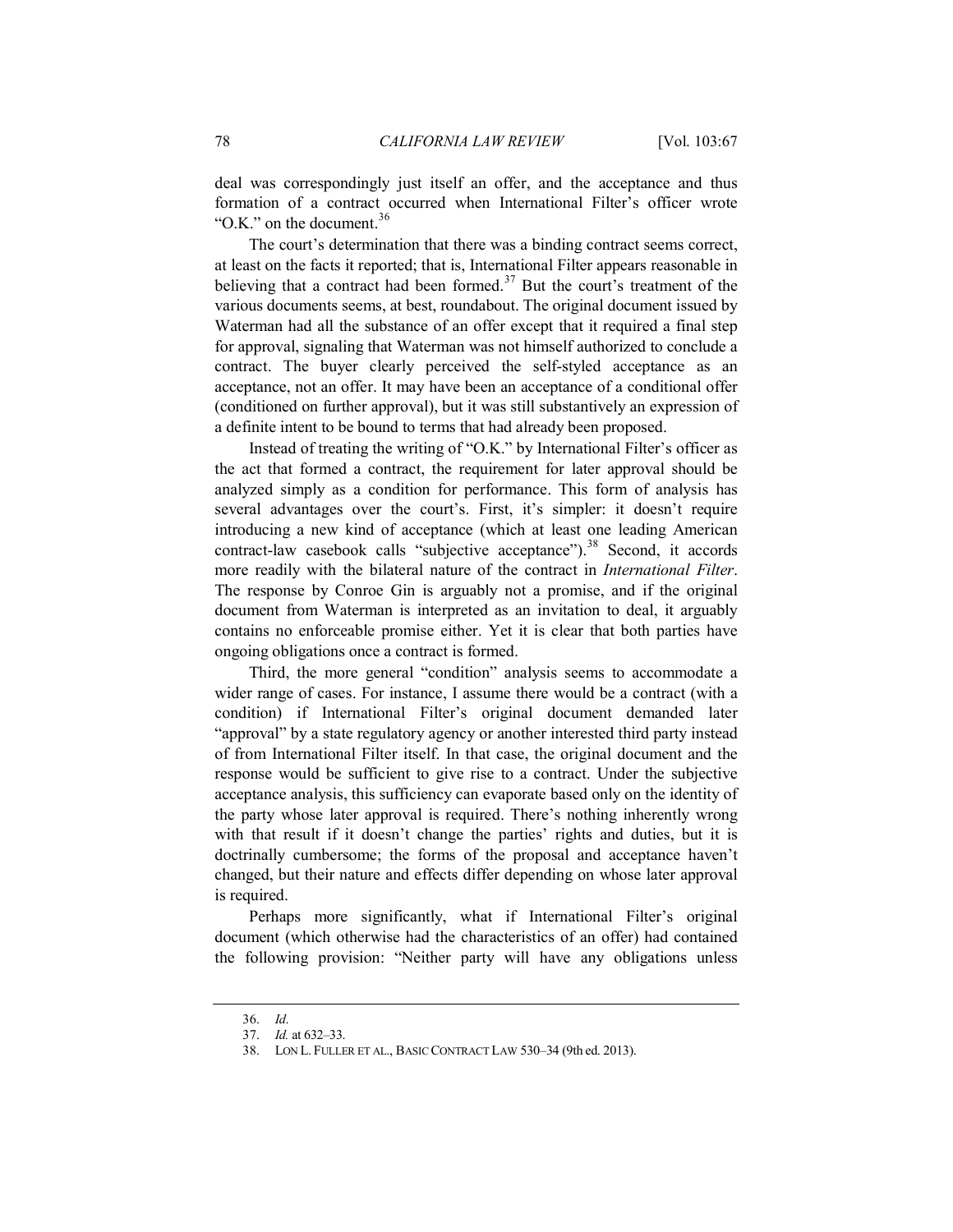executives from both our organizations—separately and subjectively—approve this transaction"? Suppose the buyer then "accepted" this proposal, and the parties each then forwarded the agreement to their executives, who both approved it. If contractual liability results, as it should because the parties both intend to be bound,  $39$  the "condition" analysis would lead us to say simply that International Filter's proposal is an offer and the buyer's agreement an acceptance—that is, an offer and an acceptance of a contract with two distinct conditions. By contrast, under the "subjective acceptance" analysis that the *International Filter* court used, it seems as if the subjective executive approval that happens to occur first is something like a "subjective offer" and the second a "subjective acceptance." There is little problem in saying this if it is the only way to reach the right result under existing doctrine, but it is cumbersome and entirely unnecessary.

I strongly suspect that the only reason that the *International Filter* court introduced the notion of "subjective acceptance" was classical contract law's refusal to see consideration in an "illusory" promise. Under classical contract principles, if International Filter can later choose not to be bound, there must (by deduction) be no contract.<sup>[40](#page-13-1)</sup> But under modern contract law's significantly less formal views of consideration, it is easy to see the mutual consideration in the various hypothetical contracts I have outlined. Once we brush away the illusory-promise doctrine, a more general principle for contract formation emerges that is both simpler and more expressive than the offer-and-acceptance doctrine: specifically, there is no essential difference between (on one hand) a contract with performance conditioned on an event and (on the other hand) a commercial promise conditioned on the offeree's acceptance. Acceptance is just one kind of event on which a promise's performance can be conditioned. If, as leading functionalist scholars have proposed, questions of consideration in contract law exist largely to differentiate commercial from noncommercial promises,<sup>[41](#page-13-2)</sup> there is likely no consideration-based reason to distinguish an

<span id="page-13-0"></span><sup>39.</sup> Alternatively, if there is no contract, it is hard to see why. That is, why should an extra step (such as prior explicit approval by one executive) be necessary for two agents to conditionally bind one another's principals based on those principals' subsequent internal acts if the agents so agree and the principals so approve?

<span id="page-13-1"></span><sup>40.</sup> *See* 1 SAMUEL WILLISTON, A TREATISE ON THE LAW OF CONTRACTS § 103B (rev. ed. 1936) (stating the classical illusory-promise rule).

<span id="page-13-2"></span><sup>41.</sup> *See, e.g.*, 2 ARTHUR L. CORBIN, CORBIN ON CONTRACTS § 5.17 (Joseph M. Perillo ed., rev. ed. 1995) ("Consideration is designed primarily to protect promisors from their own donative promises."); Melvin Aron Eisenberg, *The World of Contract and the World of Gift*, 85 CALIF. L. REV. 821 (1997). To put this perhaps more precisely, the wisdom of "consideration" may lie only in its separation of affective from commercial contexts; beyond that, there is little need to draw rigid distinctions that rule out commercial expectations from governing. Accordingly, an offer to do an act conditional on acceptance is really just a unilateral promise to do something that commercial norms dictate ought to be done on acceptance, given trade customs and the facts of particular circumstances. Perhaps the acceptance makes the promise enforceable only because the promise was conditioned on whatever acts constituted acceptance, not because the acceptance adds anything relevant (as "consideration") to distinguish the case as a commercial rather than an affective one.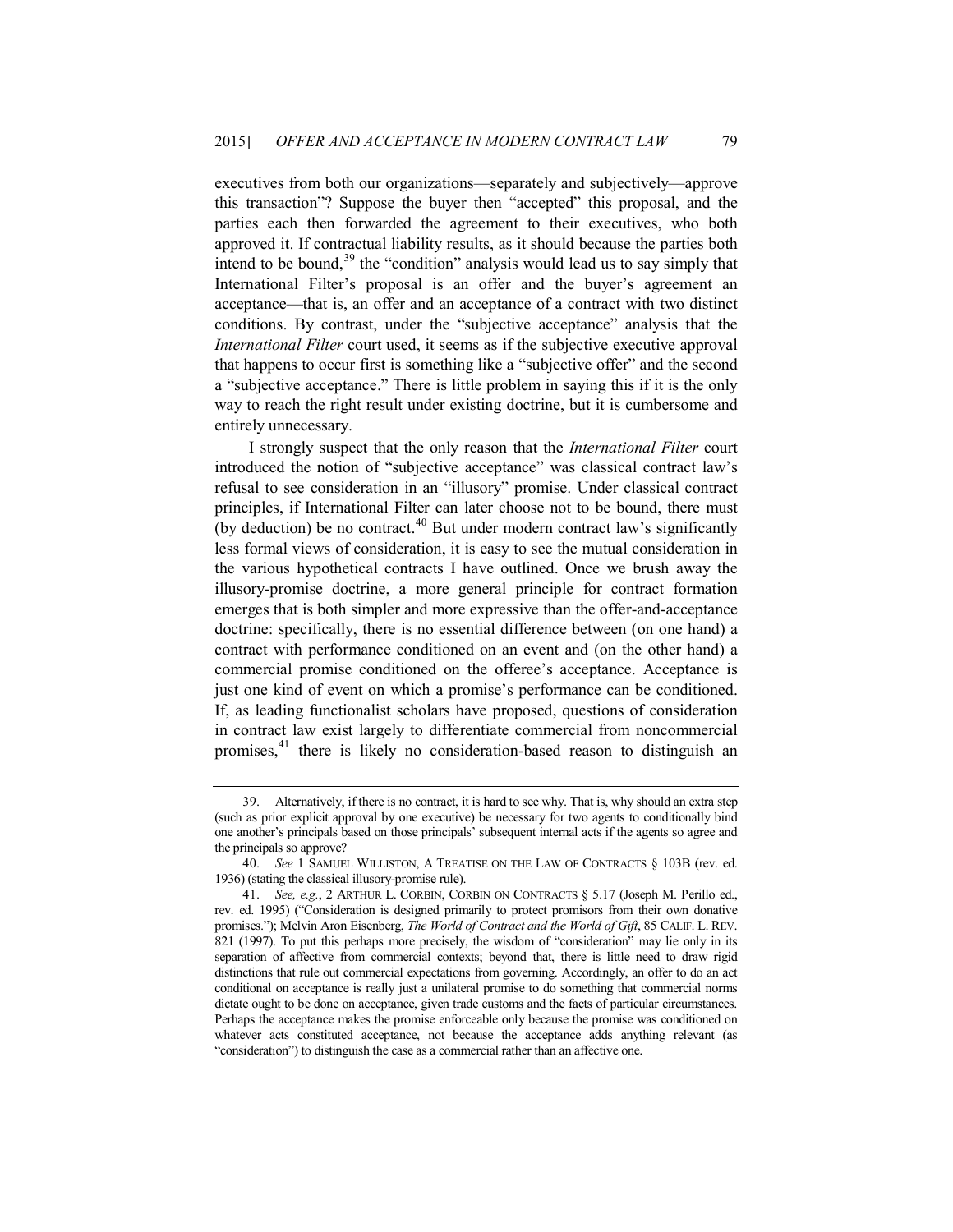80 *CALIFORNIA LAW REVIEW* [Vol. 103:67

acceptance from any other kind of event on which a promise's performance may be conditioned. "I promise to paint your house if you'll agree to pay me \$400" should receive the same treatment as Mr. Waterman's original document; there is no substantively relevant difference between the two cases.

Indeed, sensitive courts have analyzed contract formation in a way broadly consistent with what I am suggesting. In *Jaybe Construction Co. v.*  Beco, Inc.,<sup>[42](#page-14-0)</sup> for example, the court recognized that a deal that had otherwise been offered and accepted might be conditioned on a further step, such as reducing an agreement to writing (presumably, at some later time that could be identical for both parties).<sup>[43](#page-14-1)</sup> Similarly, *Atlantic Terra Cotta Co. v. Chesapeake Terra Cotta Co.* recognized the possibility that "acceptance [] of an offer" could be "conditional on the execution of a formal contract" by the parties.<sup>[44](#page-14-2)</sup> There is little functional reason to avoid such possibilities.

#### *2. Needless Categorization*

The prior Section shows ways in which the offer-and-acceptance paradigm complicates individual cases by obscuring the reasoning process that is needed to reach functional results. This Section generalizes somewhat in order to show ways in which the offer-and-acceptance paradigm also complicates the structure and categorization of contract-law doctrine.

#### *a. A Failure to Generalize: Implied-in-Fact Contracts and Other Similar Cases*

For one thing, the offer-and-acceptance paradigm has led to an unnecessary fragmentation of doctrines concerning formation. As discussed earlier, many real world contracts are created without any explicit "acceptance" or "offer-and-acceptance" pattern. For example, if I pass by a newsstand at which I am a regular customer and familiar with the proprietor, and in a rush I take a newspaper and nod toward the proprietor, pointing at my watch, the proprietor and I likely have a contract for the sale of goods on the usual terms by which we buy and sell daily newspapers.<sup>[45](#page-14-3)</sup> Modern contract law recognizes an obligation here, but it does so by treating the interaction as a contract "implied in fact." Implied-in-fact contracts have the same legal effects as express contracts, but they arise differently and do not require an offer or an acceptance, except perhaps a fictional one. It is unnecessary to create a separate doctrinal category for these cases instead of recognizing that there is a contract (like any other contract) simply because the parties would reasonably believe

<sup>42.</sup> 216 A.2d 208 (Conn. Cir. Ct. 1965).

<sup>43.</sup> *See id.* at 211–12.

<sup>44.</sup> 113 A. 156, 158 (Conn. 1921).

<span id="page-14-3"></span><span id="page-14-2"></span><span id="page-14-1"></span><span id="page-14-0"></span><sup>45.</sup> This example is a generalization of RESTATEMENT (SECOND) OF CONTRACTS § 4 cmt. a, illus. 2 (1981) ("A, on passing a market, where he has an account, sees a box of apples marked '25 cts. each.' A picks up an apple, holds it up so that a clerk of the establishment sees the act. The clerk nods, and A passes on. A has promised to pay twenty-five cents for the apple.").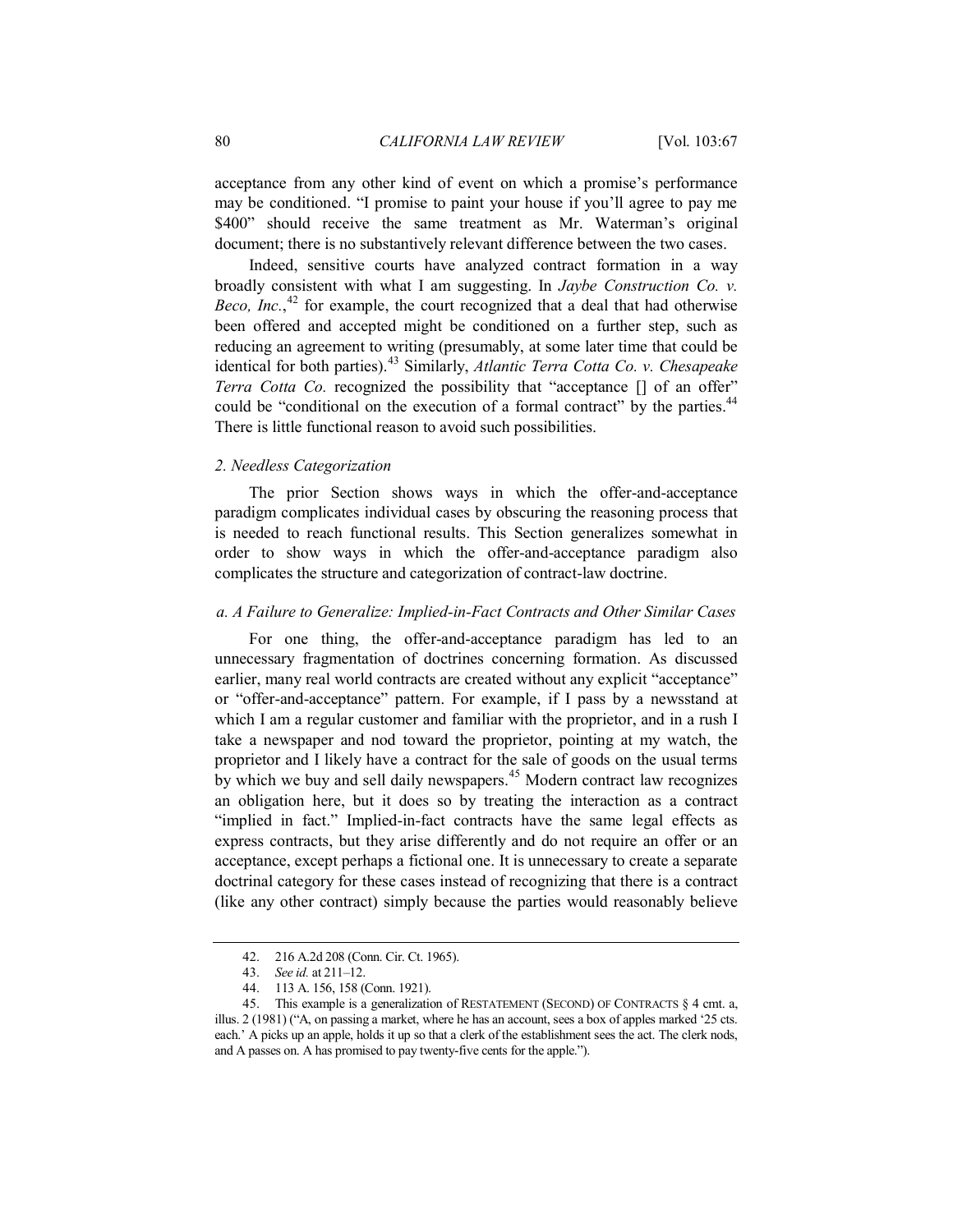under the circumstances that they are obliged to each other on familiar terms. To put it differently, while *International Filter* highlights an area where the offer-and-acceptance doctrine causes the analysis of a class of cases to be more complicated, the separation of "implied in fact" from ordinary contracts shows a more general problem of doctrinal complication through unnecessary classification.

The law of implied-in-fact contracts is not the only doctrine that the offerand-acceptance model complicates. As I suggested earlier, any case where there is a simultaneous, in-person expression of an agreement—a joint signed statement, an agreement to form many kinds of companies (such as a partnership or an LLC), and so on—might exhibit no offer-and-acceptance pattern. The law seems to respond to these factual patterns by simply ignoring their differences from the standard offer-and-acceptance model. Because questions of offer and acceptance rarely arise in these cases, courts have likely had little reason to consider the question carefully. But courts do of course acknowledge that assent can be concurrent rather than sequential, and can involve two parties or more than two parties (in which case the offer-andacceptance model becomes cumbersome very quickly). $46$  The case of businessorganization agreements is interesting for a related reason: they often, by their presence, give rise to a broader change in legal status among the parties. It is fine to say that such changes have nothing to do with the essence of "contract law," but that sort of essentialism creates legal categories that are justified only by circular reasoning. In other words, it seems better to say simply that by agreeing to co-own a business, parties agree to other rights and duties as a result of their circumstances. This agreement is not fictional, but it may not come from anything related to classical "offer" or classical "acceptance." It comes from the reasonable expectations of the parties.

### *b. The Search for False Certainty*

The offer-and-acceptance paradigm also neglects alternative modes of contract formation, often in the name of legal certainty. It is not even clear, however, that the *typical* case of contract formation in fact involves an offer followed by an acceptance. Communications called "offers" are not rare, but often what they offer is a price, or some other term—not a contract. The contract comes into being only through a series of increasingly certain cues, or from the development of business circumstances, such as in cases where courts hold that a contract exists because of "acceptance by conduct."<sup>[47](#page-15-1)</sup>

<span id="page-15-0"></span><sup>46.</sup> *See, e.g.*, Virginia v. West Virginia, 78 U.S. 39, 63 (1871) (Davis, J., dissenting) (discussing a multiparty interstate compact and referring to "a reciprocal and concurrent consent of the three parties to the contract").

<span id="page-15-1"></span><sup>47.</sup> *See, e.g.*, Polaroid Corp. v. Rollins Envtl. Serv. (NJ), Inc., 624 N.E.2d 959 (Mass. 1993). And, of course, promissory estoppel in general follows no offer-and-acceptance pattern.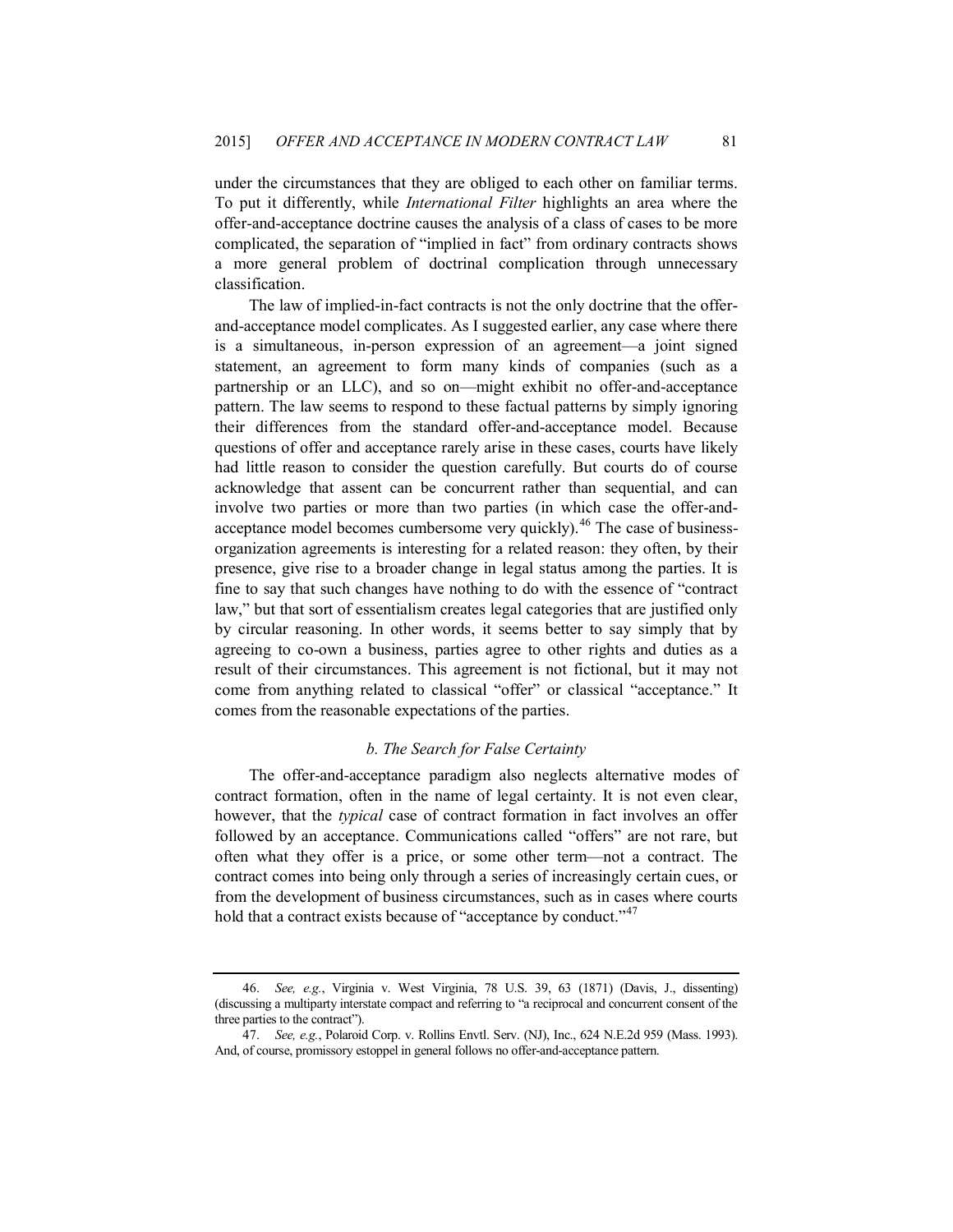On reflection, several salient alternatives to the classical offer-andacceptance paradigm emerge. In one type of case, we are confident an agreement arises from a muddle of events, but we cannot say how—nor is it necessarily important to do so.<sup>[48](#page-16-0)</sup> For an extreme example of this, consider comedian Alun Cochrane's assertion that his marriage proposal was never explicit and simply matured naturally during ordinary conversation: "I never had a proposal. Our marriage is honestly a conversation that got out of hand.... We were just having a chat; my wife was washing up, and then we were booking a wedding."<sup>[49](#page-16-1)</sup> As a matter of casual empiricism, this pattern is not unusual or problematic (except, of course, for marriage proposals!). Parties often do not have the rules of contract law specifically in mind in their interactions; those interactions proceed informally, reaching at some point a threshold past which it is clear to the parties (if they are reasonable) that they are bound. Parties will never have absolute certainty that they have reached an agreement; what they need is reasonable confidence. The distinction between absolute certainty and reasonable confidence (and between legal certainty and practical certainty) is not appreciated enough; legal rhetoric often emphasizes the former, forgetting that it is unattainable and that moving toward it is not desirable in all contexts. $50$ 

<span id="page-16-5"></span>The opinion in *Adams v. Lindsell*,<sup>[51](#page-16-3)</sup> famous for originating the "mailbox" rule" in contract law, $5<sup>2</sup>$  presciently anticipated a problem in seeking certainty in contract formation. That problem was later formalized in the informational theory underlying modern computer networking. The court in *Adams* adopted the mailbox rule essentially to accelerate contract formation, admitting that such a rule might lead to some uncertainty for parties but recognizing that absolute certainty in reaching an agreement is impossible to achieve using an unreliable communicative technology:

[T]he Court said, that if [we required each party to be confident that the other party had received its communication before finding an enforceable contract], no contract could ever be completed by the post. For if the defendants were not bound by their offer when accepted by the plaintiffs till the answer was received, then the plaintiffs ought not to be bound till after they had received the notification that the

<span id="page-16-0"></span><sup>48.</sup> This is roughly a contractual analogue to the notion of *res ipsa loquitur* in tort law: we may know there is a contract but be unable to say precisely how it arose, just as in *res ipsa* cases, we may know there was negligence but may be unable to specify precisely what it was. *See* RESTATEMENT (SECOND) OF TORTS § 328D (1965) (summarizing the tort doctrine of *res ipsa loquitur*).

<sup>49.</sup> *Frank Skinner's Opinionated* (BBC television broadcast Nov. 17, 2011).

<sup>50.</sup> *See* Shawn J. Bayern, *Against Certainty*, 41 HOFSTRA L. REV. 53 (2012).

<sup>51.</sup> (1818) 106 Eng. Rep. 250 (K.B.).

<span id="page-16-4"></span><span id="page-16-3"></span><span id="page-16-2"></span><span id="page-16-1"></span><sup>52.</sup> *See* RESTATEMENT (SECOND) OF CONTRACTS § 63(a) (1981) ("[A]n acceptance . . . completes the manifestation of mutual assent as soon as put out of the offeree's possession. . . ."); *id.* at § 63 cmt. a (calling this the "mailbox rule").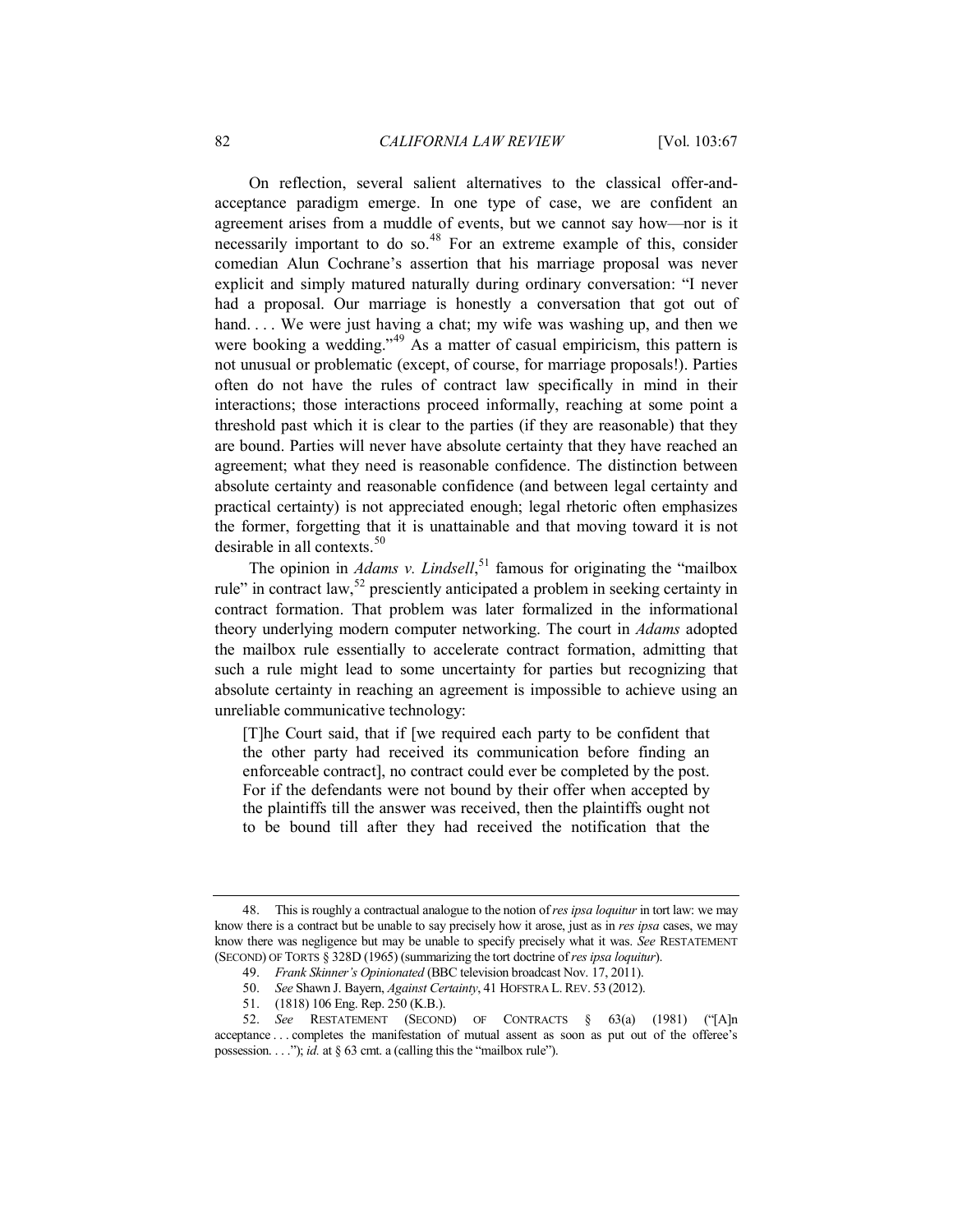defendants had received their answer and assented to it. And so it might go on ad infinitum. $53$ 

<span id="page-17-0"></span>A century and a half later, this intuition was proven as a matter of epistemic logic (the logic of knowledge and belief) and computer networking theory.[54](#page-17-2) Mathematicians and network theorists know this pattern of communicative fragility as the "Two Generals Problem."<sup>[55](#page-17-3)</sup> In the scenario usually discussed,  $56$  two allied generals are located at a distance from each other and can communicate about their readiness for an attack only over an unreliable medium, like carrier pigeons that might be shot down or otherwise fail to reach their destination. Their military strategy requires them to attack a common enemy either together or not at all. The question is whether, under these conditions, they can ever mount an attack. If absolute certainty in agreement is required, the answer—as the *Adams* court saw—is that they cannot. The first general cannot attack until she sends the second general a message and confirms that it has been received; the second general cannot attack until he receives the message, writes an acknowledgment, sends it, and confirms that the acknowledgement has been received. The first general knows this, so she sends an acknowledgement that the second general's confirmation has been received, but must wait for *that* notice to be confirmed, and so on. Of course, in the real world, the generals can reach various levels of practical confidence,  $57$  but they cannot reach absolute certainty. Thus, unless they want to rule out all possibility of a coordinated attack, they must take at least some risk that they might not attack together.

In most business settings, identifying a point past which contracting parties will have sufficient confidence probably has little to do with identifying a particular "acceptance" or the offer that preceded it. The exception to this muddle is the classic case of contracts concluded at a distance with significant delays, usually through the mail—where the communication is punctuated and can, in its entirety, be reconstructed. The "mailbox rule," or any number of similar plausible candidates for an alternate rule, serves a useful coordinating function in those environments. But those cases are of sharply diminished importance in the modern commercial world. As I discuss further in Part III *infra*, artificially constructing a single definite "acceptance" out of a verbal

<sup>53.</sup> Adams v. Lindsell, (1818) 106 Eng. Rep. 250 (K.B.).

<span id="page-17-2"></span><span id="page-17-1"></span><sup>54.</sup> *See* E.A. Akkoyunlu et al., *Some Constraints and Tradeoffs in the Design of Network Communications*, *in* SOSP '75, PROCEEDINGS OF THE FIFTH ACM SYMPOSIUM ON OPERATING SYSTEMS PRINCIPLES 67, 70 (J.C. Browne & Juan Rodriguez-Rosell eds., 1975) ("In an arbitrary distributed facility, it is impossible to provide complete status.").

<span id="page-17-3"></span><sup>55.</sup> *See* Jim Gray, *Notes on Data Base Operating Systems*, *in* LECTURE NOTES IN COMPUTER SCIENCE: OPERATING SYSTEMS 393, 465–66 (R. Bayer et al. eds., 1978).

<span id="page-17-5"></span><span id="page-17-4"></span><sup>56.</sup> *See id.*; *see also* ECONOMICS AND INFORMATION 57 (Pascal Petit ed., 2001); Eric Pacuit & Rohit Parikh, *Reasoning About Communication Graphs*, *in* INTERACTIVE LOGIC 135, 148 (Johan van Benthem et al. eds., 2007).

<sup>57.</sup> *See generally* Pacuit & Parikh, *supra* not[e 56.](#page-17-0)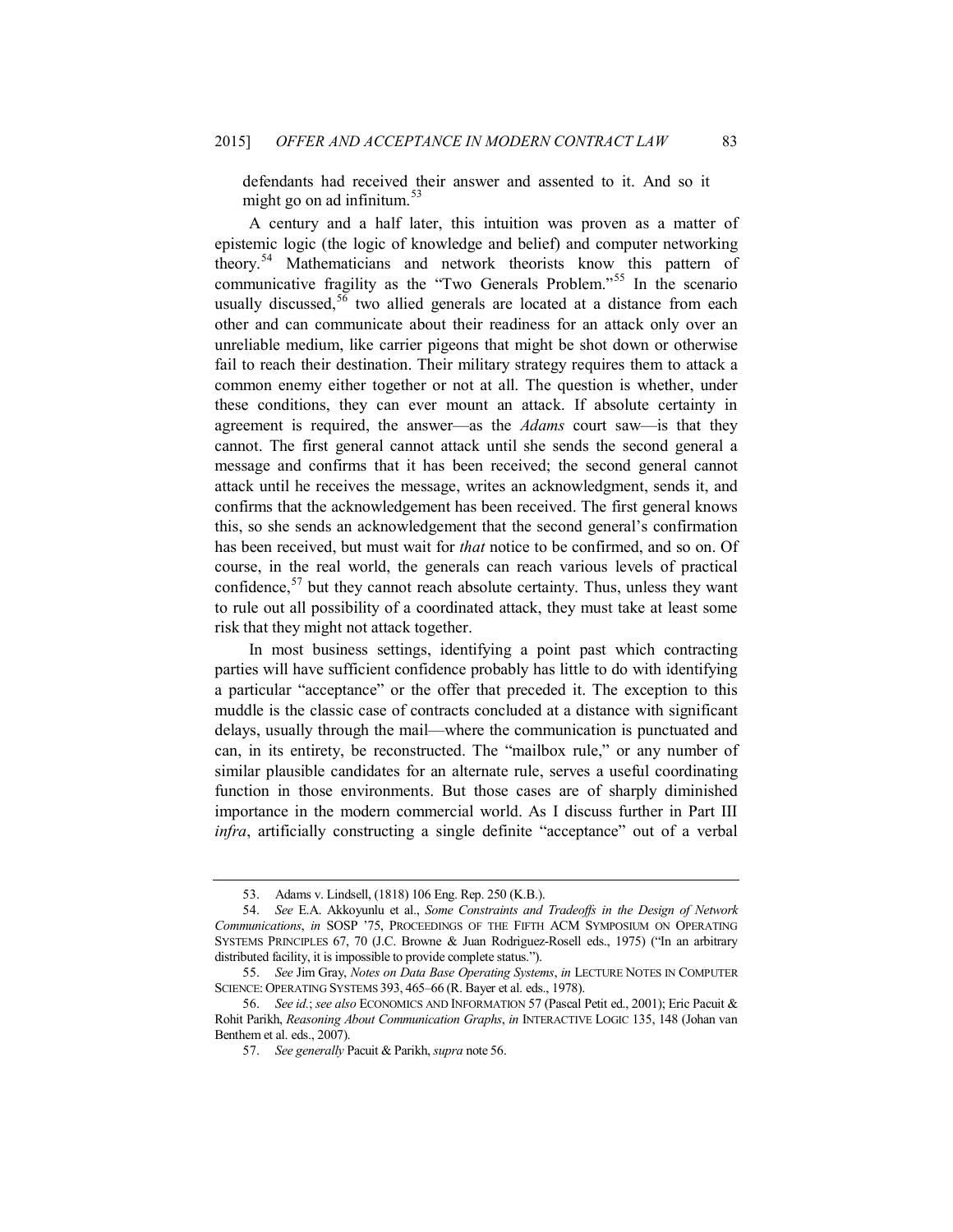conversation requires, at best, the construction of a useless fiction; at worst, it leads to problematic results.

Similarly, parties don't just engage each other informally, without knowledge of contract law; they also often talk in ways that misuse the terminology of contract law and probably cannot be formally mapped onto its substance. For example, in refinancing a mortgage recently, my lender wrote to me of its "counter offer letter, which you've already accepted."[58](#page-18-0) It probably did this just because it wanted its file to match what we had already substantively agreed to elsewhere. As a related matter, it is also common to see agreements that describe themselves as occurring "in one or more counterparts, each of which are originals and all of which constitute a binding agreement." Analyzing such documents from the perspective of the reductive offer-andacceptance model would serve no purpose. In these situations, as in the others I have discussed, analyzing whether at least one of the parties reasonably thinks there is a binding contract would better track the parties' goals, as well as the moral and policy objectives that the law seeks to implement by legally enforcing the parties' promises.

## <span id="page-18-4"></span>*B. Potentially Poor Results*

In addition to needlessly complicating contract formation, the offer-andacceptance doctrine also leads to potentially poor results as the paradigm is stretched. The concern is that applying the paradigm leads to decisions illconsidered on substantive grounds. The offer-and-acceptance model threatens to do more harm than good if we use it to decide difficult cases.<sup>[59](#page-18-1)</sup>

An interesting test case involves definite and concurring offers that cross each other in the mail (or any similar mechanism for delayed communication). For example, suppose I write you (presumably after some preliminary discussions) an e-mail offering to sell you my car for \$12,000 and you, at roughly the same time, write me an e-mail offering to buy it for the same price. We both then read the crossed e-mails. In such a case, there is no traditional sequence of "offer and acceptance"; the question is whether courts should enforce a contract between the parties. Though this case has very rarely been litigated, $60$  most commentators tend to assume that there should be no

<span id="page-18-3"></span><span id="page-18-0"></span><sup>58.</sup> E-mail from Tami Rice, Pentagon Fed. Credit Union, to Shawn Bayern (Nov. 23, 2011) (on file with author).

<span id="page-18-1"></span><sup>59.</sup> As an analogy, consider Stephen Sugarman's similar type of arguments against the "assumption of risk" doctrine in tort law. *See* Stephen D. Sugarman, *Assumption of Risk*, 31 VAL. U. L. REV. 833, 835 (1997) ("My argument here is something of a mixed positive and normative one. On the one hand, I offer what I believe to be a parsimonious explanation for most of the existing cases, one that rejects 'assumption of risk' as both superfluous and unilluminating of the real reason for the result. On the other hand, by offering a better way of thinking about the cases, my analysis helps correct the mistakes that I believe some courts have made.").

<span id="page-18-2"></span><sup>60.</sup> *See* RESTATEMENT (SECOND) OF CONTRACTS § 23 cmt. d (1981) ("Cases have occurred in which identical offers have crossed in the mails. Such an event is unusual . . . .").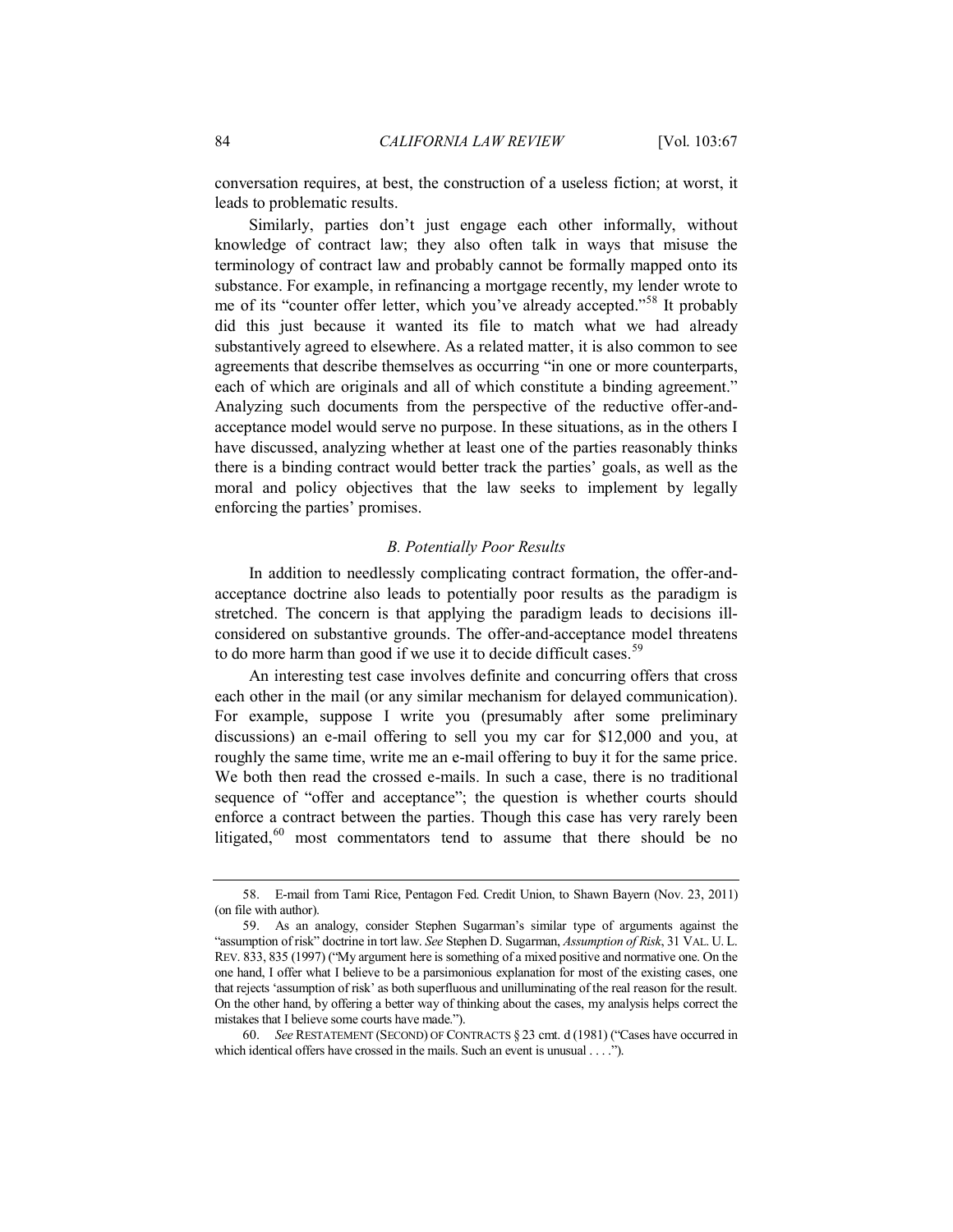enforceable contract—although they rarely justify that position on substantive grounds. The formal grounds are somewhat clear: in addition to potential problems with consideration (one offer is not given in *exchange* for another), there has been no classical sequence of offer followed by acceptance. As usual, this formal analysis has obscured the underlying substantive questions.

It is worth a small detour to examine the origins of the classical, formal analysis of this question. That analysis is particularly thin in this area, both doctrinally and substantively; that is, there is almost no case law on the matter. The relevant case law that does exist is nonetheless commonly taken as authoritative even though little attempt has been made to justify the rule on social or business-related grounds.

The doctrine that "cross-offers" are necessarily unenforceable dates to (and largely rests on) a single English case, *Tinn v. Hoffman & Co.*<sup>[61](#page-19-0)</sup> This case appears to have resolved the matter for England and the Commonwealth in  $dicta<sub>1</sub><sup>62</sup>$  $dicta<sub>1</sub><sup>62</sup>$  $dicta<sub>1</sub><sup>62</sup>$  and it is ordinarily the only doctrinal authority for the few American sources that consider the question.<sup>[63](#page-19-2)</sup> The only reason that the judges in *Tinn* seem to provide in holding that no contract is formed is that there is no clear way to construct "offer and acceptance" from identical offers that cross each other in the mail. If that indeed is what motivated their thinking (and little else is apparent), the case serves as an excellent example of the potential problems in applying the offer-and-acceptance doctrine mechanically.

The precise reason for the rarity is unclear. Perhaps substantially identical offers rarely cross each other in the first place, but such a phenomenon doesn't seem obviously more obscure than similar problems that have arisen frequently (like revocations that cross acceptances in the mail). Charles Fried, one of the few American writers to address the problem squarely, calls it "largely theoretical" because parties facing the problem "would immediately pick up the telephone to straighten out the confusion." CHARLES FRIED, CONTRACT AS PROMISE 54 (1981). But Fried's supposition seems unconvincing. On one hand, it would prove too much because it would apply to most other problems of transacting at a distance, some of which have persisted alongside telephones. On the other, it is not correct to assume that in all circumstances of crossed offers, parties necessarily think there is something to clarify. As a rough example, if I receive a message from an associate dean saying "I'm adjusting the fall schedule; would you mind moving your class to 3:00?" at roughly the same time as I've written an e-mail that reads "Actually, I've noticed a conflict; could you move my class to 3:00 instead of 2:00?" then the dean would likely reasonably think she could simply adjust the schedule without further confirmation. To put it differently, I would probably be unreasonable to object later that the class was moved without any agreement to move it. Consider, also, the sorts of cases I discuss at *infra* text accompanying not[e 69.](#page-21-0)

Moreover, even if Fried is correct as a matter of fact, his remark potentially puts the cart before the horse if the question is what the best rule of contract law would be: parties surely wouldn't think they needed to follow up with one another if contract law made enforcement in such cases clear. *Cf. infra* note 70 and accompanying text. Even more fundamentally, even if Fried's assumption about the parties is correct, it suggests a substantive rather than formal analysis of the case; I have no objection to courts' refusing to enforce crossed offers if the parties do not expect them to do so.

<sup>61.</sup> [1873] 29 L.T. 271 (Ex. Ch.).

<span id="page-19-2"></span><span id="page-19-1"></span><span id="page-19-0"></span><sup>62.</sup> *See* MINDY CHEN-WISHART, CONTRACT LAW § 2.3.2, at 65 (4th ed. 2012) (citing *Tinn* but giving no new substantive justification).

<sup>63.</sup> *See, e.g.*, E. ALLAN FARNSWORTH, CONTRACTS § 2.10, at 107 (4th ed. 2004).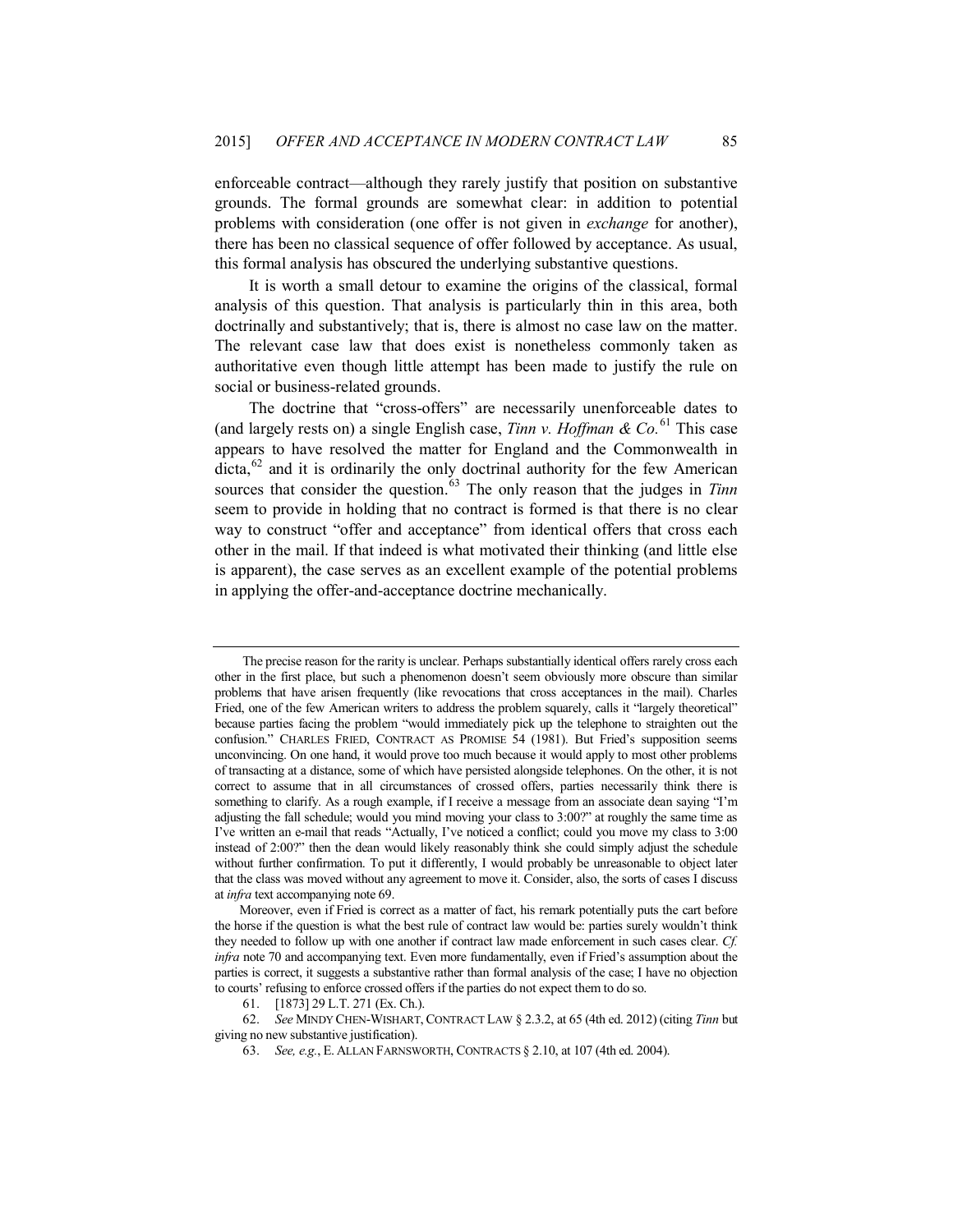In *Tinn*, one judge in the majority wrote simply that "you cannot make [a contract] by cross offers, and say that the contract was made by one party accepting the offer which was made to him."[64](#page-20-0) Judge Blackburn added, "I do not think exchanging offers would, upon principle, be at all the same thing" as an offer followed by an acceptance, but he never suggested what the "principle" was or whether it would be desirable on any substantive grounds.<sup>[65](#page-20-1)</sup>

His one attempt at a functional justification was to hint that it would cause "grave inconvenience" to change the rules despite observing just a few sentences earlier in his opinion: "There is, I believe, a total absence of authority on the point. I do not think, though I am not sure, that the question has ever been raised before."<sup>[66](#page-20-2)</sup>

Notably, one judge in *Tinn* disagreed with the others. Judge Honyman wrote:

I cannot see why the fact of the letters crossing each other should prevent their making a good contract. If I say I am willing to buy a man's house on certain terms, and he at the same moment says that he is willing to sell it, and these two letters are posted so that they are irrevocable with respect to the writers, why should not that constitute a good contract?<sup>[67](#page-20-3)</sup>

The best way to answer the question raised in crossed-offer cases is simply, in my view, to apply the same general principle that I have already outlined: Does one of the parties reasonably think there is a contract, or do both of the parties subjectively think there is a contract? The *Restatement Second* is not far from this position, at least in its comments. In explaining why crossed offers should not form a contract, it claims that "the ordinary offer does not manifest assent to the formation of a contract in this way." If the *Restatement* means by this that parties do not ordinarily intend to be bound if their offers cross, that is at least a potentially valuable (and perhaps decisive) substantive reason that courts should not determine that an enforceable contract results from crossed offers.

To put it differently, the question should not be whether an acceptance followed an offer or whether an offer induced an acceptance. In order to achieve the substantive goals of contract law, the question of contract formation should simply be an interpretive one,<sup>[68](#page-20-4)</sup> grounded in the parties' intent and expectations.

<sup>64.</sup> *Tinn*, 29 L.T. at 278*.* (Brett, J.)*.*

<sup>65.</sup> *Id.*

<sup>66.</sup> *Id.* at 279 (Blackburn, J.).

<sup>67.</sup> *Id.* at 275 (Honyman, J.).

<span id="page-20-4"></span><span id="page-20-3"></span><span id="page-20-2"></span><span id="page-20-1"></span><span id="page-20-0"></span><sup>68.</sup> *Cf.* RESTATEMENT (SECOND) OF CONTRACTS § 23 cmt. d ("This is a matter of interpretation; theoretically, just as the offeror may assent in advance to an acceptance, so each of two offerors could assent in advance to a cross-offer.").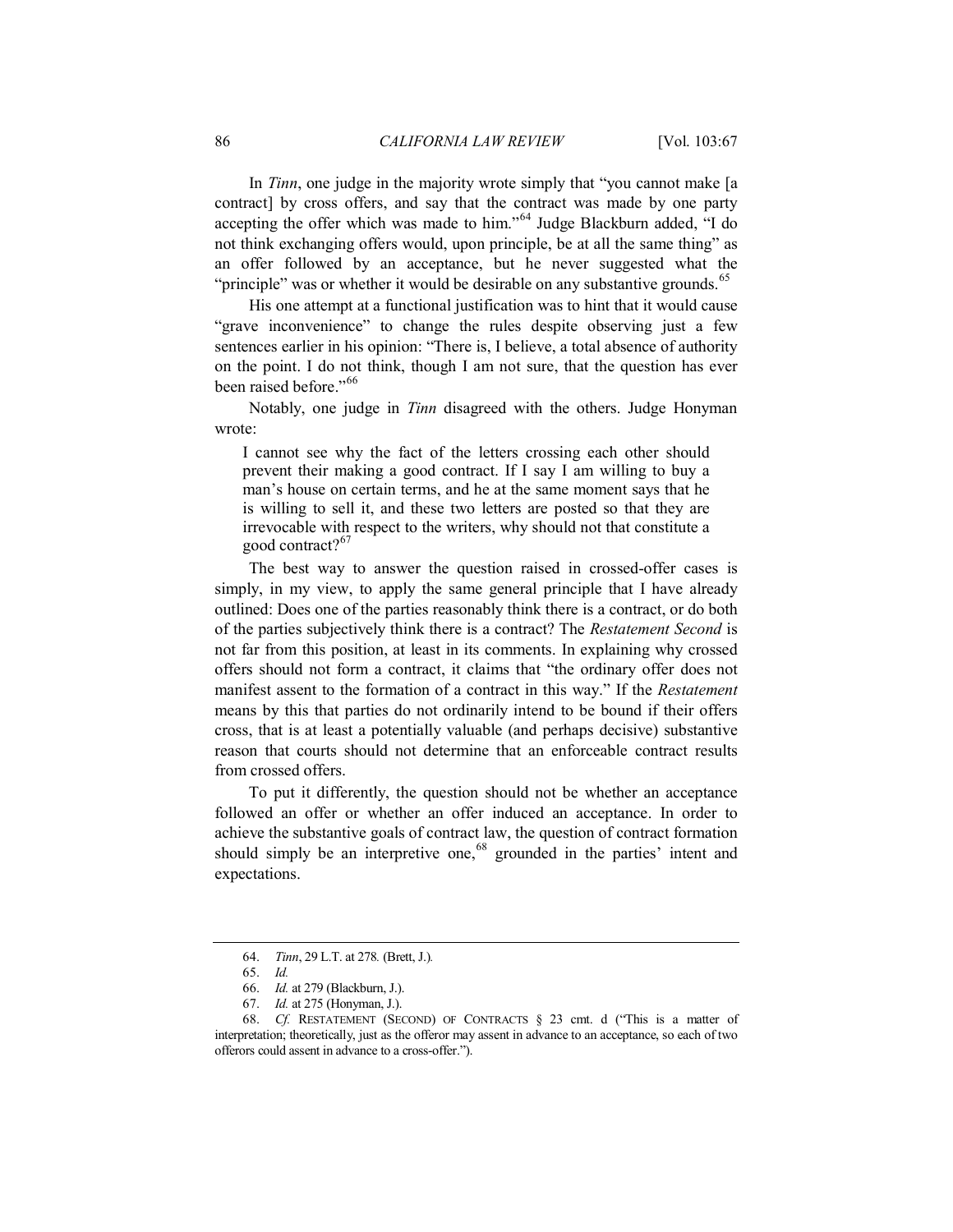Suppose two people agree simultaneously to a contract in person. They might do this with, for example, quickly exchanged words. In environments where it makes sense, like among contracting parties who know each other well or who share the norms of a quick and hectic marketplace or a professional auction, they might do it with mere glances or hand gestures. Particularly if they then simultaneously shake hands or perform some other joint act, there should be little doubt that the parties have formed an enforceable contract. In the general case, it is unclear why the substantively unimportant lack of literal simultaneity in the crossed-offer cases, where the parties use methods of delayed communication, ought to change that result. The lack of simultaneity does not inherently cause the parties to behave differently, or to have different expectations, from those in cases of in-person simultaneity.

More directly, as a general matter, there are substantive advantages to accelerating the formation of contracts in ambiguous cases where it is nonetheless clear that the parties agree on relevant terms. Most importantly, if the parties agree or are likely to agree, accelerating formation generally promotes potentially beneficial reliance by one or both of the parties. For example, someone planning to sell a car can be more confident in taking steps to execute the sale, or a factory manufacturing an item can begin production earlier. A rule that makes enforcement clear in crossed-offer cases would also probably cut down on the costs of contracting for the parties; it would eliminate the need for the parties to follow up with further e-mails or more direct communication. Similarly, it could discourage the parties from continuing to bargain over terms when further bargaining would likely do nothing other than reallocate the existing contractual surplus (that is, the gains from the contract).

Moreover, in at least some cases of crossed offers, there may be additional moral reasons for enforcement. If the offers are framed explicitly as conditional promises, it is probably wrongful for a party to insist that no contract is formed. Suppose parties exchange e-mails that say, "If you're willing, I promise to enter the joint venture that we discussed." Framed as a moral commitment, such communications probably carry moral obligations, and social morality is one significant pillar of contract law.<sup>[69](#page-21-1)</sup>

<span id="page-21-1"></span><span id="page-21-0"></span><sup>69.</sup> For a recent discussion of the interplay of morality and efficiency in contract law, see Melvin A. Eisenberg, *Actual and Virtual Specific Performance, the Theory of Efficient Breach, and the Indifference Principle in Contract Law*, 93 CALIF. L. REV. 975, 1012 (2005) ("[T]he efficiency of the contracting system rests on a tripod whose legs are legal remedies, reputational effects, and the internalization of social norms, in particular the moral norm of promise-keeping.").

Melvin Eisenberg has defined social morality as follows:

By *social morality*, I mean moral standards that claim to be rooted in aspirations that apply to all members of the community and, on the basis of an appropriate methodology, can fairly be said to have substantial support in the community or can be derived from norms that have such support. In contrast, *critical morality* consists of moral standards whose truth does not depend on community beliefs and attitudes, except insofar as such beliefs and attitudes are relevant to the application of the moral standards.

Melvin A. Eisenberg, *Disclosure in Contract Law*, 91 CALIF. L. REV. 1645, 1651 n.5 (2003).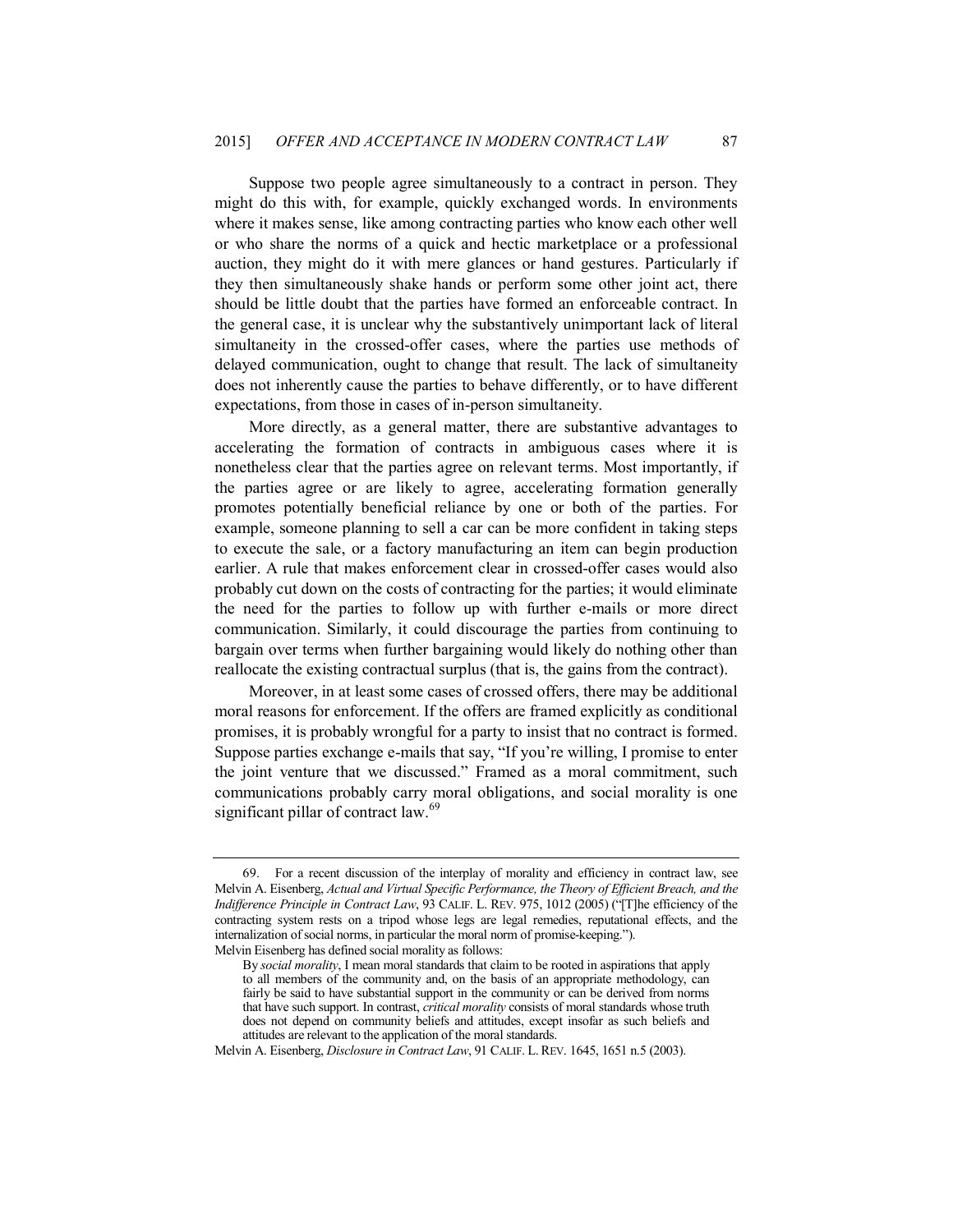It is worth noting that my contention is not that all cross-offers should create enforceable contracts; the touchstone should simply be (as usual in modern contract law) the parties' expectations, and divining such expectations is fundamentally an interpretive question not easily reduced to formulas. An interesting difficulty arises here, one that has been insufficiently explored in contract literature in general: What is to be done when suboptimal law has influenced parties' expectations in a counterproductive way? That is, what if parties expect that cross-offers don't form enforceable contracts merely because the doctrine (thin as it is) has suggested that they don't? There is unlikely to be a comprehensive, general answer to that question; the best response will depend on the strength of the underlying expectations, the benefits to be gained by changing them, and the likelihood that the law could change people's expectations in the first place.<sup>[70](#page-22-0)</sup>

The few commentators to suggest a less richly substantive or interpretive analysis of the problem rarely give reasons for such a view. As in *Tinn*, the typical reason is often purely formalistic. The *Restatement Second* suggests an analysis similar to mine, with perhaps a thumb on the scale, as an interpretive matter, against enforceability.<sup>[71](#page-22-1)</sup> Interestingly, the civil-law tradition appears to reach a similar result for similar reasons to those I have proposed; at least, a Louisiana court, applying civil law, has noted that cross-offers form a contract under the civil law "because (1) there is a concurrence of wills and (2) the law favors the formation of contracts."<sup>[72](#page-22-2)</sup> Similarly, Arthur Corbin reached the right

<span id="page-22-3"></span><span id="page-22-0"></span><sup>70.</sup> Mark Gergen has helpfully suggested in conversation that an additional reason not to enforce cross-offers is that they do not exhibit the sort of mutual understanding that contracts ordinarily exhibit, where each party knows that the other intended to form a contract. For example, Thomas Scanlon outlines a principle under which contracts should be enforced when, among other things, "A acts with the aim of providing . . . assurance, and has good reason to believe that he or she has done so," "B knows that A has the beliefs and intentions just described," "A intends for B to know this, and knows that B does know it," and "B knows that A has this knowledge and intent." Thomas M. Scanlon*, Promises and Practices*, 19 PHIL. & PUB. AFF. 199, 208 (1990). Cross-offers arguably lack this distinctive type of agreement. They may, however, still meet Scanlon's principle, at least as much as ordinary cases concluded over delayed communication do, for in many such cases parties may not literally have simultaneous intentions. More importantly, even if cross-offers lack the sort of agreement that Scanlon describes, I am not confident that is a sufficient basis for refusing to enforce obligations that result from them. They may be exceptional sorts of obligations, and perhaps they do not deserve to be called contracts, but the classification of them for these purposes should not affect the functional discussion in the text.

<sup>71.</sup> *See* RESTATEMENT (SECOND) OF CONTRACTS § 23 cmt. d.

<span id="page-22-2"></span><span id="page-22-1"></span><sup>72.</sup> Spiers v. Seal, 426 So. 2d 631, 634 (La. Ct. App. 1982). Much European commentary appears consistent with this position. *See* Joseph M. Perillo, Book Review, 37 FORDHAM L. REV. 144, 149 (1968) (reviewing 1 & 2 FORMATION OF CONTRACTS: A STUDY OF THE COMMON CORE OF LEGAL SYSTEMS (Rudolph B. Schlesinger ed., 1968)) (referring to "respectable arguments for [forming contracts based on crossed offers] among German, Swiss and Austrian writers"). As Professor Perillo nicely observes, "If the parties have manifested assent to the same terms and, at least, if this manifestation arises out of on-going negotiations, what need is there to impose the additional requirement that there be an offer and acceptance?" *Id.* Note that the continuation of ongoing negotiations that Professor Perillo mentions may be one feature of contracting context that a case-bycase analysis would illuminate.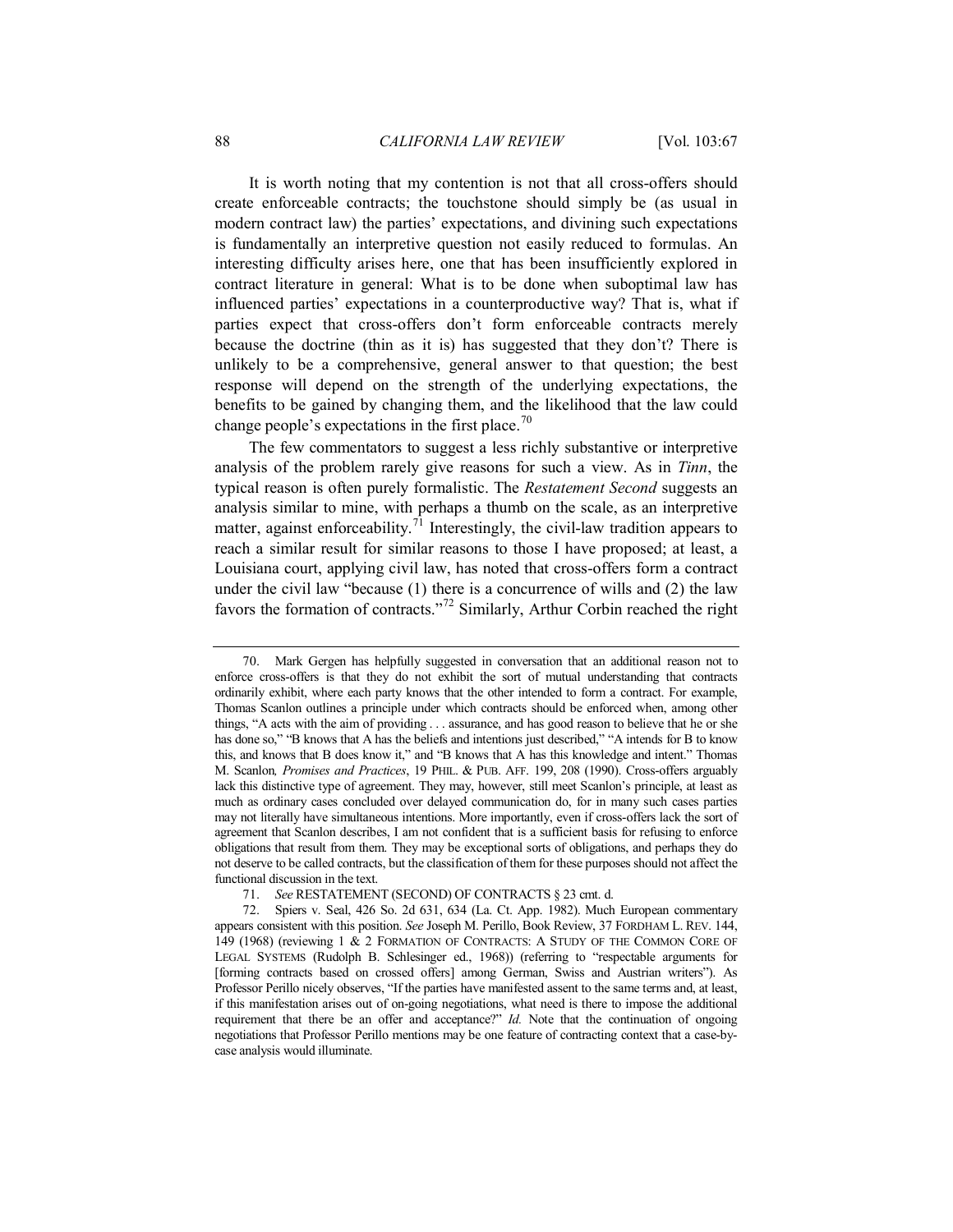sort of substantive analysis by rejecting an overly formal dependence on the notion of an acceptance. "There is," he wrote, "no inevitable necessity in our adoption of the machinery of offer and acceptance. The rules of contract, like all other rules of law, are based upon mere matters of policy, or belief as to policy."[73](#page-23-0)

Charles Fried has defended the classical view of crossed offers on both formalistic and administrative grounds. He posits two letters sent on Monday that cross one another in the mail and arrive on Wednesday for both parties. Noting that "it seems most natural to me to say that there is no contract,"<sup> $74$ </sup> he concludes that "what was not an acceptance nor intended as one on Monday cannot turn into an acceptance on Wednesday."[75](#page-23-2) So far, that is a purely formal conclusion, and it is hard to see why it should be persuasive. But Fried continues to suggest an essentially administrative problem with enforcement of contracts created by crossed offers: "Consider the inconveniences of a rule holding that a contract concluded on Wednesday. Neither A nor B knows that the other is in receipt of his letter, so the circumstances that would create the contract are not known to *either* party.<sup>"[76](#page-23-3)</sup> Fried later undercuts this argument, however, by admitting that the parties both "showed themselves willing to take the risk of being contractually bound without knowing it" merely by sending an offer that could have been accepted.<sup>[77](#page-23-4)</sup> Ultimately, he rests his position on an assertion of intuition, much like the most generous interpretation of Judge Blackburn in *Tinn*: finding an enforceable contract "would at least require the promulgation of a rule to that effect, for the result lacks the intuitive naturalness of the standard offer-and-acceptance case."<sup>[78](#page-23-5)</sup> This argument from intuition, however, is problematic for at least two reasons. First, it amounts to little more than traditionalism in form—to a general assertion, ironically contrary to the tradition of the common law, that judges cannot or should not change the law. Second, it assumes that business parties are familiar with the details of the offer-and-acceptance paradigm; this is probably not true in general, and it is particularly doubtful when there is apparently little more than one case in favor of the proposition in all of Anglo-American contract law's history—an English case dating to the late 1800s.<sup>[79](#page-23-6)</sup>

<span id="page-23-1"></span><span id="page-23-0"></span><sup>73.</sup> Arthur L. Corbin, *Offer and Acceptance, and Some of the Resulting Legal Relations*, 26 YALE L.J. 169, 183 (1917); *see also* K. N. Llewellyn, *On Our Case-Law of Contract: Offer and Acceptance*, *I*, 48 YALE L.J. 1 (1938); K. N. Llewellyn, *Our Case-Law of Contract: Offer and Acceptance, II*, 48 YALE L.J. 779 (1939).

<sup>74.</sup> FRIED, *supra* not[e 60,](#page-18-3) at 53.

<sup>75.</sup> *Id.*

<sup>76.</sup> *Id.*

<sup>77.</sup> *Id.* at 54.

<sup>78.</sup> *Id.*

<span id="page-23-6"></span><span id="page-23-5"></span><span id="page-23-4"></span><span id="page-23-3"></span><span id="page-23-2"></span><sup>79.</sup> An old contract-law treatise, WILLIAM HERBERT PAGE, THE LAW OF CONTRACTS § 151, at 224 (2d ed. 1920), cites what appears to be a second case on the matter, an obscure unpublished opinion from Kentucky that touches only briefly on the question without providing any substantive reasoning. Oddly, the treatise appears to cite the case incorrectly; the unpublished case can be found at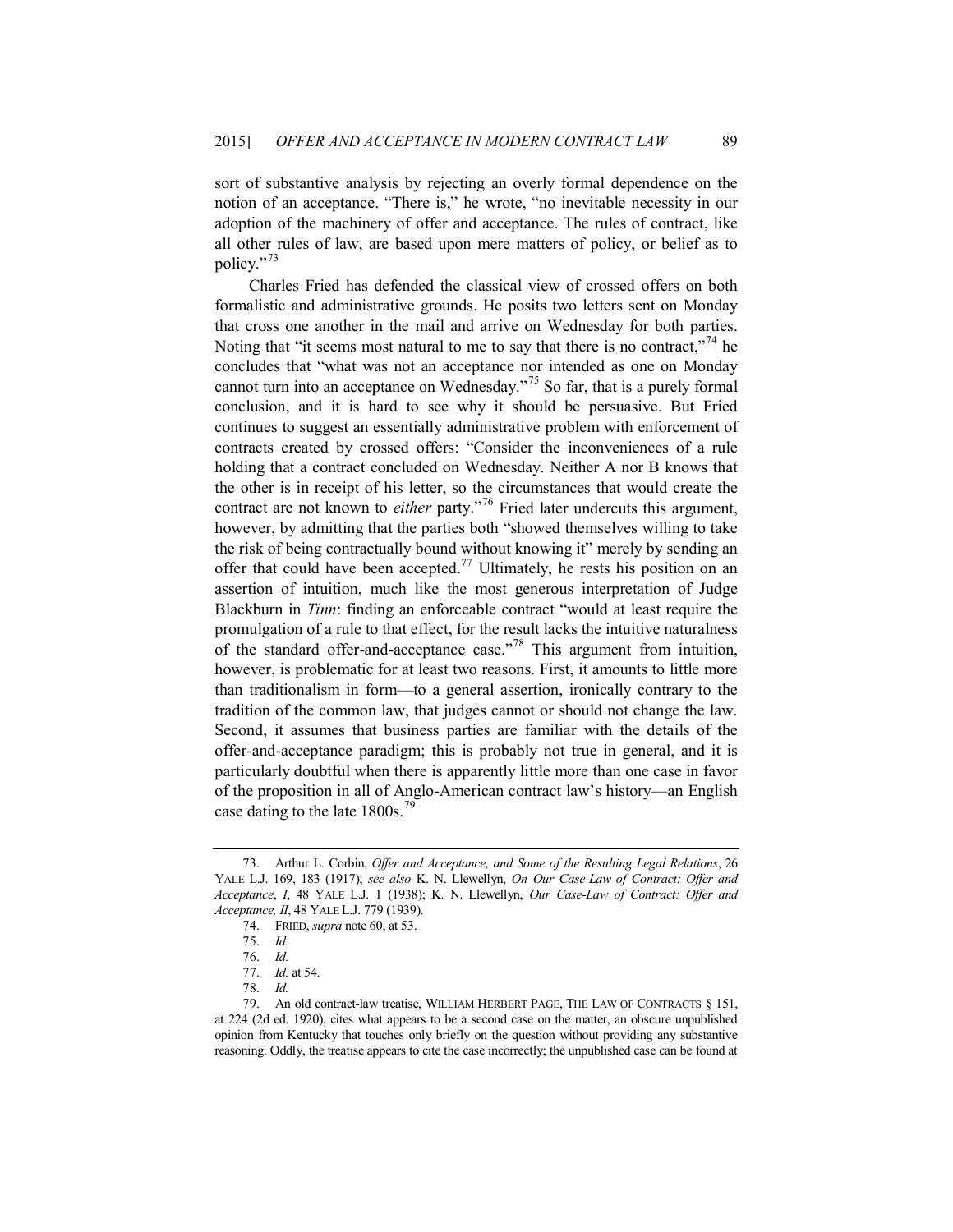### III.

## MOVING BEYOND OFFER AND ACCEPTANCE

This Part makes two related arguments. The first is somewhat more radical than the discussion of Part II; it is that in focusing excessively on a moment of contract formation, the offer-and-acceptance doctrine wrongly suggests that we can determine whether contracts exist solely from a putative acceptance and information that *precedes* it. Instead, my argument is that information subsequent to classical acceptances can and should influence contract formation. Related, but much more radical, my second argument is that contract formation should simply not be seen as necessarily irreversible in most cases; instead, contract law should, for reasons of morality and efficiency, adopt a new theory more consciously tied to the purposes of expectation damages in the first place. On this view, it is not words or agreements that alone cause a contract to be formed. Rather, those words and those agreements interact with the parties' ongoing circumstances, and the precise moment of appropriate contract formation may ultimately have nothing to do with the agreements the parties exchanged but rather with other circumstances that arise later in their dealings. Perhaps ironically, such a theory could also offer the parties better certainty as to the precise timing of contract formation than the current offer-and-acceptance model.

#### *A. Conversation Plus: Putting Dialogue in Its Place*

Historically, the doctrine of offer and acceptance led to odd and unjustifiable results when applied with the superficial analytical rigor of classical contract law. For example, under classical contract law, an offer of a unilateral contract ("I'll pay you \$100 if you paint my house") could not be accepted by partial performance of the invited act (painting most of the house) even though the painter would clearly believe himself to have a right to be paid by the offeror.<sup>[80](#page-24-0)</sup>

That doctrinal error has been corrected, $81$  but a potentially significant remaining problem is that the offer-and-acceptance doctrine tries to maintain that communication leading up to a putative offer or acceptance is sufficient (coupled with the candidate offer or acceptance in question) to determine its legal status. Consider the following hypothetical dialogue between an artist at an art festival and a potential buyer:

1. *B*: "I'd like to buy your painting for \$500."

*Ratterman v. Campbell*, 26 Ky. L. Rptr. 173 (1904). For its part, the Page treatise states simply "crossoffers do not constitute a contract" without attempting a justification. PAGE, *supra*, at 224. There is arguably contrary American authority as well. *See, e.g.*, Morris Asinof & Sons, Inc. v. Freudenthal, 186 N.Y.S. 383 (N.Y. App. Div. 1921) (referenced in Perillo, *supra* not[e 72\)](#page-22-3).

<span id="page-24-1"></span><span id="page-24-0"></span><sup>80.</sup> *See* Peter Meijes Tiersma, *Reassessing Unilateral Contracts: The Role of Offer, Acceptance and Promise*, 26 U.C. DAVIS L. REV. 1 (1992).

<sup>81.</sup> RESTATEMENT (SECOND) OF CONTRACTS § 45 (1981).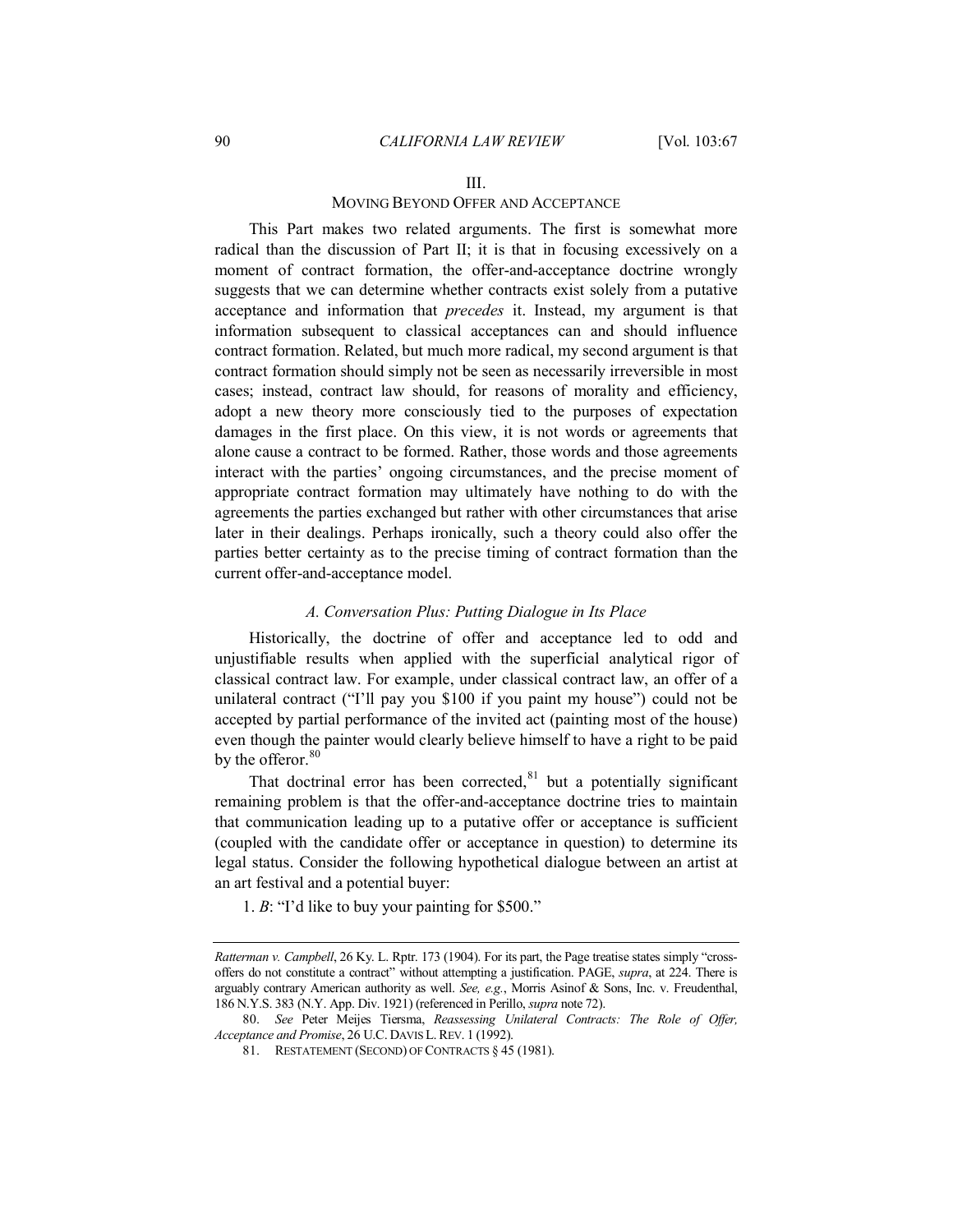2. *S*: "Agreed."

3. *B*: "Do you take credit cards?"

4. *S*: "No."

5. *B*: "Oh, sorry, then I have no way to pay."

A classical contract theorist—and, too often, those who write Contracts exams—may conclude that we can determine for certain at step 2 (or, perhaps more precisely, immediately upon the completion of step 2) in the dialogue that there is a contract. Maybe he or she would pick some other stage of the dialogue. Regardless of the particular step such a theorist would decide sets forever the parties' legal obligations to each other, my concern is that the question is the wrong one to be asking. It is only after considering what is later said that we can know whether the parties intended after step 2 to be bound; it is simply not the case, I think, that we want only the communications and acts up to a certain time to matter in determining the presence of a contract at that time.

Now, perhaps steps 3 through 5 matter only as interpretive clues; that is, perhaps they affect our determination about whether there is a contract after step 2 by giving a factfinder greater information about what statements 1 and 2 meant at the time they were uttered. My contention is that the problem is deeper, however, and that what is said after step 2 can actually cause what would otherwise have been a contract to evaporate. It is not that a right or duty arose upon step 2 and was later removed because of some sort of excuse to performance (in this case, perhaps something like impracticability under the circumstances); it is that statement 2, no matter how unequivocal an acceptance in form, simply does not alone provide a mechanism for a contract to be formed. For example, statement 2 might read "You have a deal; I am very pleased to sell it to you at that price and will begin to pack up the painting immediately." Nonetheless, it would not necessarily create a contract, even if statement 1's status as a classical offer is similarly strengthened, perhaps along the lines of "I propose a contract for the sale of your painting and will purchase it for \$500 if you agree."

My contention may amount to little more than a simple recognition that it is not an utterance like that in step 2, but rather that utterance combined with something more (even if just a subsequent period of silence) that serves as an acceptance. But that recognition alone suggests that an analysis of contract formation should focus more on a course of conduct as a whole rather than on a specific hypothetical moment of contract formation.

<span id="page-25-0"></span>Consider what has become the standard practice for online retail commerce: customers add items to a virtual "shopping cart" or "shopping basket" and then "check out," supplying payment information. $82$  Even then, it's unclear whether a sale has been completed; many organizations provide

<sup>82.</sup> *See generally* ZHENG QIN, INTRODUCTION TO E-COMMERCE (2009).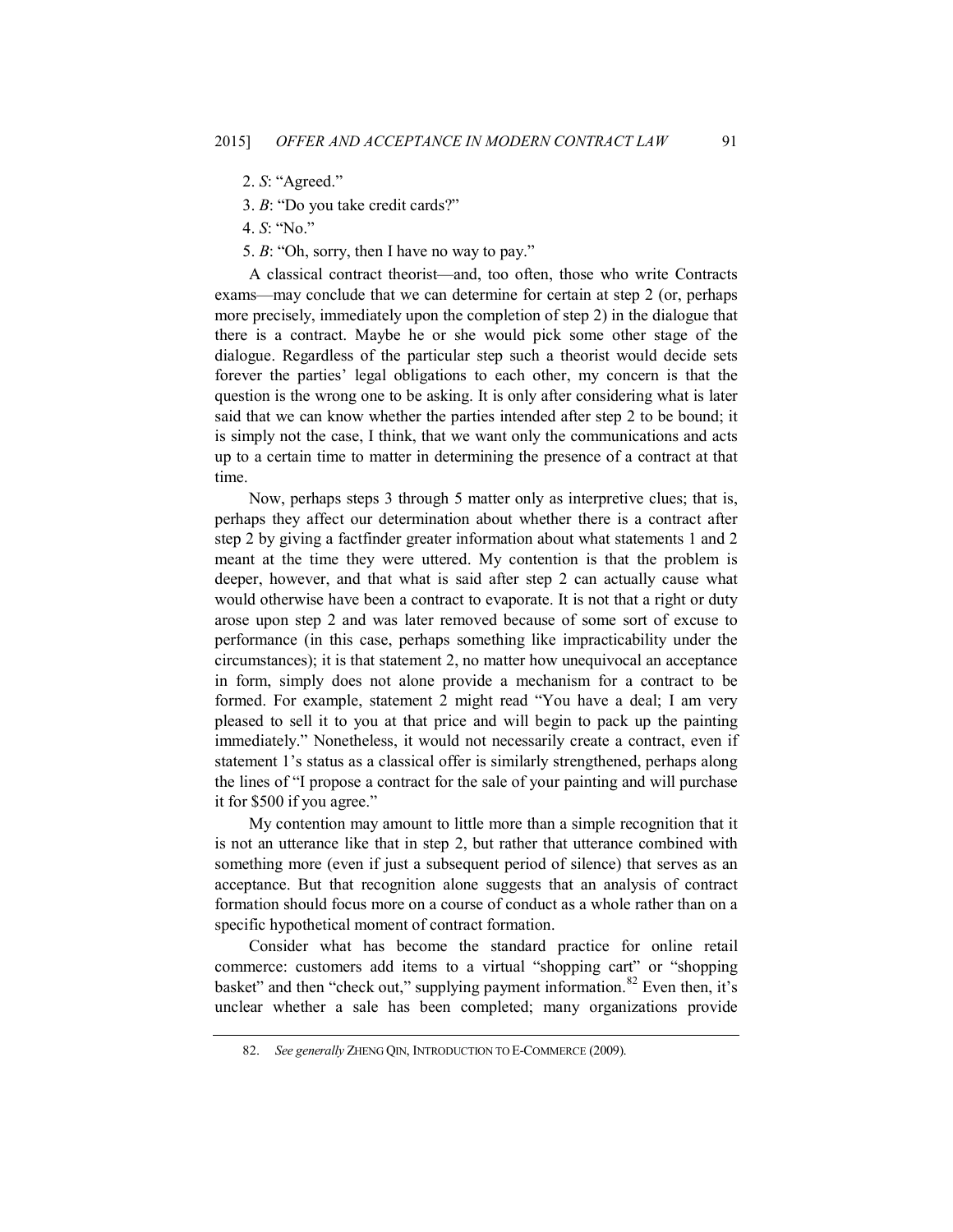opportunities to cancel (and have "terms" posted on the site that purport to provide such a cancellation as a matter of right to customers) after the final check-out. Many airlines, for example, provide the opportunity to cancel even "nonrefundable" tickets up to 24 hours after purchase; it is unclear whether most consumers know of this or not, but I suspect they don't. $83$  Sometimes, buttons on a website are labeled "confirm" but do not themselves trigger what is legally an acceptance; that is, often even terminology that suggests finality does not in practice lead to finality. General expectations of customers seem to be something like the following: they continue interacting with a website until it gives a final confirmation, with indicia of confirmation that have become familiar (an order number, an e-mail confirmation). Even then, there may well be legitimate and appropriately enforceable expectations that one side, or both, can cancel the order upon subsequent contact in a reasonable amount of time (say, a few minutes, and in many situations perhaps longer). Perhaps in many cases consumers expect to be able to refuse to accept a shipment of goods from a website, and thus to avoid payment.

Overall, there is a spectrum rather than a binary, on-off mechanism: at some point, the transaction runs its course, and both sides' attention returns to other things. It is only at that point, often, that we can evaluate whether a contract has been made. That evaluation has little to do with one particular offer and one particular acceptance.

# *B. Acceptance and Irreversibility: Tying Contract Formation to the Purposes of Contract Remedies*

The discussion so far points the way toward what may be a furtherreaching reconsideration of contract doctrine—specifically, a questioning of the assumption that contracts are generally irreversible and that expectation damages are fully available a moment after the formation of a contract. Other than tradition and administrative simplicity, it is unclear what justifies this rule—and even those two bases seem relatively weak here. The "tradition" is just a tradition among lawyers and has no necessary direct bearing on the way that contracting parties conduct themselves. Most contracting parties probably don't rely on it, particularly (as we shall see shortly) in cases where so little time has passed since the putative formation of a contract that reliance is not even possible. The "administrative simplicity" is itself murky, for it leads courts to decide potentially unnecessary questions about the precise moment of contract formation.

<span id="page-26-0"></span><sup>83.</sup> The Department of Transportation has relatively recently adopted regulations that require a 24-hour refund period for ticket sales in many circumstances. *See* 14 C.F.R. § 259.5 (2011) (requiring that airlines publish a policy "allowing reservations to be held at the quoted fare without payment, or cancelled without penalty, for at least twenty-four hours after the reservation is made if the reservation is made one week or more prior to a flight's departure").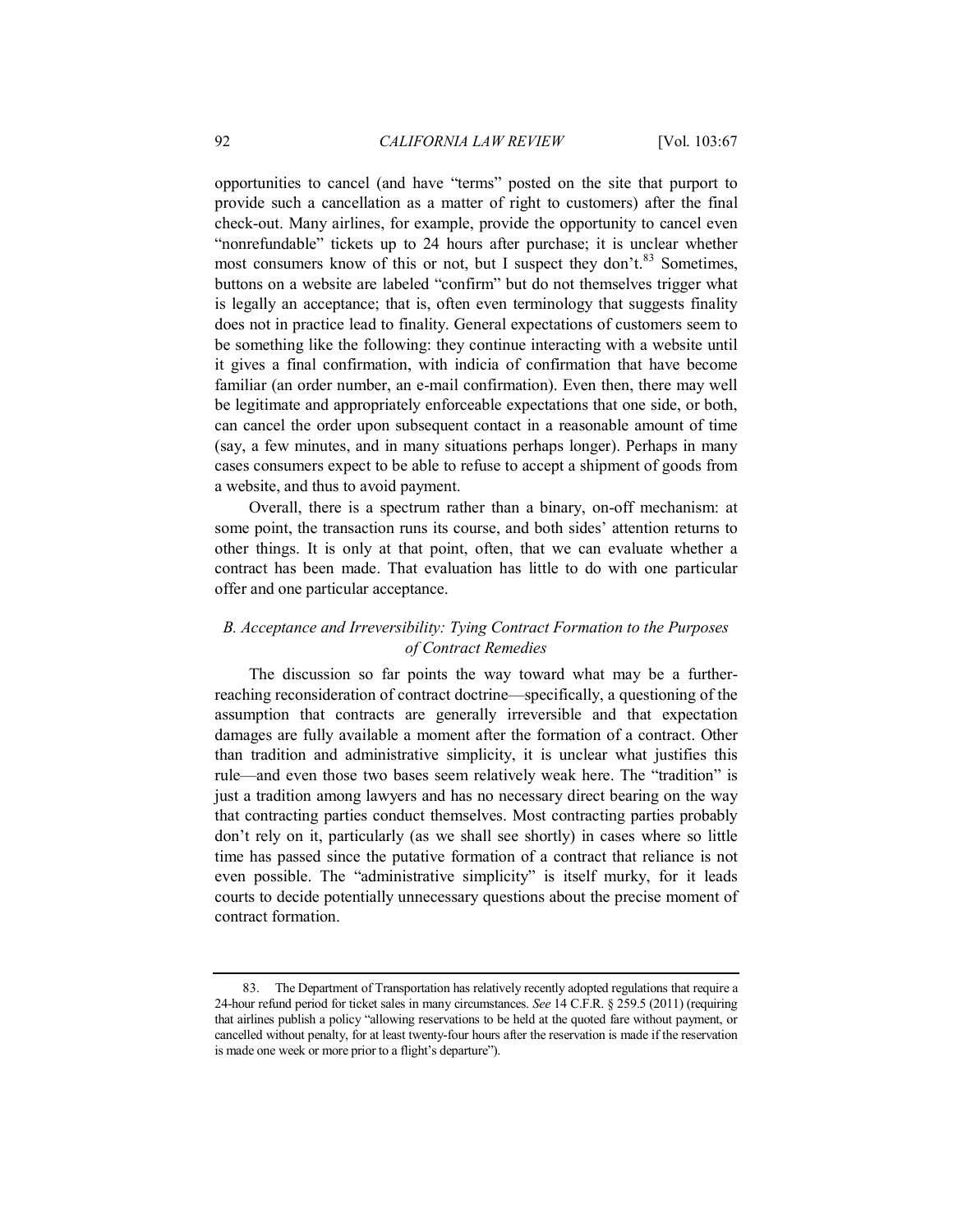<span id="page-27-4"></span>Consider a case where a contract is formed and shortly thereafter, without any reliance on either side, one of the parties decides the contract was a bad idea and wishes to cancel its formation. Prior commentary has recognized at least two ways of treating this scenario: (1) the typical rule of contract law, enforcing the contract with expectation damages;  $84 (2)$  $84 (2)$  a greater emphasis on reliance damages in contract law in general, and perhaps a limitation of contract enforcement to that level of damages in these cases (implying no damages here because there is no reliance).<sup>[85](#page-27-1)</sup>

There is an intermediate course, however. Expectation damages offer significant advantages in upholding morality and in encouraging efficient performance of, and reliance on, contracts. $86$  But as I will explain, the benefits of an expectation-damages regime are unclear where (1) no reliance has yet been possible, (2) no performance has yet been possible, and (3) no opportunity for speculation exists that would make rescission unfair. Accordingly, there seems to be little justification for offering expectation damages in cases where one party decides shortly after formation, based on an internal reevaluation, that the contract is a bad idea. Such a reevaluation would not normally provide the basis for any sort of excuse related to "mistake" or "unexpected circumstances"; my contention is that rescission should nonetheless be available.

# *1. Insufficient Justifications for Enforcement: Immediate Irreversibility and the Functions of Contract Enforcement*

To see why this view of contract formation is both moral and efficient, it will be helpful to review the reasons for contract enforcement (through expectation damages) in general. As Melvin Eisenberg and I have previously explained, $87$  expectation damages broadly serve two instrumental goals: they encourage efficient rates of performance (along with precaution to prevent unintentional breach) by promisors, and they encourage efficient reliance by promisees. As an example of these two benefits, consider a contract for the manufacture of a custom-built piano for \$8,500. Idealized expectation damages that incorporate the piano's entire subjective value to the promisee (the buyer) are necessary for the promisor (the manufacturer) to incorporate into its own cost-benefit calculus the harm it would cause by failing to deliver the piano as

<span id="page-27-0"></span><sup>84.</sup> This is, of course, the general doctrinal result. *See, e.g.*, MELVIN A. EISENBERG, FOUNDATIONAL PRINCIPLES OF CONTRACT LAW (forthcoming 2014) (manuscript at 540) (on file with author) ("The instant an offer is accepted, each party becomes liable for expectation damages if he fails to perform, even if he changes his mind only a nanosecond after the contract is formed.").

<span id="page-27-1"></span><sup>85.</sup> *See* L. L. Fuller & William R. Purdue, Jr., *The Reliance Interest in Contract Damages: 1*, 46 YALE L.J. 52, 52 (1936); *see also* GRANT GILMORE, THE DEATH OF CONTRACT (Ronald K.L. Collins ed., 2d ed. 1995).

<span id="page-27-3"></span><span id="page-27-2"></span><sup>86.</sup> For a detailed exposition of this point, refuting many recent objections to the efficiency of expectation damages, see generally Bayern & Eisenberg, *supra* not[e 10.](#page-5-3)

<sup>87.</sup> *Id.* at 2–8.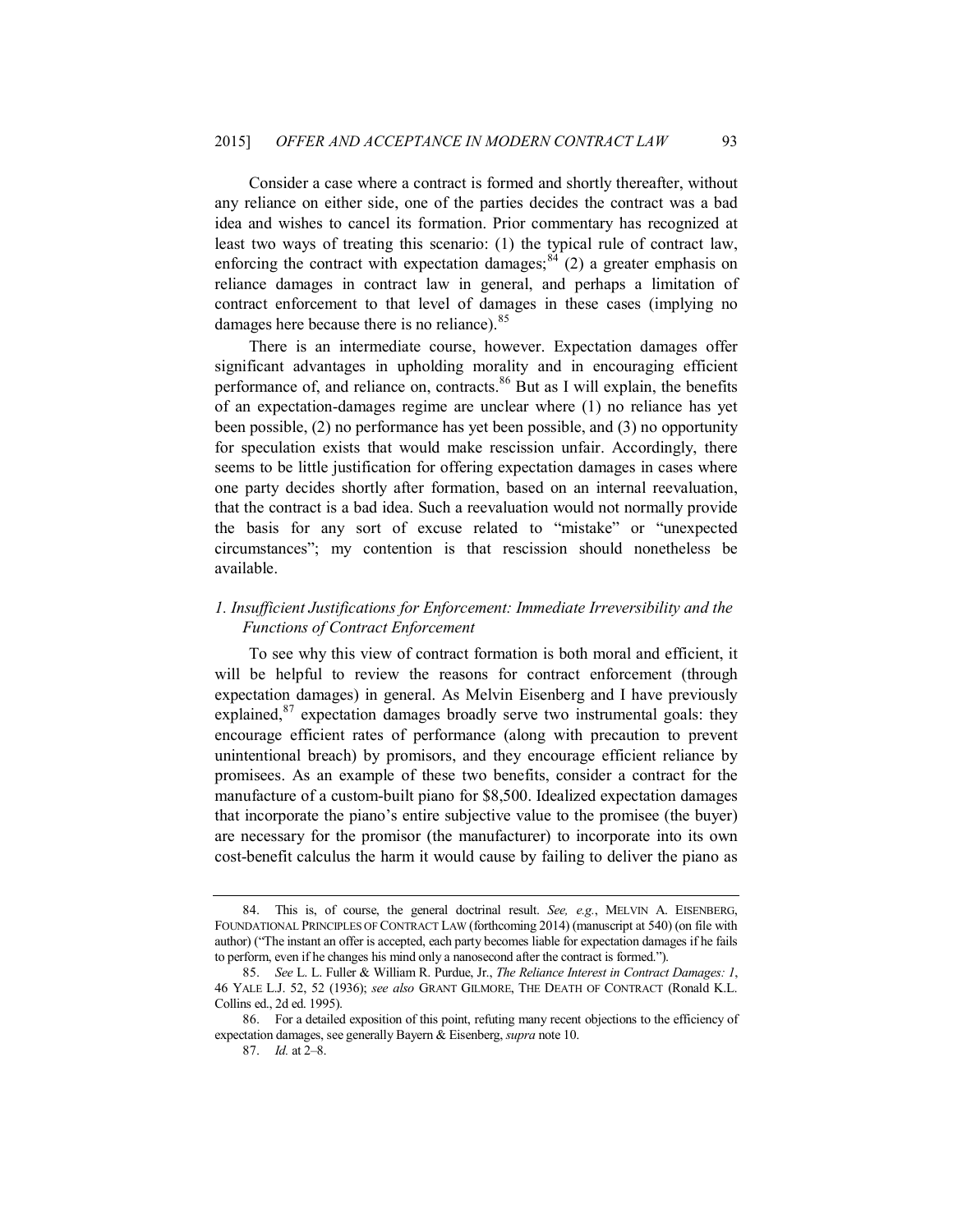promised.[88](#page-28-0) In doing so, expectation damages encourage efficient performance. They also, in a closely related way, cause the promisor to take precaution against accidental breach—such as the piano falling apart a few days after it is delivered, which would amount to a breach of warranty.

Expectation damages also encourage efficient reliance on the promisee's end. Once the contract is made, the promisee can, for example, begin to take piano lessons knowing that they will pay off in the enjoyment of playing the purchased piano.<sup>[89](#page-28-1)</sup>

Finally, expectation damages uphold social morality; they comport with socially moral norms of promise-keeping, and they prevent one party from taking advantage of another:

We cannot know whether *A* would have rendered . . . performance to *B* for any lesser price. Requiring *A* to accept any lesser price would therefore unfairly convert *A* from a voluntary to an involuntary actor, because if *A* had known in advance that the contract price was not enforceable in full, he might not have agreed and performed.<sup>9</sup>

Expectation damages essentially bolster a bet that the parties have made, and it would be unfair to let one of them undo that bet subsequently: "[I]n most cases allowing a promisor to measure damages by anything less than the contract price would have the same unfair quality as allowing a person who has lost a fair bet to renege."<sup>[91](#page-28-3)</sup> Of course, this analysis is not meant to suggest that it is morally necessary to enforce promises even when unconscionable, or even when excused by impossibility or some other factor. The point is just that in the general case, it is unfair to let a party make a contract and then break it with impunity without any supervening moral or instrumental justification.

Perhaps surprisingly, these generally accepted reasons in favor of expectation damages very poorly justify the notion that a contract must be irreversible immediately after acceptance. Recall that expectation damages (1) promote efficiency by encouraging efficient performance (and precaution against unintentional nonperformance), (2) also promote efficiency by enabling efficient reliance, and (3) are ordinarily consistent with social morality because they prevent parties from (a) converting others from voluntary into involuntary actors and (b) reneging on fair bets. None of these reasons supports immediate irreversibility of contracts.

<span id="page-28-0"></span><sup>88.</sup> Though the measurement of damages is beyond the scope of this paper, it is worth pointing out that expectation damages might not, in the real world, achieve this idealized objective; indeed, depending on how customized the order in the example is, specific performance rather than expectation damages may be a more suitable remedy. *See* Eisenberg, *Actual and Virtual Specific Performance*, *supra* not[e 69,](#page-21-0) at 999–1003.

<span id="page-28-3"></span><span id="page-28-2"></span><span id="page-28-1"></span><sup>89.</sup> *Cf.* Bayern & Eisenberg, *supra* note [10,](#page-5-3) at 6–8 (discussing beneficial reliance on contracts).

<sup>90.</sup> *Id.* at 5.

<sup>91.</sup> EISENBERG, *supra* not[e 84](#page-27-4) (manuscript at 980).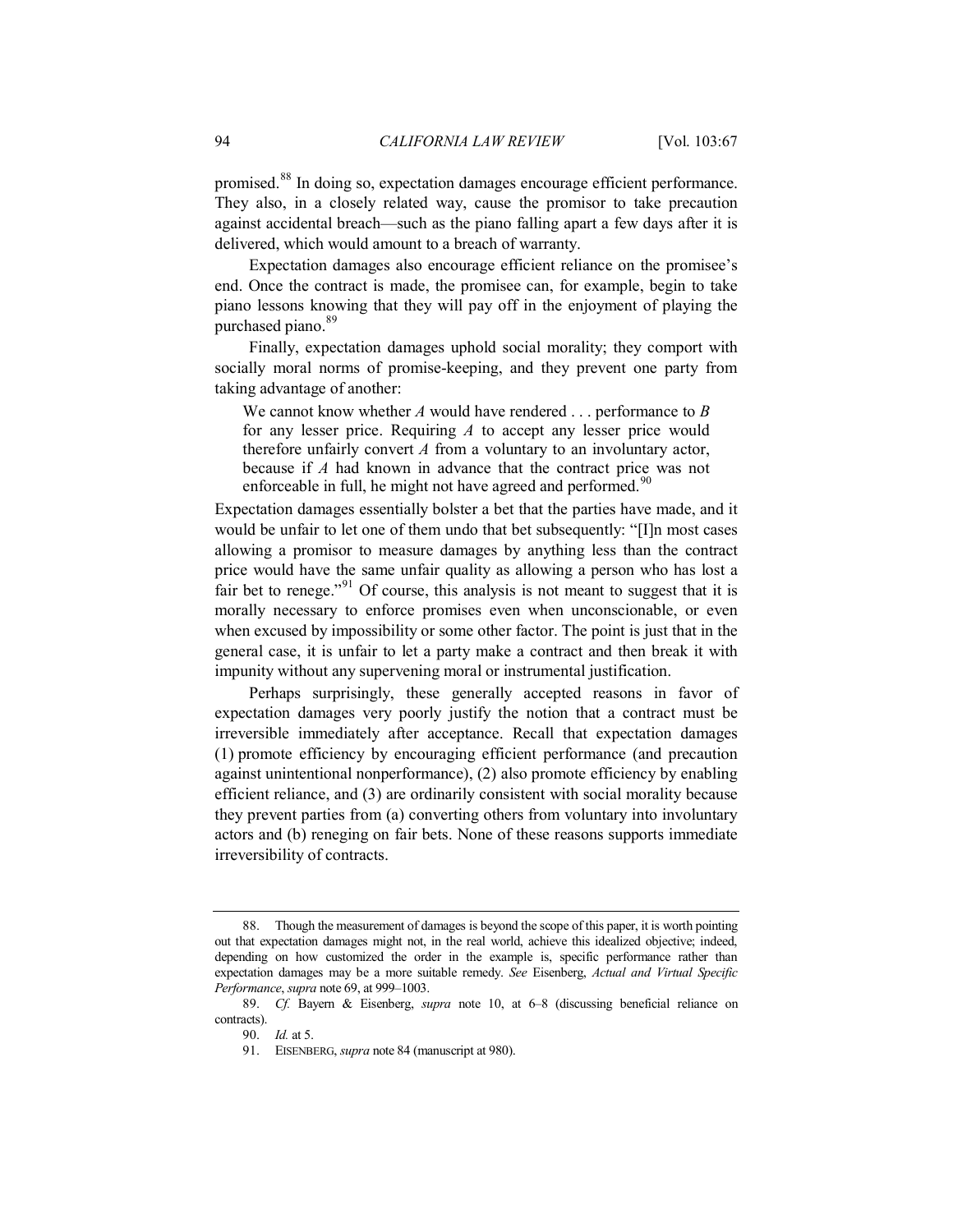To remain with the example of a custom-ordered piano, suppose the customer commits to a sale (by signing a document or whatever else is required under the Statute of Frauds<sup>[92](#page-29-0)</sup> and all other doctrinal requirements). Suppose immediately afterwards, he changes his mind—or he receives a call from his partner, who remarks how bad an idea it would be to buy a custom-ordered piano for \$8,500. A failure to enforce the "contract" that current doctrine assumes has been made would not undermine any of the goals of expectation damages: the manufacturer has not had a chance to perform or to take precautions against unintentional breach, the buyer has not had a chance to rely, and probably no fair bet has been broken.

The first two of these observations (the instrumental ones) should be obvious because they are almost matters of definition in the example. The third—concerning whether a fair bet has been broken—requires more discussion. Perhaps on some level the buyer has broken a bet he's made with the seller—specifically, a bet that he wouldn't change his mind after agreeing to the purchase. The seller could, at least theoretically, have offered a price of \$8,500 (rather than some higher price) to cause the buyer to make an impulsive purchase; the seller thus perhaps risked some lost component of the contractual surplus in exchange for a more likely inducement to an additional marginal sale.

This possibility suggests an appropriate fact dependence in determining whether a purported contract should be treated as irreversible immediately after it is classically "formed." On one side of the spectrum, parties may make a specific financial or psychological bet concerning the certainty of the transaction. To put it differently, they may specifically intend to allocate the risk of reversibility to one of the parties. In the real world, pure financial instruments—futures and options contracts, for example—often carry this explicit assignment of risk. Note that an attempt to repudiate a futures contract an instant after it is formed does not necessarily or directly cause a social deadweight loss, frustrate reliance, or inhibit effective planning. Its primary problem is that it is unfair given the assignment of risks to which the parties have agreed. That is, it would allow one party to speculate at the expense of the other in ways that the parties almost certainly intended (or would have intended) to prohibit.

Perhaps surprisingly, then, the reason a financial transaction like a stock sale should be irreversible appears, in the first instance, to be moral. Any negative instrumental effects proceed, as they often do in contract  $law$ ,  $93$  from this transactional unfairness in a secondary way: if traders cannot expect stock

<span id="page-29-0"></span><sup>92.</sup> For example Uniform Commercial Code would ordinarily require that a contract to purchase an \$8,500 piano be memorialized in writing. U.C.C. § 2-201 (2012).

<span id="page-29-1"></span><sup>93.</sup> *Cf.* Eisenberg, *Actual and Virtual Specific Performance*, *supra* not[e 69,](#page-21-0) at 1012 (explaining how the theory of efficient breach generates inefficiency by undermining the contracting system and the moral bases on which it partially depends).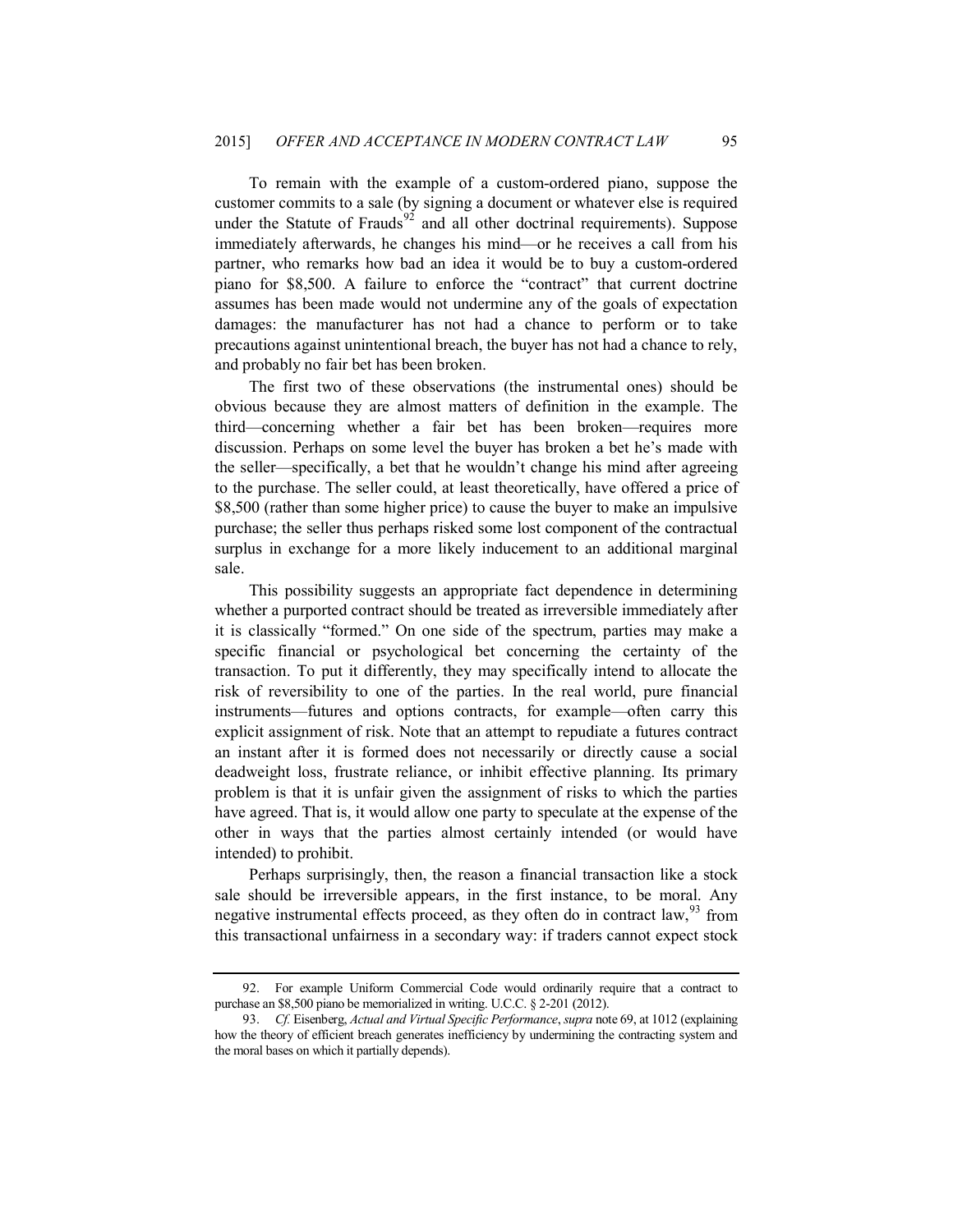sales or futures contracts to be reliable, they will be less inclined to enter into them, and as a result a market that is at least provisionally valuable weakens.

On the other side of the spectrum, an ordinary sale of goods in a store likely does not carry, or need to carry, such a definite assignment of risk which is presumably why it is normal for consumers to expect they can return an unopened, unused good unless told explicitly that "all sales are final."<sup>[94](#page-30-0)</sup> It is possible that in the case of a custom-negotiated sale, the seller indeed has asked the buyer to accept a risk that the buyer might change his mind (and the buyer has accepted that risk), but it would be groundless to assume, without more, that that is the ordinary case.

Accordingly, to be precise, my argument is not that all contracts must be conditionally reversible; it is that contracts should be provisionally reversible unless the parties have explicitly or tacitly agreed otherwise.

Putting aside direct, intended shifts of risk, the functional reasons for expectation damages directly suggest the conditions that should make contracts irreversible (and the timing of such irreversibility). Once the parties can make decisions that influence the likelihood of performance, the threat of enforcement is necessary, and that alone is probably sufficient for contracts to be treated as irreversible. The same is true of the possibility of decisions made in reliance on the contract. Once they materialize, the possibilities of performance and reliance provide sufficient instrumental reasons for treating contracts as irreversible. To put it differently, the instrumental reasons are probably sufficient once they arise, particularly because it is not unfair, after all, to ask parties to do what they promised to do.

There is an additional moral boundary condition, separate from the instrumental concerns, that ought to trigger irreversible contract formation. Parties should not be permitted to rescind a contract if it would give them an opportunity to speculate at the other party's expense. This opportunity for speculation ordinarily arises in two ways. First, there is a rapidly changing market, such as the public stock markets. In such cases, sales ought to be final; the opportunity to speculate based on small price differences should be presumed. Second, a party might learn new material information (ordinarily from some source external to the contracting parties themselves) that would affect the value of the contract. For example, in the case of the sale of a custom-made piano, suppose the promisee learns shortly after the sale (but before reliance or performance are meaningfully possible) that the price of some component necessary to the manufacture has skyrocketed as the result of a shortage. Given the normal terms on which people negotiate, it is unfair to shift that risk *after* concluding the negotiation. Once the new information is

<span id="page-30-0"></span><sup>94.</sup> Indeed, it seems likely that given prevailing retail policies at outlets like Target, many customers expect they can even return undamaged goods once opened, even after a relatively long interval (like ninety days). *See Return Policy*, TARGET, http://help.target.com/help/subcategoryarticle ?childcat=Return+policy (last visited Oct. 20, 2014).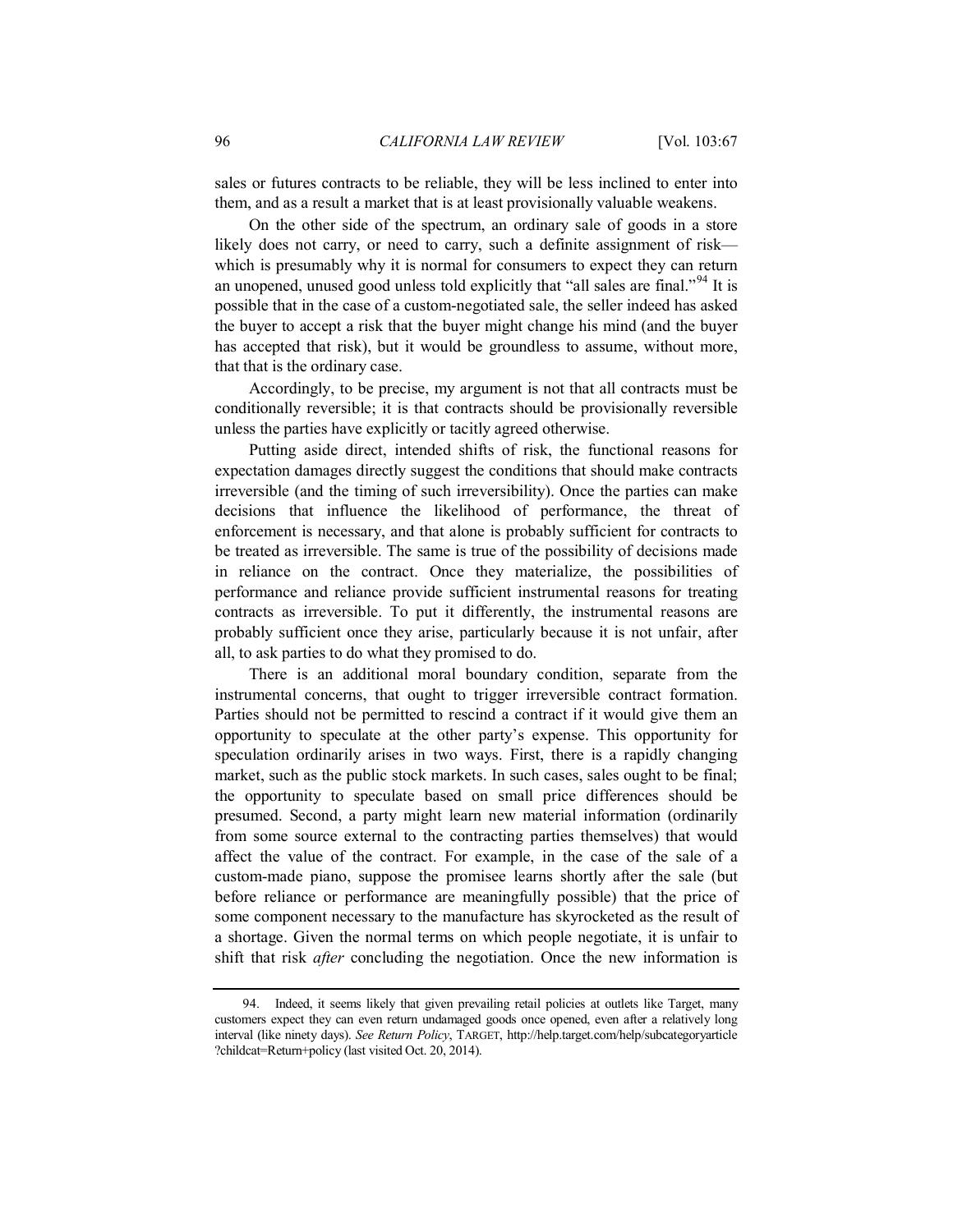learned, it becomes morally problematic to let a party reverse the contract merely because it is no longer desirable to that party. And though expectation damages would not serve their ordinary instrumental functions of directly promoting efficient reliance or performance in such cases, enforcement is not instrumentally problematic. It does not cause a social loss; it simply allocates a different amount of the contractual surplus to the buyer (or the seller) than he or she might have hoped.

Accordingly, contracts should be treated as finally formed either when (1) the instrumental concerns discussed above (the materialization of a performance or reliance possibility) trigger, or (2) rescission would permit one party to obtain an advantage through speculation.

Speculation, for these purposes, should be interpreted relatively narrowly. Merely changing one's mind does not, on its own, permit non-negotiated speculation. Relatedly, as I mentioned above, the acquisition of new information that affects the value of the contract should ordinarily matter only when it comes from the external world, not the parties themselves. If a party "learns" new information through introspection and desires to change her mind accordingly, it is hard to say that permitting her to change her mind is unfair unless, as I have already discussed, (1) the parties have explicitly assigned the risk of that "evaluative" mistake to one of the parties;  $\frac{95}{9}$  $\frac{95}{9}$  $\frac{95}{9}$  or (2) there is some instrumental reason to do so, such as the reasons behind promoting efficient performance and reliance. Likewise, if a party learns new information after classical contract formation from the other party, that reflects merely a manipulative failure by the other party to disclose relevant information. For example, it is difficult on moral grounds alone for a car dealer to insist on the performance of an agreement to purchase a new car if, right after the purchase, he says to the buyer, "Ha! I'm glad you've made this purchase. I didn't think you would, because the car is a real clunker, and it's been through three floods and a bedbug infestation. I'm surprised you didn't ask about those things. Too late now."

In other words, though it is always possible for parties to choose to assign special risks in a contract, if the parties have not done so and no other instrumental reason has yet arisen to support contractual obligations, it is difficult to see why it is a plausible moral argument that what amounts to moral fraud should be permitted merely because a victim has already provisionally fallen for it. Even in cases where parties are permitted to deal sharply with one

<span id="page-31-0"></span><sup>95.</sup> For more on "evaluative" versus other sorts of mistakes, see generally Melvin A. Eisenberg, *Mistake in Contract Law*, 91 CALIF. L. REV. 1573, 1577 (2003) (describing "evaluative mistakes" as arising "when an actor who was capable and well-informed at the time he made a contract comes to believe that his choice to make the contract was mistaken due to a change in either his preferences, his subjective valuation of the performances due under the contract, or the objective or market value of those performances").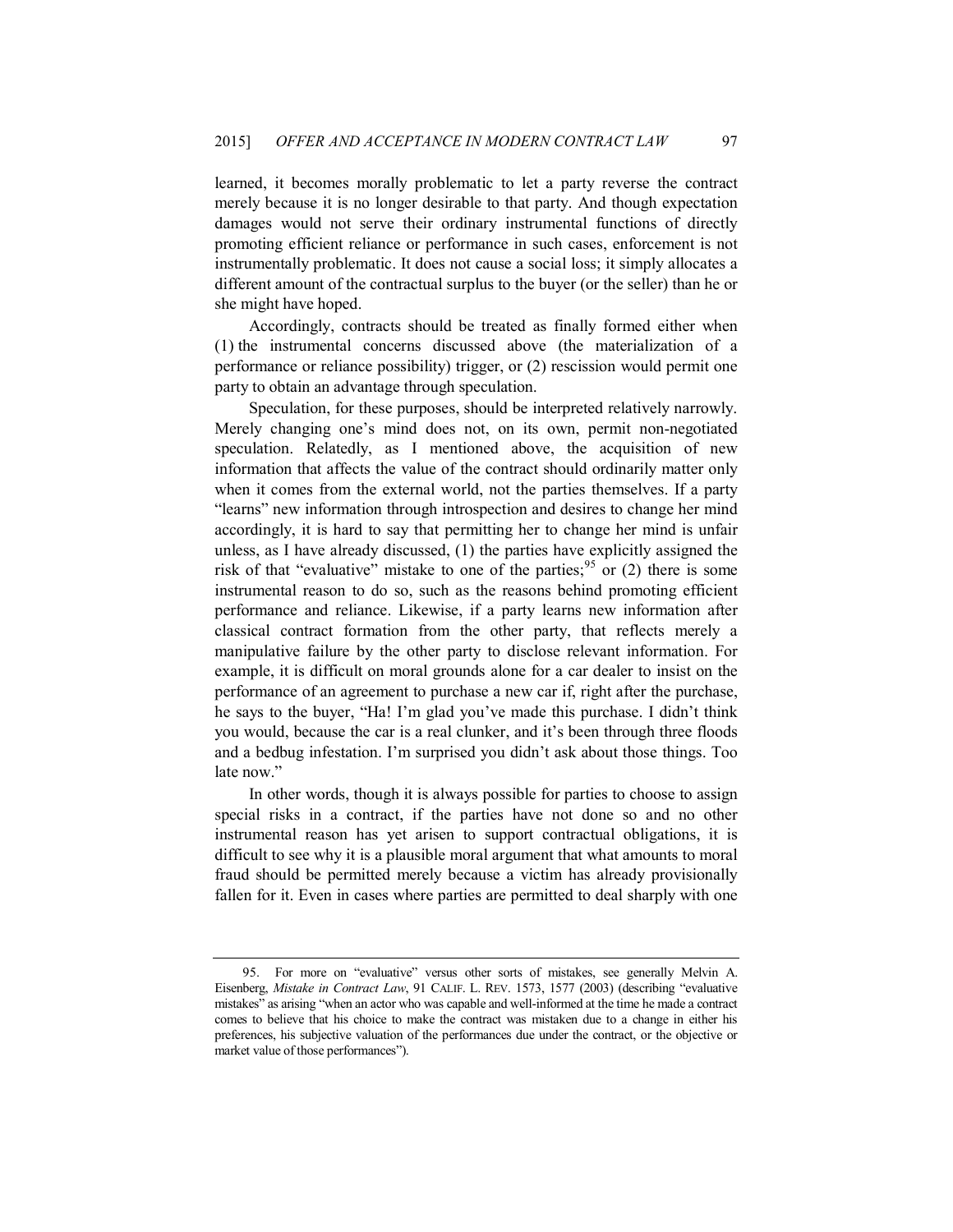another for instrumental reasons,  $96$  it is hard to see why those instrumental reasons would independently suffice to require enforcement of a contract immediately after classical contract formation if they don't require such enforcement immediately *before* contract formation. For example, rules allowing nondisclosure of material information in contract law are usually defended in economic terms by those who suggest some type of productive incentive for discovering new information about the world.<sup>[97](#page-32-1)</sup> But such instrumental concerns are not sufficient to lead to obligations without ordinary contract formation; it is difficult to see why they should do so if the other instrumental and moral reasons in favor of contract formation do not support enforcement in a given instance.

A final reason that might be seen to support the classical notion of irreversible contract formation upon acceptance is that parties supposedly have a moral duty to keep their promises immediately once they are made. This proposition, however, seems questionable to me. My own moral intuition is that someone who says, "I promise to take you out to dinner tomorrow. Oh, wait; sorry. I can't," has not actually made a moral commitment. This example suggests that the moral obligations associated with promises, like the legal obligations associated with contracts, don't really start upon an utterance, but upon an utterance plus something more (silence, course of conduct, and so on).<sup>[98](#page-32-2)</sup> Indeed, often the possibility of performance-related preparations, of reliance, or of new material knowledge—that is, the same factors that ought to matter for contract law—seem necessary to trigger the moral commitment associated with a promise in the first place. A reversal of a promise before such possibilities materialize may seem fickle, but it is not obviously immoral in all or even most cases.

# *2. Affirmative Arguments for Reversibility*

So far, my argument has been largely negative: there is no reason, given the usual goals of contract enforcement through expectation damages or similar mechanisms, that contracts should necessarily be seen as irreversible. This is enough at least to lead us to seriously question an otherwise largely unquestioned feature of classical contract law. But there are also specific, affirmative reasons to move away from the classical rule. In particular, there are several reasons to believe a more flexible set of rules concerning formation would promote greater efficiency than a more temporally static view.

<span id="page-32-2"></span><span id="page-32-1"></span><span id="page-32-0"></span><sup>96.</sup> *See* Eisenberg, *Disclosure in Contract Law*, *supra* note [69,](#page-21-0) at 1647 ("[S]ocial morality indicates that when one party knows a material fact that is relevant to a proposed contractual transaction, and knows that the other party does not know the fact, nondisclosure normally is sharp dealing, or a kind of moral fraud. But against all this, in some classes of cases a requirement of disclosure can lead to inefficiency by decreasing the incentive to invest in the discovery of productive information.")

<sup>97.</sup> *See id.* at 1664–75.

<sup>98.</sup> *Cf. infra* Part III.A (discussing the role of temporal context in dialogue).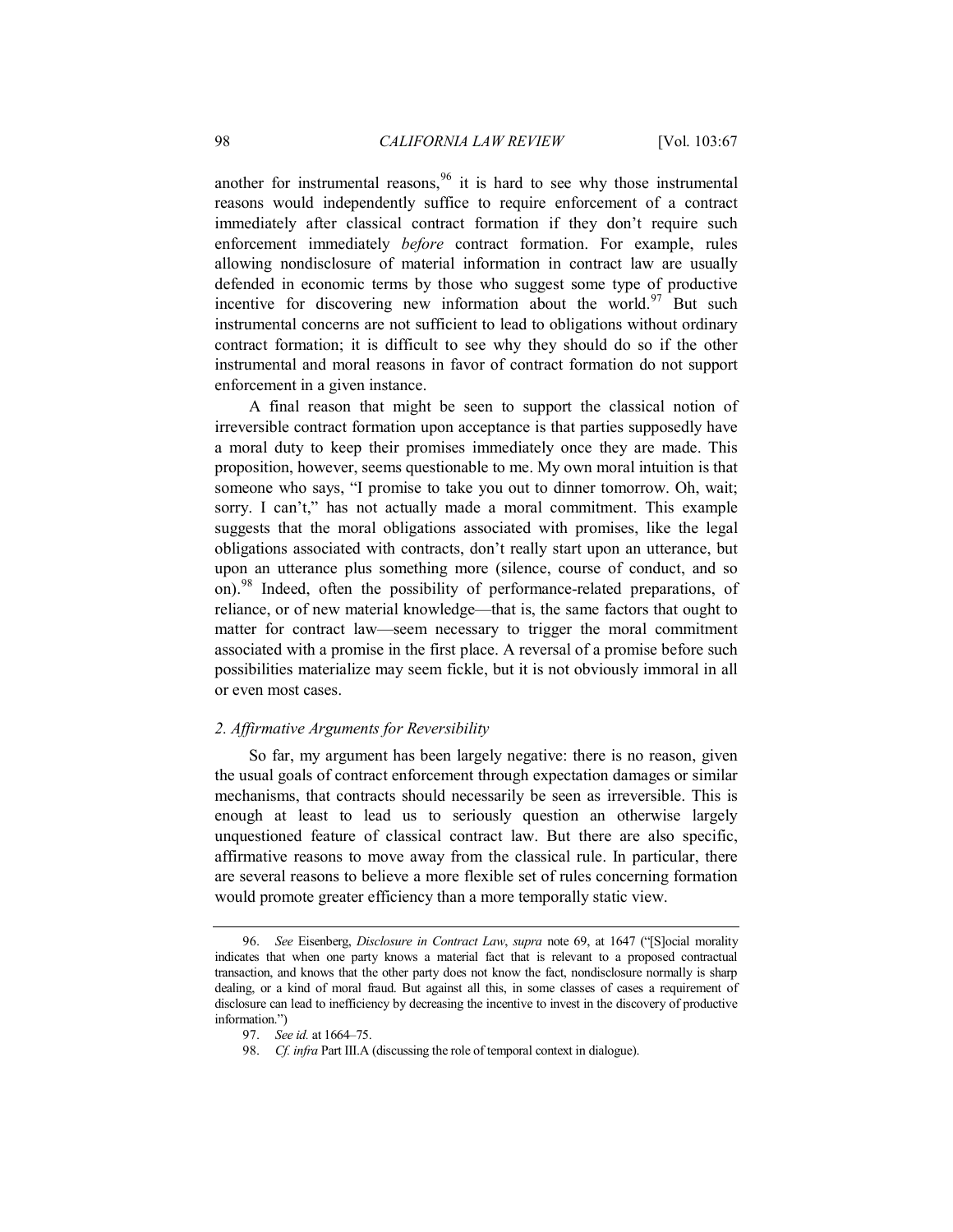Most fundamentally, the economic gains of contract law arise ultimately from enforcing the parties' real agreement.<sup>[99](#page-33-0)</sup> To hold someone to enforceable obligations immediately upon saying "I accept" would likely be to get the parties' intentions wrong, at least in many cases. Specifically, it likely runs against the grain of commonly accepted prospect theory in behavioral economics—the familiar notion that losses are psychologically weightier than gains.<sup>[100](#page-33-1)</sup> Though the psychological findings of prospect theory are often misunderstood by legal economists and depend on the framing of transactions<sup>[101](#page-33-2)</sup> (and thus would require greater empirical support for us to draw specific conclusions from them), it is plausible that when parties wish to reverse a contract a few minutes after forming it, they will perceive their inability to do so as a loss, whereas the other party will perceive her lost expectations merely as a forgone gain.

In any case, the more general point is that where commercial norms may permit some fluidity, it is counterproductive to insist on a lack of fluidity in setting the moment of contract formation.

The danger of that lack of fluidity, if parties become aware of it, leads to a secondary instrumental problem, which is that it will tend to discourage contracting and to increase the costs of contract negotiation and drafting. Parties will be more hesitant to enter agreements if they perceive the agreements as creating duties sharper than those they expected. They might insist on explicit disclaimers, spend more time reading refund policies carefully, and so forth. All that is a definite loss; it applies even to cases where no disagreement ends up arising.

Moreover, the administrative benefits of a regime of irreversible contract formation are illusory. As is quite common in legal rhetoric,  $102$  "certainty" is often an argumentative placeholder without substance. A rule that parties can opt out of contracts a few minutes after formation in the absence of performance, reliance, or speculation would not be especially difficult for courts to administer. In the case of written contracts, for example, it would be easy to produce a written request for rescission made a few minutes after classical formation, or to physically strike a signature from the original document. Indeed, in view of the discussion of Part II, the classical doctrine of offer and acceptance seems to create needless administrative headaches, and

<span id="page-33-0"></span><sup>99.</sup> *See* Shawn J. Bayern, *Rational Ignorance, Rational Closed-Mindedness, and Modern Economic Formalism in Contract Law*, 97CALIF. L. REV. 943, 960 n.53 (2009).

<span id="page-33-1"></span><sup>100.</sup> Daniel Kahneman & Amos Tversky, *Prospect Theory: An Analysis of Decision Under Risk*, 47 ECONOMETRICA 263 (1979).

<span id="page-33-3"></span><span id="page-33-2"></span><sup>101.</sup> *Cf.* Shawn J. Bayern, Comment, *Explaining the American Norm Against Litigation*, 93 CALIF. L. REV. 1697, 1711 (2005) ("In general, loss aversion reflects the way in which a party 'frames' a change in utility, so . . . alternative explanations . . . may be plausible on a theoretical level; empirical testing would be required to decide which account more accurately describes potential plaintiffs.").

<sup>102.</sup> *See generally* Bayern, *Against Certainty*, *supra* not[e 50.](#page-16-5)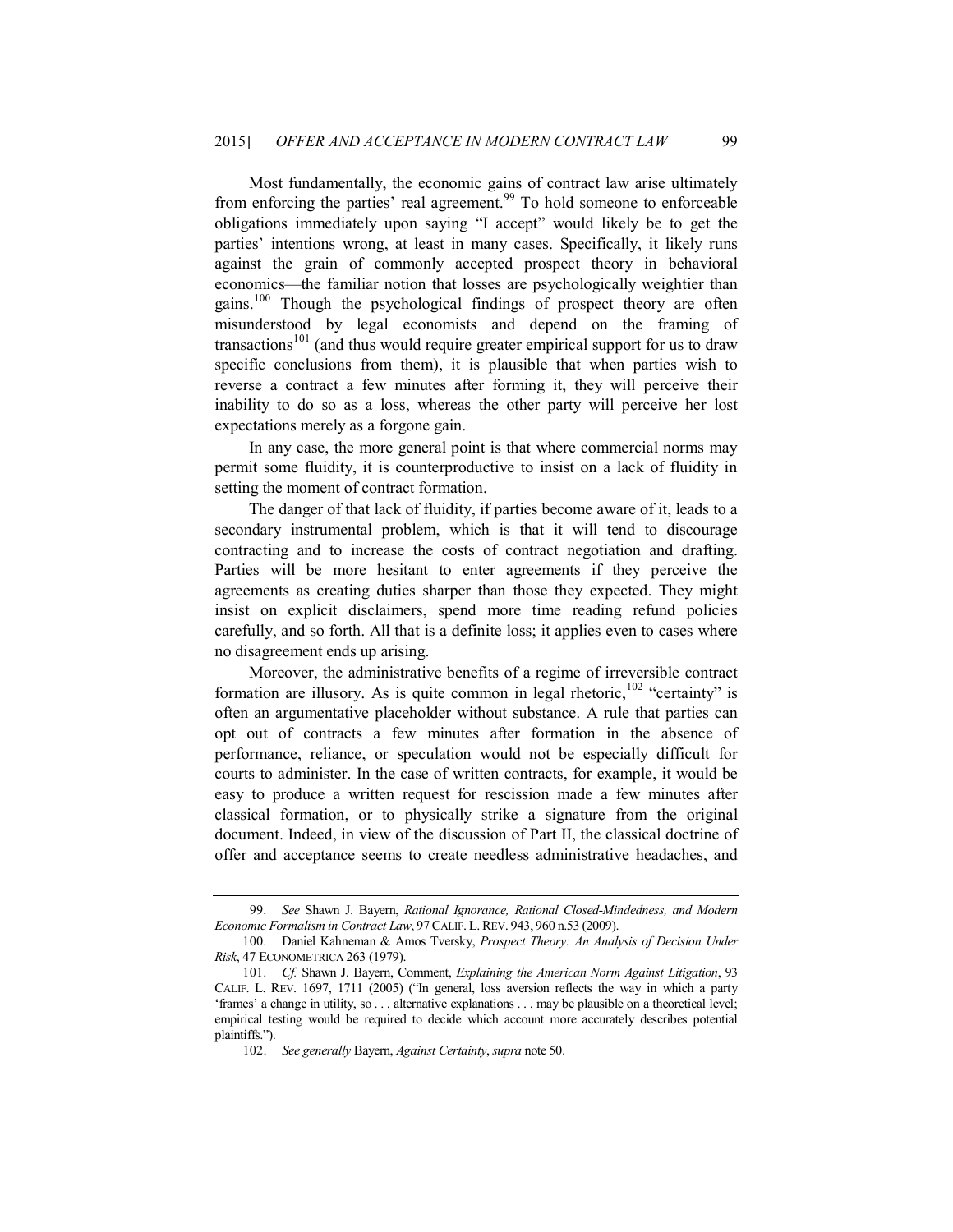this is not surprising; it requires the determination of a moment of contract formation when the moment is otherwise ordinarily irrelevant on substantive grounds.<sup>[103](#page-34-0)</sup>

Though the view of acceptance as final is rarely questioned, there is one area where contract law has adopted a set of rules at least loosely consistent with what I am proposing. These rules turn out not to be substantively important in many cases any longer, but their existence suggests that the fluidity and substantive responsiveness that I am proposing are not categorically unworkable. In particular, in contracts concluded at a distance (such as through the mail), a problem sometimes arises when an acceptance by action is invited and performed but never communicated to the offeror. So, for example, an offer letter might say "If you loan my brother money, I guarantee that I'll pay you back if he doesn't."<sup>[104](#page-34-1)</sup> There is a tension in contract law here: if the recipient of that letter makes a loan, that itself amounts to acceptance, and a contract is concluded.<sup>[105](#page-34-2)</sup> However, it is unreasonable to expect the offeror to assume the offer has been accepted if she is not notified of acceptance. The *Restatement Second* addressed this problem by treating the offeror's duty as "discharged" unless the promisee "exercises reasonable diligence to notify the offeror of acceptance," the offeror in fact learns of acceptance through some other means, or the offer originally indicated that no acceptance would be required.[106](#page-34-3)

The *Restatement Second*'s approach seems broadly reasonable, but note that it permits a contract to be accepted but then for its duties to evaporate when there is no reasonable notice of the acceptance. That result ought to be no less strange to a contract formalist than what I have proposed, which is that a classically "formed" contract might nonetheless be "unformed" in situations where a party harmlessly changes her mind.

#### **CONCLUSION**

Most of the formalism of classical contract law has thankfully eroded in favor of a modern contract law responsive to concerns of morality and policy.<sup>[107](#page-34-4)</sup> One feature of classical law that hasn't eroded, perhaps because it seems even more intuitive than the other axioms that were once accepted by formalist contract-law theorists, is an assumption that contracts require an offer and an acceptance.

<span id="page-34-1"></span><span id="page-34-0"></span><sup>103.</sup> The relatively functional, anti-formalist Uniform Commercial Code recognizes as much when it specifies that "[a]n agreement sufficient to constitute a contract for sale may be found even though the moment of its making is undetermined." U.C.C. § 2-204(2) (2002).

<sup>104.</sup> *Cf.* RESTATEMENT (SECOND) OF CONTRACTS § 54 cmt. d, illus. 5–6 (1981).

<sup>105.</sup> *Id.* § 54(1).

<sup>106.</sup> *Id.* § 54(2).

<span id="page-34-4"></span><span id="page-34-3"></span><span id="page-34-2"></span><sup>107.</sup> *See generally* Melvin Aron Eisenberg, *The Emergence of Dynamic Contract Law*, 88 CALIF. L. REV. 1743 (2000) (describing the replacement of static, formal rules with dynamic, substantive rules in contract law over the twentieth century).